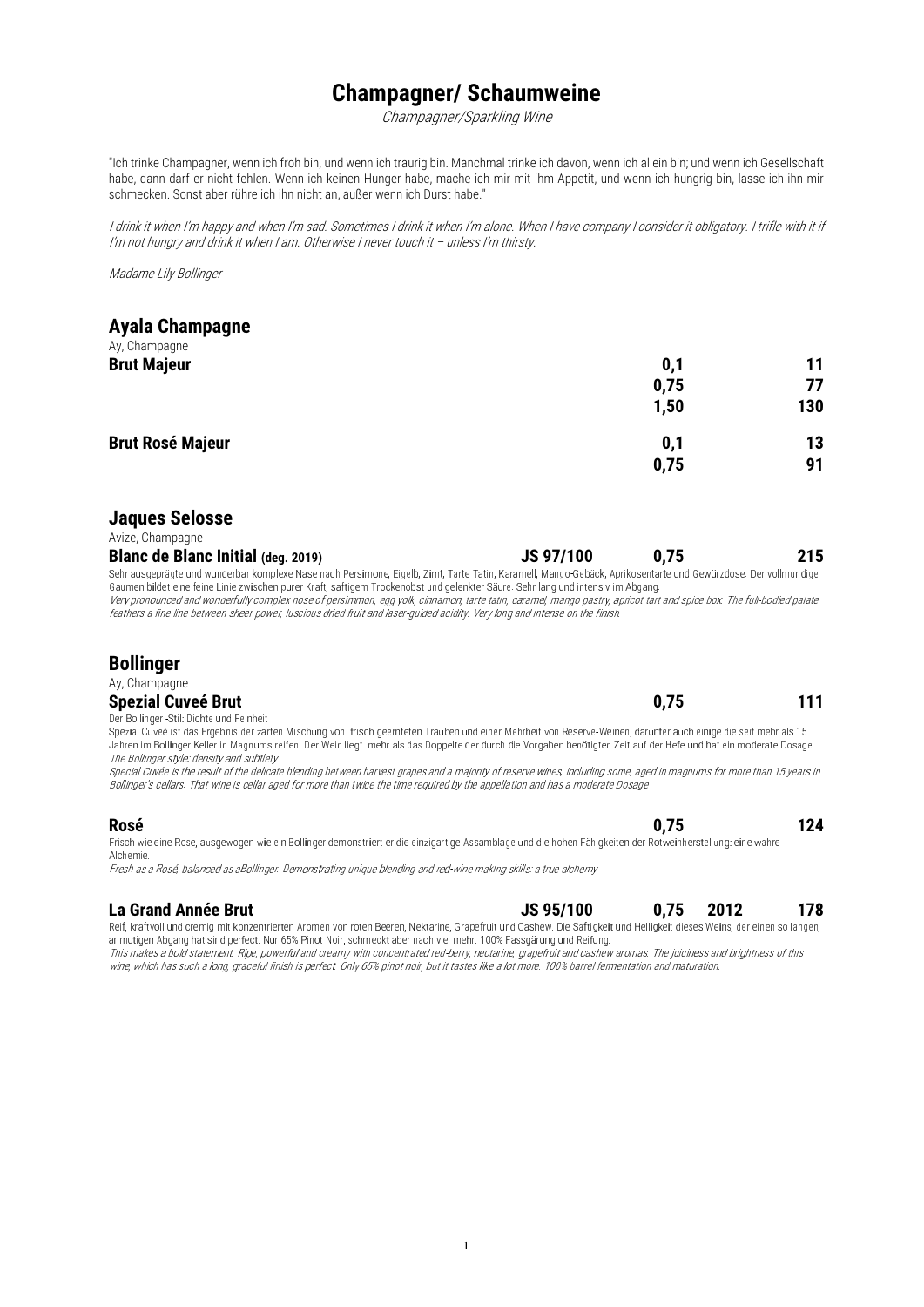# **Champagner/ Schaumweine**<br>Champagner/Sparkling Wine

| <b>Moët &amp; Chandon</b><br>Epernay, Champagne       |                                      |              |      |            |
|-------------------------------------------------------|--------------------------------------|--------------|------|------------|
| <b>Brut Impérial</b>                                  |                                      | 0,75         |      | 110        |
| <b>Brut Rosé Impérial</b>                             |                                      | 0,75         |      | 121        |
| <b>Brut Impérial Ice</b>                              |                                      | 0,75         |      | 121        |
| <b>Brut Impérial Nectar</b>                           |                                      | 0,75         | 2008 | 116<br>265 |
| <b>Dom Perignon</b>                                   | <b>JS 98/100</b><br><b>JS 97/100</b> | 0,75<br>0,75 | 2012 | 273        |
|                                                       |                                      |              |      |            |
| <b>Krug</b>                                           |                                      |              |      |            |
| Reims, Champagne                                      |                                      |              |      |            |
| <b>Grande Cuvée</b>                                   | <b>JS 96/100</b>                     | 0,75         |      | 295        |
| <b>Roederer</b>                                       |                                      |              |      |            |
| Reims, Champagne                                      |                                      |              |      |            |
| <b>Cristal Brut degoriert/ disgorged 2016</b>         | <b>JS 100/100</b>                    | 0,75         | 2008 | 289        |
|                                                       |                                      |              |      |            |
| Az. Agr. La Jara<br>Veneto, Italien                   |                                      |              |      |            |
| <b>Prosecco Spumante Treviso DOC Brut</b>             |                                      | 0,10         |      | 5          |
|                                                       |                                      | 0,75         |      | 35         |
|                                                       |                                      |              |      |            |
| <b>Weingut Schloss Gobelsburg</b><br>Wien, Österreich |                                      |              |      |            |
| <b>Brut Reserve</b>                                   |                                      | 0,75         |      | 49         |
|                                                       |                                      |              |      |            |
| <b>Weingut Martin Scheiber</b>                        |                                      |              |      |            |
| Neusiedlersee, Österreich                             |                                      |              |      |            |
| Pink - Rosé Frizzante                                 |                                      | 0,10         |      | 4<br>28    |
|                                                       |                                      | 0,75         |      |            |

# Weingut Willi Bründlmayer<br>Kamptal, Österreich<br>Winzersekt Brut Rosé

#### $0,75$ FS 93/100 56

 $\overline{\phantom{a}}$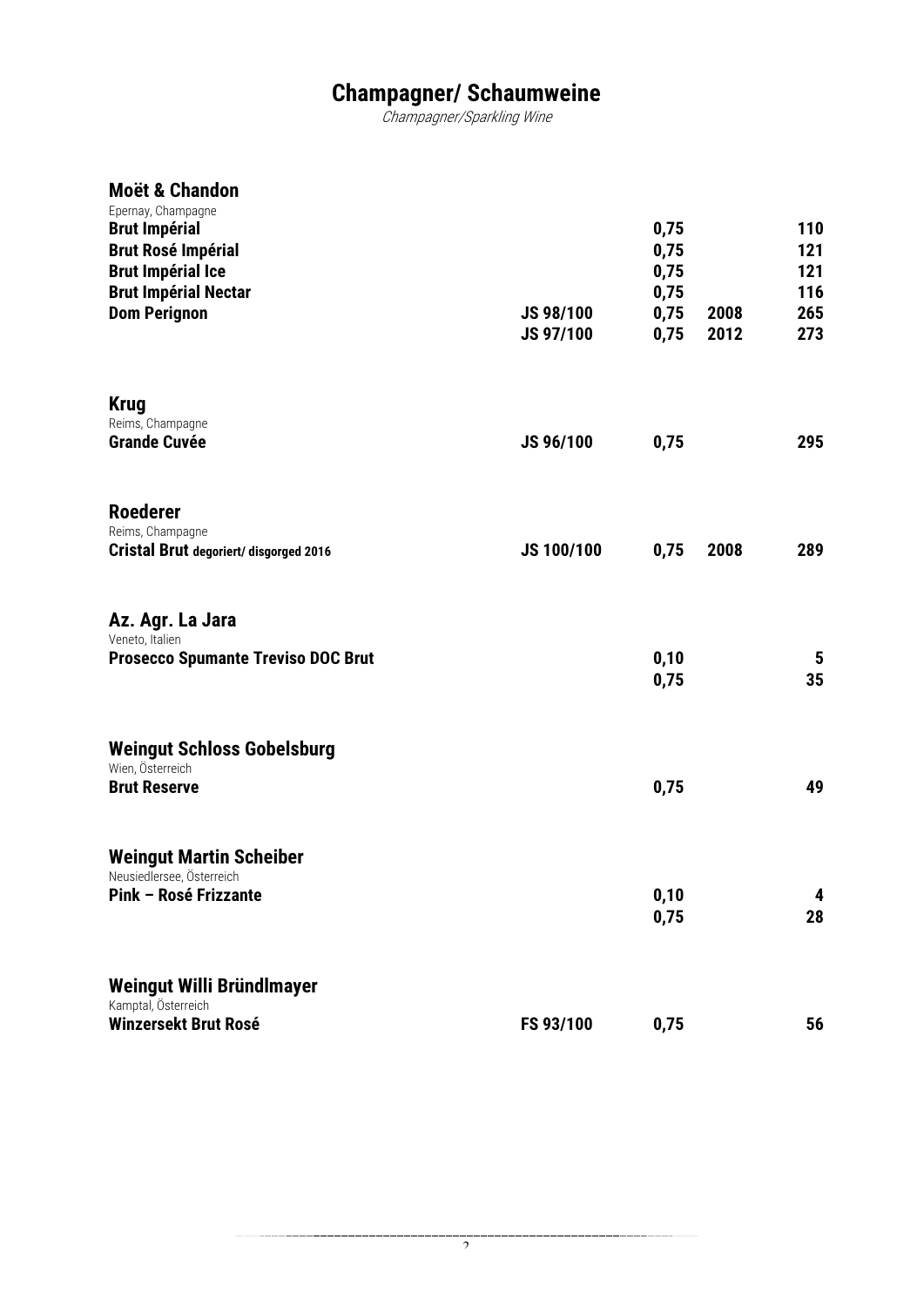### **Offene Weine**

Wine by the glass

Weissweine/ white wine

| <b>Weingut Martin Scheiber</b><br>Neusiedlersee, Österreich |             |           |
|-------------------------------------------------------------|-------------|-----------|
| <b>Chardonnay</b>                                           | 0,1<br>0,75 | 3,7<br>24 |
| <b>Grüner Veltliner</b>                                     | 0,1<br>0,75 | 3,7<br>24 |
| <b>Weinkultur Preiss</b><br>Traisental, Österreich          |             |           |
| <b>Riesling Kammerling Traisental DAC</b>                   | 0,1<br>0,75 | 4<br>27   |
| Rotweine/ red wine                                          |             |           |
| <b>Weingut Martin Scheiber</b>                              |             |           |
| Neusiedlersee, Österreich<br><b>Blaufränkisch</b>           | 0,1<br>0,75 | 4<br>27   |
| <b>Zweigelt</b>                                             | 0,1<br>0,75 | 4<br>27   |
|                                                             |             |           |
| <b>Weingut Haiden</b><br>Leithaberg, Österreich             |             |           |
| <b>Merlot Muschelkalk</b>                                   | 0,1<br>0,75 | 4<br>27   |

Rose Wein/ rose wine

# Weingut Martin Scheiber<br>Neusiedlersee, Österreich<br>Rosé

 $0,1$ <br> $0,75$  $\overline{\mathbf{4}}$  $27$ 

 $\overline{\mathbf{3}}$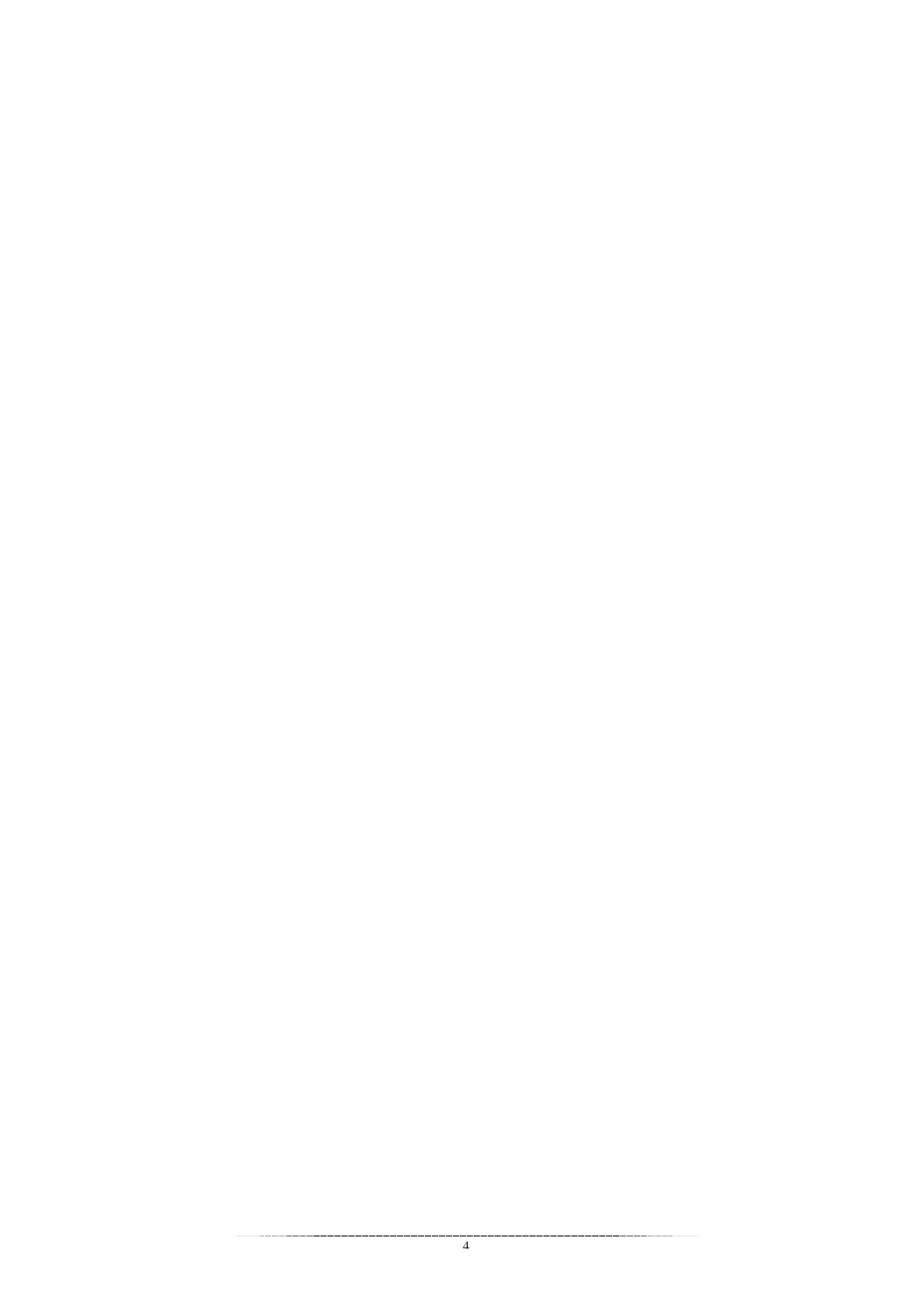### **Inhaltsverzeichnis /Index**

## **Weiss- und Rosé Weine/**<br>White wine and rosé

| <b>Champagner &amp; Schaumweine</b>    | 1  |
|----------------------------------------|----|
| Offene Weine/ <i>Wine by the glass</i> | 3  |
|                                        |    |
| Weisswein kleine Flaschen & große/     | 7  |
| Small and big bottles of white         |    |
| <b>Österreich</b> / Austria            |    |
| Grüner Veltliner                       | 9  |
| Riesling                               | 11 |
| Sauvignon Blanc                        | 13 |
| Chardonnay                             | 15 |
| Weißburgunder/ Pinot Blanc             | 17 |
| Grauburgunder/ Pinot Gris              | 18 |
| Sortenvielfalt/                        | 19 |
| Indigenous grape varieties             |    |
| <b>Italien</b> / /ta/y                 |    |
| Südtirol/ <i>South tyrol</i>           | 19 |
| Trentino                               | 19 |
| Friaul/ <i>Friuli</i>                  | 19 |
| Venetien/ <i>Veneto</i>                | 20 |
| Piemont/ <i>Piedmont</i>               | 20 |
| <b>Deutschland</b> / Germany           | 21 |
| <b>Frankreich</b> / France             |    |

### Rotweine /

red wine

| Rotweine kleine Flaschen & große/     | 27 |
|---------------------------------------|----|
| Small and big bottles of red          |    |
| Österreich/ Austria                   |    |
| Zweigelt                              | 29 |
| Blaufränkisch/                        | 31 |
| oldest austrian grape                 |    |
| St. Laurent                           | 35 |
| Cuvée/ red blend                      | 37 |
| Französische Rebsorten/ French grapes |    |
| Cabernet Sauvignon                    | 39 |
| <b>Cabernet Franc</b>                 | 40 |
| Syrah                                 | 40 |
| Merlot                                | 41 |
| Pinot Noir                            | 43 |
| Italien/ /taly                        |    |
| Südtirol/ <i>South tyrol</i>          | 45 |
| Trentino                              | 45 |
| Venetien/ <i>Veneto</i>               | 45 |
| Piemont/ <i>Piedmont</i>              | 47 |
| Toskana/ Tuscany                      | 49 |
| Apulien                               | 51 |
| <b>Frankreich</b> / France            |    |
|                                       |    |

| Deutschland/ Germany                            | 21 | <b>Bordeaux</b>                     | 53       |
|-------------------------------------------------|----|-------------------------------------|----------|
|                                                 |    | Burgund/ <i>Bourgogne</i>           | 57       |
| Frankreich/ France<br>Burgund/ <i>Bourgogne</i> | 23 | <b>Beaujolais</b><br>Côtes du Rhône | 59<br>61 |
| Loire/ Elsass                                   | 24 | Langedouc/Loire                     | 62       |
| <b>Rosé</b>                                     | 25 | Spanien/ Spain                      | 63       |
|                                                 |    | <b>Portugal</b>                     | 65       |
| <b>Süssweine/</b> sweet wine                    | 67 | Deutschland/ Germany                | 65       |
|                                                 |    | <b>Schweiz/ Swiss</b>               | 65       |
|                                                 |    |                                     |          |

 $\overline{\phantom{a}}$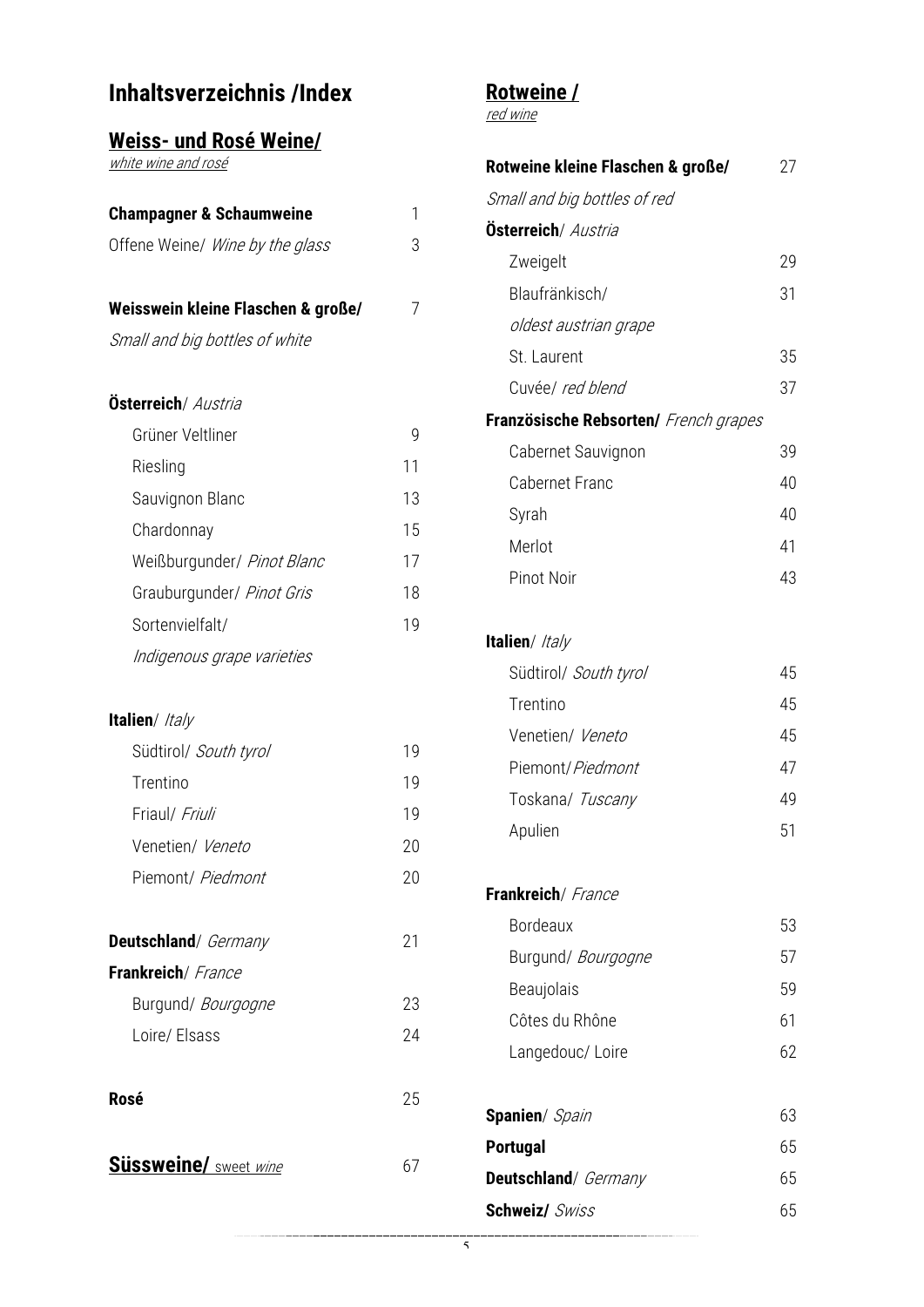$\overline{6}$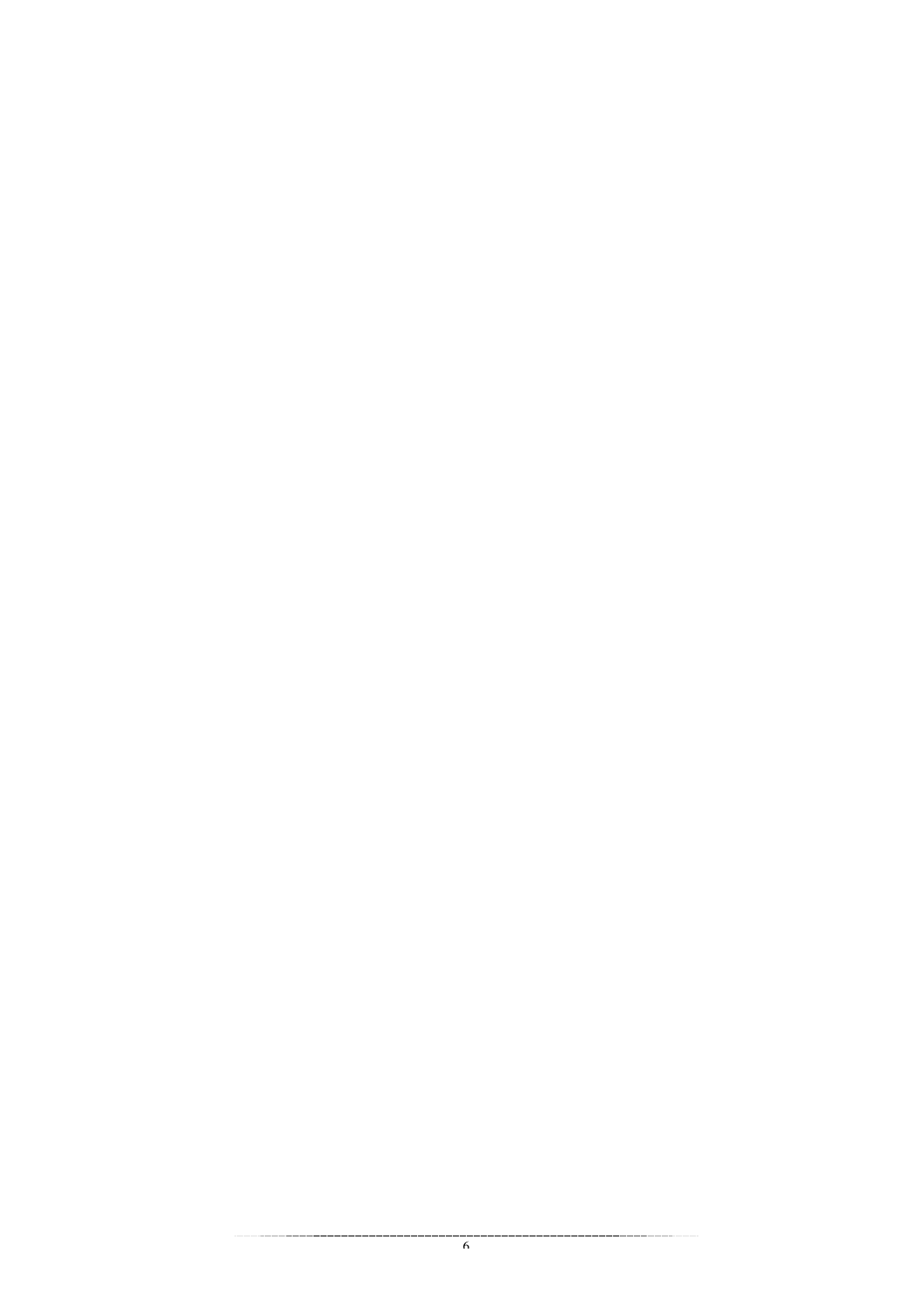## **Weißweine**

# kleine Formate für den großen Geschmack<br>White Wines small formats with impressive taste

| <b>Weingut Josef Dockner</b><br>Kremstal, Österreich<br><b>Grüner Veltliner Ried Frauengrund Kremstal DAC</b> |                  | 0,375 | 2018 | 17 |
|---------------------------------------------------------------------------------------------------------------|------------------|-------|------|----|
| <b>Weingut Jamek</b><br>Wachau, Österreich<br><b>Riesling Wachau DAC Ried Klaus</b>                           | <b>FS 94/100</b> | 0,375 | 2020 | 31 |
| Weingut Willi Bründlmayer<br>Kamptal, Österreich<br><b>Riesling Heiligenstein Kamptal DAC</b>                 | FS 94/100        | 0,375 | 2015 | 34 |
| <b>Weingut Wohlmuth</b><br>Südsteiermark, Österreich<br><b>Sauvignon Blanc Südsteiermark DAC</b>              |                  | 0,375 | 2018 | 24 |
| <b>Weingut Fritz Wieninger</b><br>Wien, Österreich<br><b>Chardonnay Select</b>                                | <b>FS 93/100</b> | 0,375 | 2015 | 32 |

 $\frac{1}{\sqrt{1-\frac{1}{2}}}$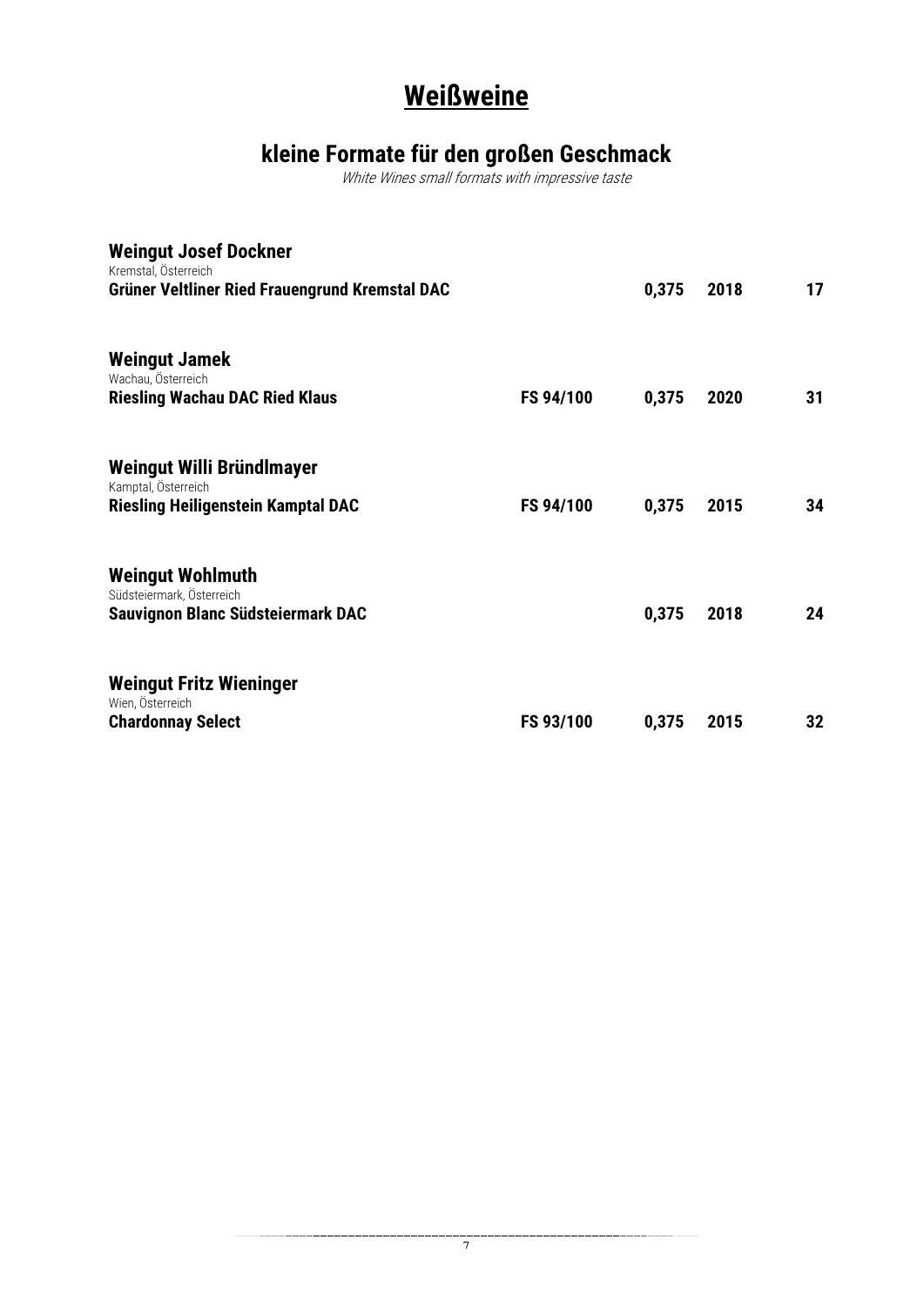# große Flaschen für den großen Geschmack<br>White Wines big formats with impressive taste

| <b>Weingut Franz Hirtzberger</b><br>Wachau, Österreich                 |                  |      |      |     |
|------------------------------------------------------------------------|------------------|------|------|-----|
| <b>Grüner Veltliner Honivogl Smaragd</b>                               |                  | 1,50 | 2007 | 157 |
| <b>Riesling Singerriedel Smaragd</b>                                   | FS 98/100        | 1,50 | 2007 | 171 |
| <b>Weingut Emmerich Knoll</b>                                          |                  |      |      |     |
| Wachau, Österreich<br><b>Riesling Ried Kellerberg Smaragd</b>          |                  | 1,50 | 2020 | 165 |
| <b>Weingut Johannes Hirsch</b>                                         |                  |      |      |     |
| Kamptal, Österreich<br><b>Riesling Gaisberg</b>                        | FS 94/100        | 1,50 | 2015 | 149 |
| <b>Weingut Hannes Sabathi</b>                                          |                  |      |      |     |
| Südsteiermark, Österreich<br><b>Sauvignon Blanc Südsteiermark DAC</b>  |                  | 1,50 | 2018 | 76  |
| <b>Weingut Gross</b>                                                   |                  |      |      |     |
| Südsteiermark, Österreich<br><b>Sauvignon Blanc Sulz 1ste STK-Lage</b> | <b>FS 93/100</b> | 1,50 | 2016 | 111 |
| <b>Weingut Johanneshof-Reinisch</b>                                    |                  |      |      |     |
| Thermenregion, Österreich<br><b>Chardonnay Lores</b>                   | FS 92/100        | 1,50 | 2017 | 105 |

 $\overline{R}$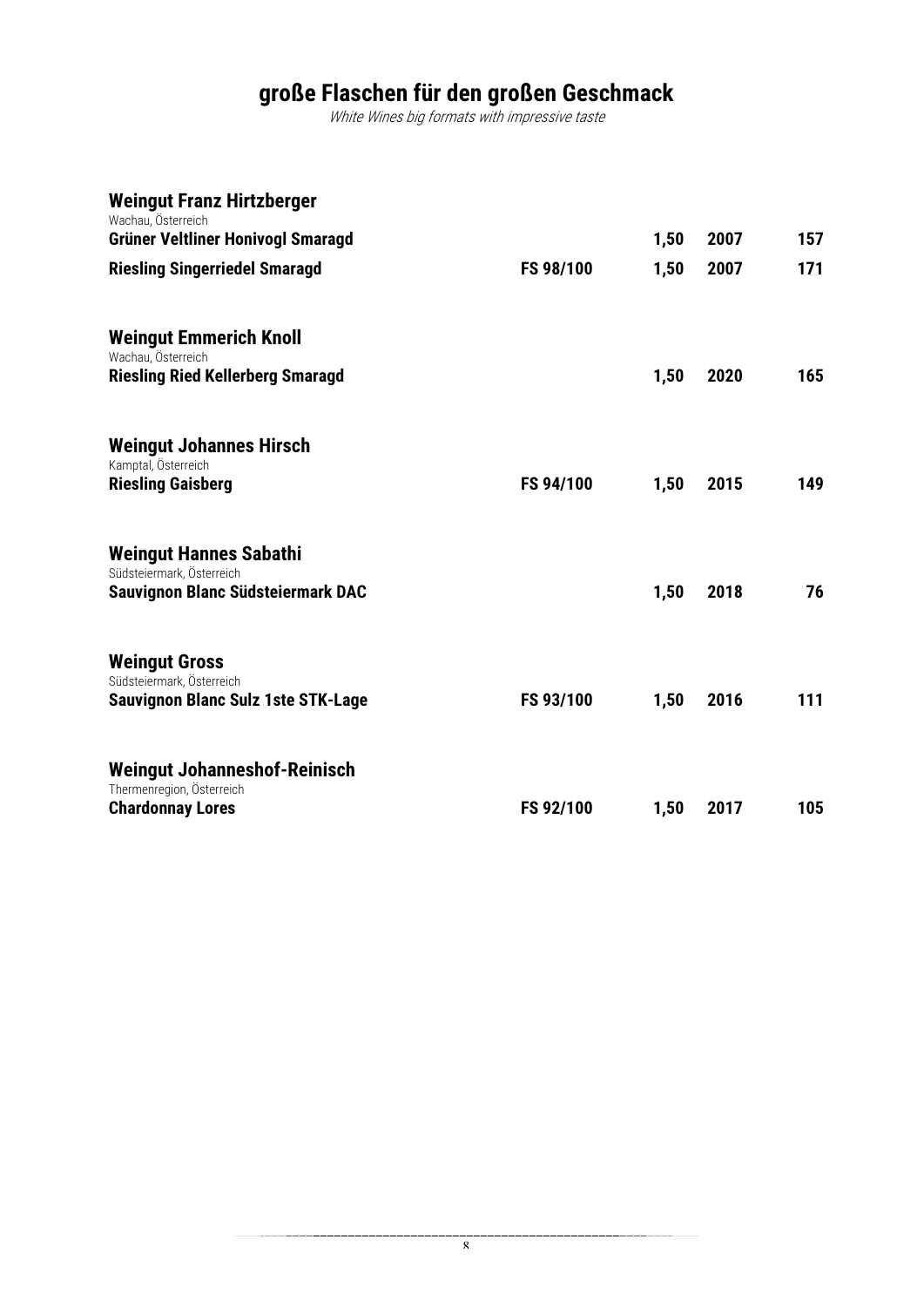### Weißweine aus Österreich

Austrian White Wine

### **Grüner Veltliner**

| Weingut Franz Hirtzberger<br>Wachau, Österreich                              |                  |               |              |          |
|------------------------------------------------------------------------------|------------------|---------------|--------------|----------|
| <b>Grüner Veltliner Rotes Tor Federspiel</b>                                 |                  | 0,75          | 2021         | 65       |
| <b>Grüner Veltliner Kirchweg Smaragd</b>                                     | <b>FS 95/100</b> | 0,75          | 2019         | 80       |
| Grüner Veltliner Honivogl Smaragd                                            |                  | 1,50          | 2007         | 157      |
| Weingut Andreas Lehensteiner                                                 |                  |               |              |          |
| Wachau, Österreich<br>Grüner Veltliner Federspiel Terrassen Weißenkirchen    |                  | 0,75          | 2021         | 28       |
| <b>Weingut Emmerich Knoll</b>                                                |                  |               |              |          |
| Wachau, Österreich<br><b>Grüner Veltliner Wachau DAC Federspiel Kreutles</b> |                  | 0,75          | 2020         | 52       |
| Grüner Veltliner Smaragd Schütt                                              |                  | 0,75          | 2020         | 90       |
|                                                                              |                  |               |              |          |
| <b>Weingut Martin Nigl</b><br>Kremstal, Österreich                           |                  |               |              |          |
| Grüner Veltliner Kremstal DAC Kirchberger Herzstück                          | FS 95/100        | 0,75          | 2018         | 72       |
| <b>Weingut Josef Dockner</b>                                                 |                  |               |              |          |
| Kremstal, Österreich                                                         |                  |               |              |          |
| <b>Grüner Veltliner Ried Frauengrund Kremstal DAC</b>                        |                  | 0,375<br>0,75 | 2018<br>2021 | 17<br>25 |
|                                                                              |                  |               |              |          |
| <b>Weingut Johannes Hirsch</b>                                               |                  |               |              |          |
| Kamptal, Österreich<br>Grüner Veltliner Hirschvergnügen Kamptal DAC          |                  | 0,75          | 2020         | 30       |

### **Weingut Markus Huber**

Traisental, Österreich

#### Grüner Veltliner Obere Steigen Traisental DAC

#### $0,75$ 2021 32

### **Weinkultur Preiss**

Traisentall, Österreich

#### **Grüner Veltliner Kammerling Traisental DAC**

#### $0,75$ 2020 **28**

 $\mathbf Q$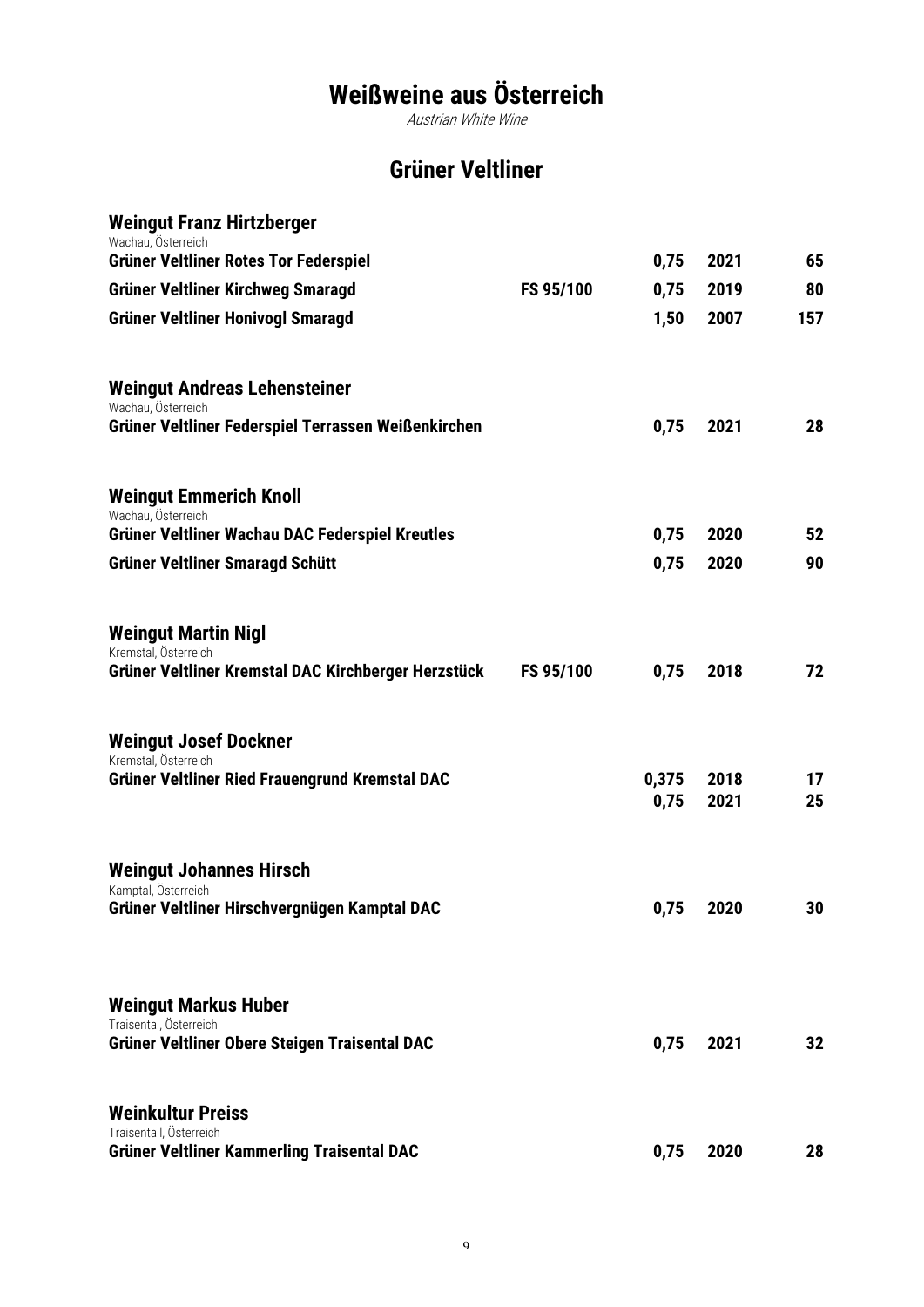### **Grüner Veltliner**

### **Weingut Bernhard Ott**

| Wagram, Osterreich<br><b>Grüner Veltliner Ried Rosenberg</b>                                       | <b>JS 94/100</b> | FS 95/100 | 0,75 | 2018 | 80 |
|----------------------------------------------------------------------------------------------------|------------------|-----------|------|------|----|
| <b>Weingut Clemens Strobel</b><br>Wagram, Österreich<br><b>Grüner Veltliner Donauschotter</b>      |                  |           | 0,75 | 2020 | 48 |
| <b>Weingut Ingrid Groiss</b><br>Weinviertel, Österreich<br><b>Grüner Veltliner Weinviertel DAC</b> |                  |           | 0,75 | 2020 | 30 |

 $\overline{10}$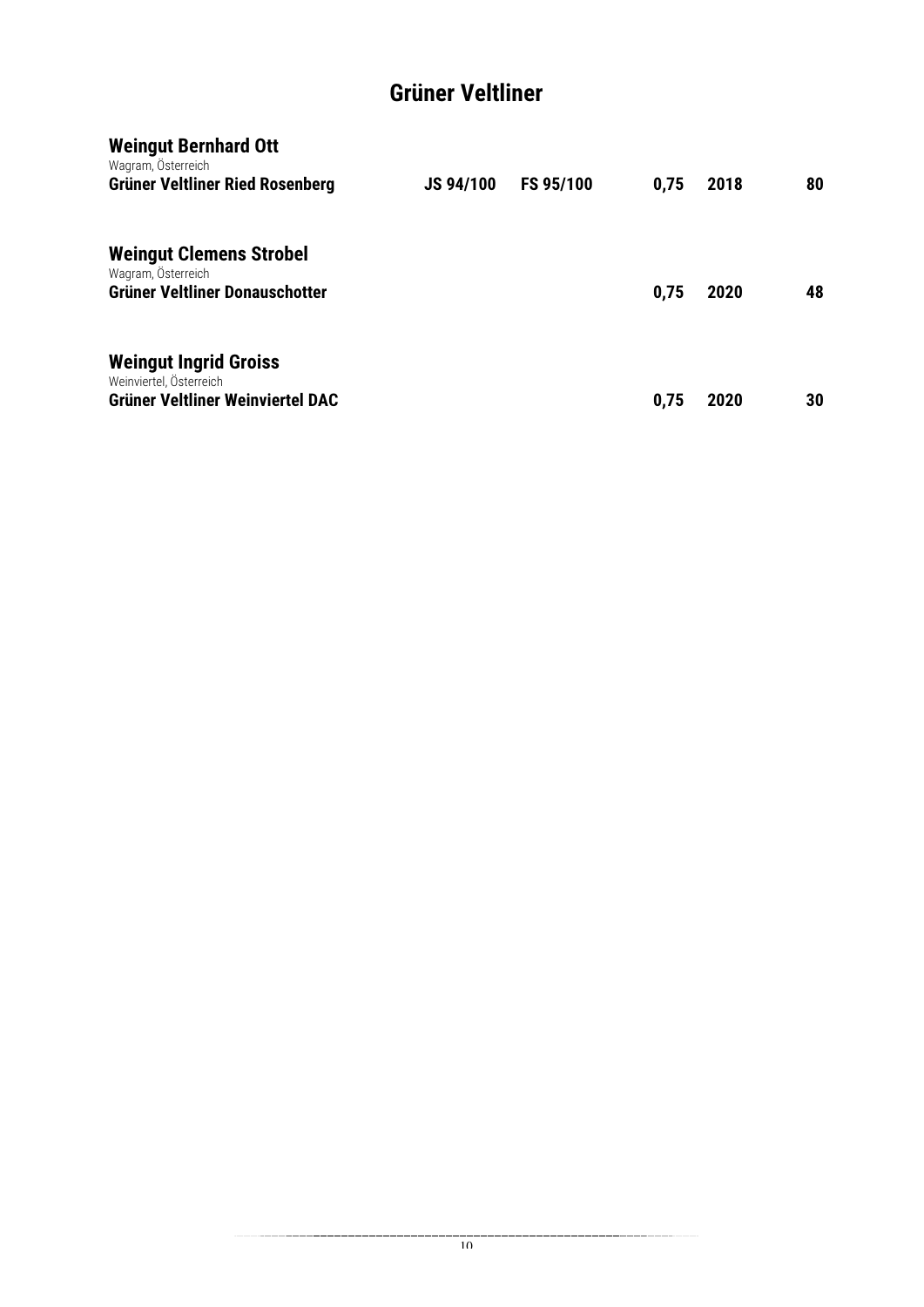### **Riesling**

## Weingut Franz Hirtzberger

| WAGHAU, USICHEIGH<br><b>Riesling Smaragd Singerriedel</b>               | FS 98/100<br><b>FS 98/100</b><br>FS 97/100 | 0,75<br>1,50<br>0,75 | 2007<br>2007<br>2010 | 87<br>171<br>114 |
|-------------------------------------------------------------------------|--------------------------------------------|----------------------|----------------------|------------------|
| <b>Weingut F.X. Pichler</b><br>Wachau, Österreich                       |                                            |                      |                      |                  |
| <b>Riesling Smaragd Kellerberg</b>                                      |                                            | 0,75                 | 2005                 | 80               |
| <b>Weingut Jamek</b>                                                    |                                            |                      |                      |                  |
| Wachau, Österreich<br><b>Riesling Wachau DAC Ried Klaus</b>             | <b>FS 94/100</b>                           | 0,375                | 2020                 | 31               |
| <b>Riesling Jochinger Federspiel Wachau DAC</b>                         | FS 93/100                                  | 0,75                 | 2020                 | 47               |
| Weingut Domäne Wachau                                                   |                                            |                      |                      |                  |
| Wachau, Österreich<br><b>Riesling Wachau DAC Federspiel Steinriegel</b> | <b>FS 93/100</b>                           | 0,75                 | 2020                 | 52               |
| <b>Weingut Prager</b>                                                   |                                            |                      |                      |                  |
| Wachau, Österreich<br><b>Riesling Federspiel Steinriegel</b>            | FS 92/100                                  | 0,75                 | 2019                 | 52               |
| <b>Weingut Emmerich Knoll</b>                                           |                                            |                      |                      |                  |
| Wachau, Österreich                                                      |                                            |                      |                      |                  |
| <b>Riesling Smaragd Vinothekfüllung</b>                                 |                                            | 0,75                 | 2007                 | 83               |
| <b>Riesling Smaragd Kellerberg</b>                                      | FS 95/100                                  | 0,75<br>0,75         | 2017<br>2020         | 84<br>98         |
|                                                                         |                                            | 1,50                 | 2020                 | 165              |
| <b>Weingut Martin Nigl</b>                                              |                                            |                      |                      |                  |
| Kremstal, Österreich<br><b>Riesling Ried Hochäcker Privat</b>           | <b>JS 98/100</b>                           | 0,75                 | 2017                 | 81               |

## Weingut Salomon Undhof

Riesling von den Terrassen Kremstal DAC

 $0,75$ 2020 40

 $11$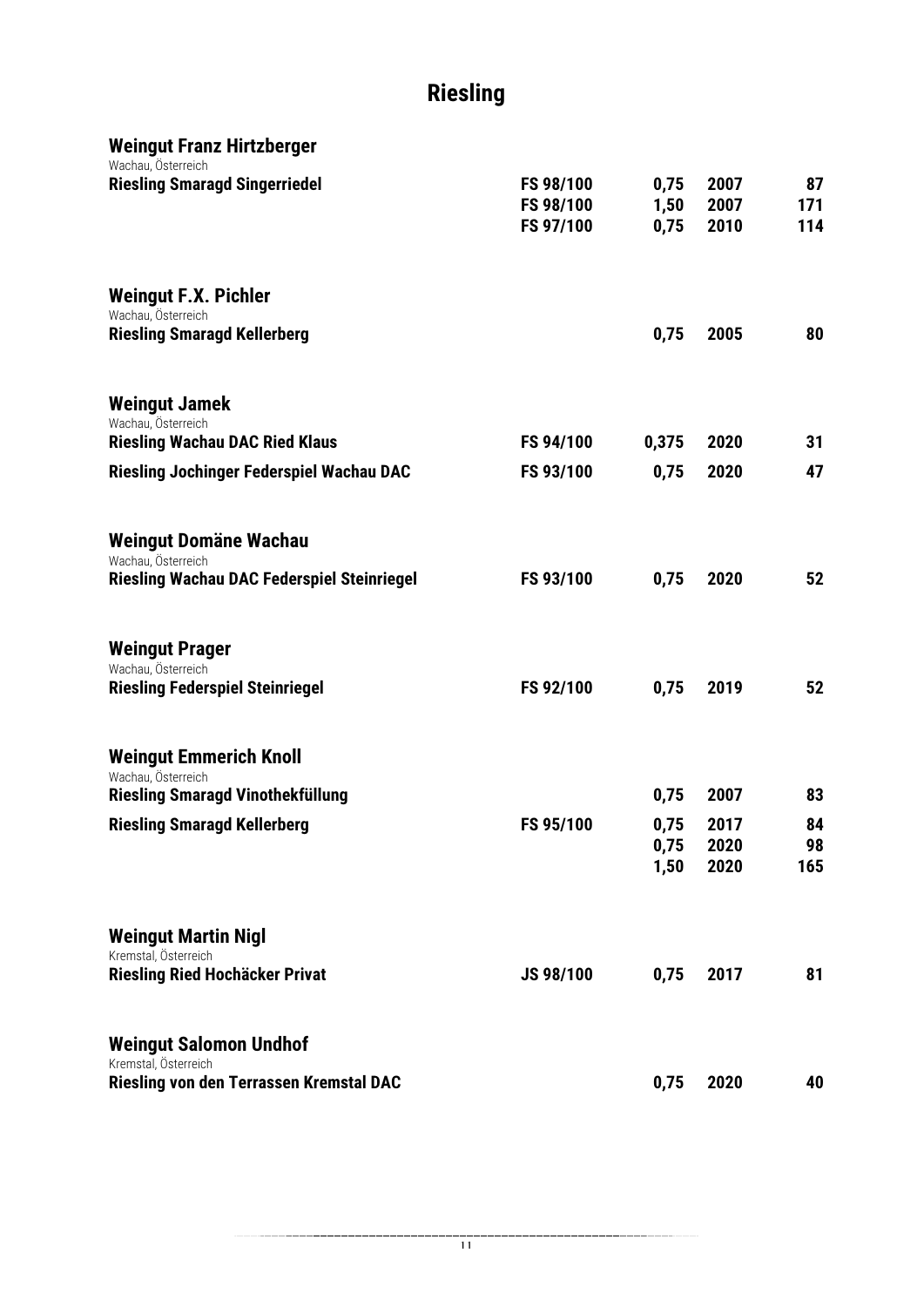### **Riesling**

| Weingut Willi Bründlmayer<br>Kamptal, Österreich                      |                  |       |      |     |
|-----------------------------------------------------------------------|------------------|-------|------|-----|
| <b>Riesling Heiligenstein Kamptal DAC</b>                             |                  | 0,375 | 2017 | 34  |
| <b>Weingut Domaine Gobelsburg</b>                                     |                  |       |      |     |
| Kamptal, Österreich<br><b>Riesling Kamptal DAC</b>                    |                  | 0,75  | 2020 | 34  |
| <b>Weingut Rabl</b>                                                   |                  |       |      |     |
| Kamptal, Österreich<br><b>Riesling Langenlois Kamptal DAC</b>         |                  | 0,75  | 2020 | 27  |
| <b>Weingut Johannes Hirsch</b>                                        |                  |       |      |     |
| Kamptal, Österreich<br><b>Riesling Zöbing Kamptal DAC</b>             |                  | 0,75  | 2020 | 45  |
| <b>Riesling Gaisberg</b>                                              | <b>FS 94/100</b> | 1,50  | 2015 | 149 |
|                                                                       | FS 94/100        | 0,75  | 2017 | 77  |
| <b>Weingut Tom Dockner</b>                                            |                  |       |      |     |
| Traisental, Österreich<br><b>Riesling Parapluiberg Traisental DAC</b> |                  | 0,75  | 2020 | 30  |
| <b>Weingut Josef Ehmoser</b>                                          |                  |       |      |     |
| Wagram, Österreich<br>Riesling vom gelben Löss                        |                  | 0,75  | 2018 | 38  |
| <b>Weingut R&amp;A Pfaffl</b>                                         |                  |       |      |     |
| Weinviertel, Österreich                                               |                  |       |      |     |
| <b>Riesling Sonne</b>                                                 |                  | 0,75  | 2020 | 42  |

 $\overline{12}$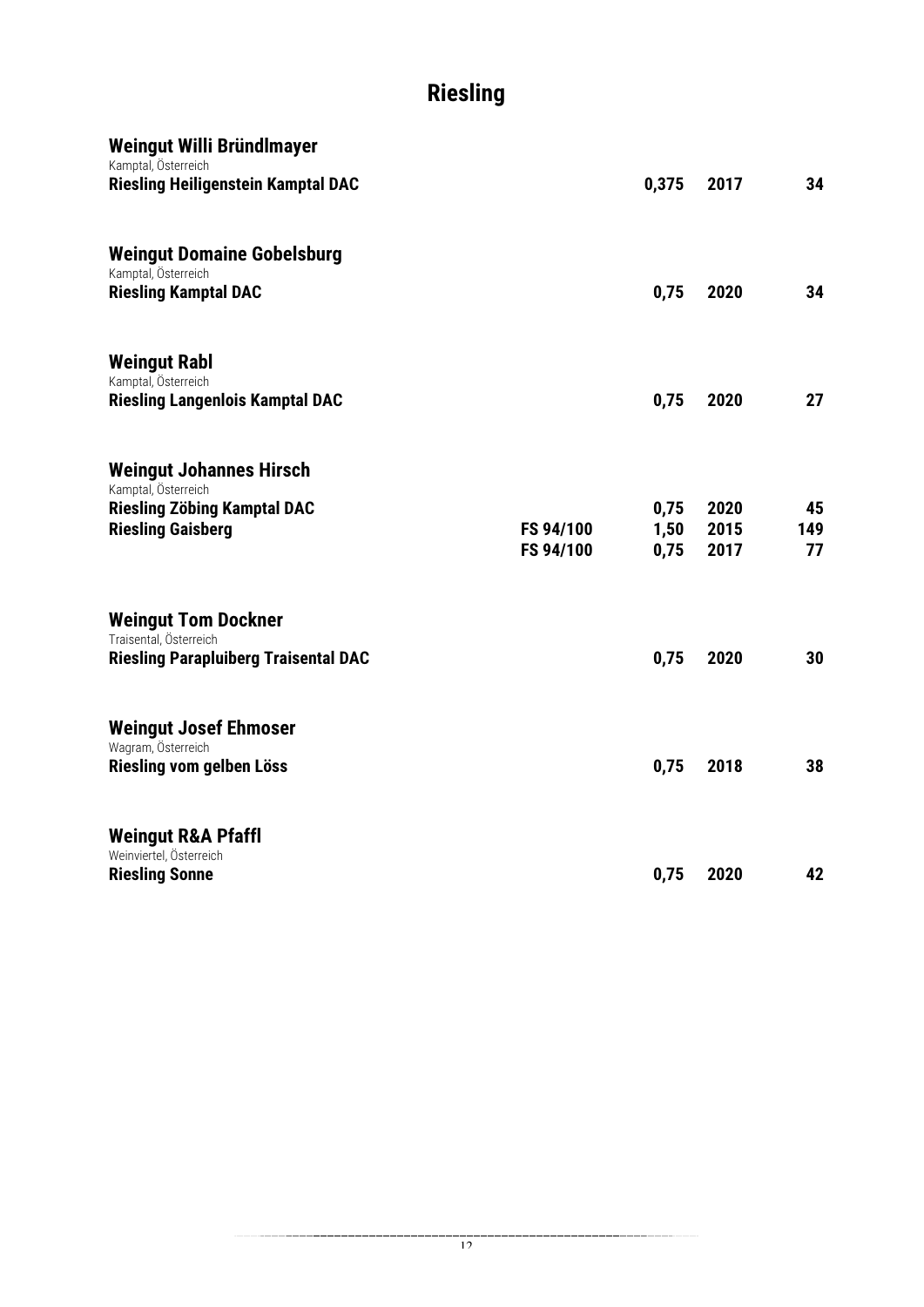### **Sauvignon Blanc**

### **Weingut Gerhard Markowitsch**

| 0,75                 |                      |                |
|----------------------|----------------------|----------------|
|                      | 2016                 | 76             |
| 0,75                 | 2020                 | 49             |
| 0,375                | 2018                 | 24             |
| 0,75                 | 2021                 | 36             |
| 0,75<br>1,50<br>0,75 | 2020<br>2018<br>2016 | 41<br>76<br>81 |
| 0,75<br>0,75         | 2017<br>2011         | 75<br>84<br>84 |
|                      | 0,75                 | 2013           |

**Weingut Gross** rlz Ä

| FS 93/100        | 0.75<br>1,50 | 2016<br>2016 | 62<br>111 |
|------------------|--------------|--------------|-----------|
|                  |              |              |           |
|                  | 0.75         | 2020         | 46        |
| <b>FS 96/100</b> | 0,75         | 2013         | 96        |
| FS 95/100        | 0,75         | 2014         | 96        |
| <b>FS 98/100</b> | 0,75         | 2015         | 96        |
|                  |              |              |           |

 $\frac{1}{13}$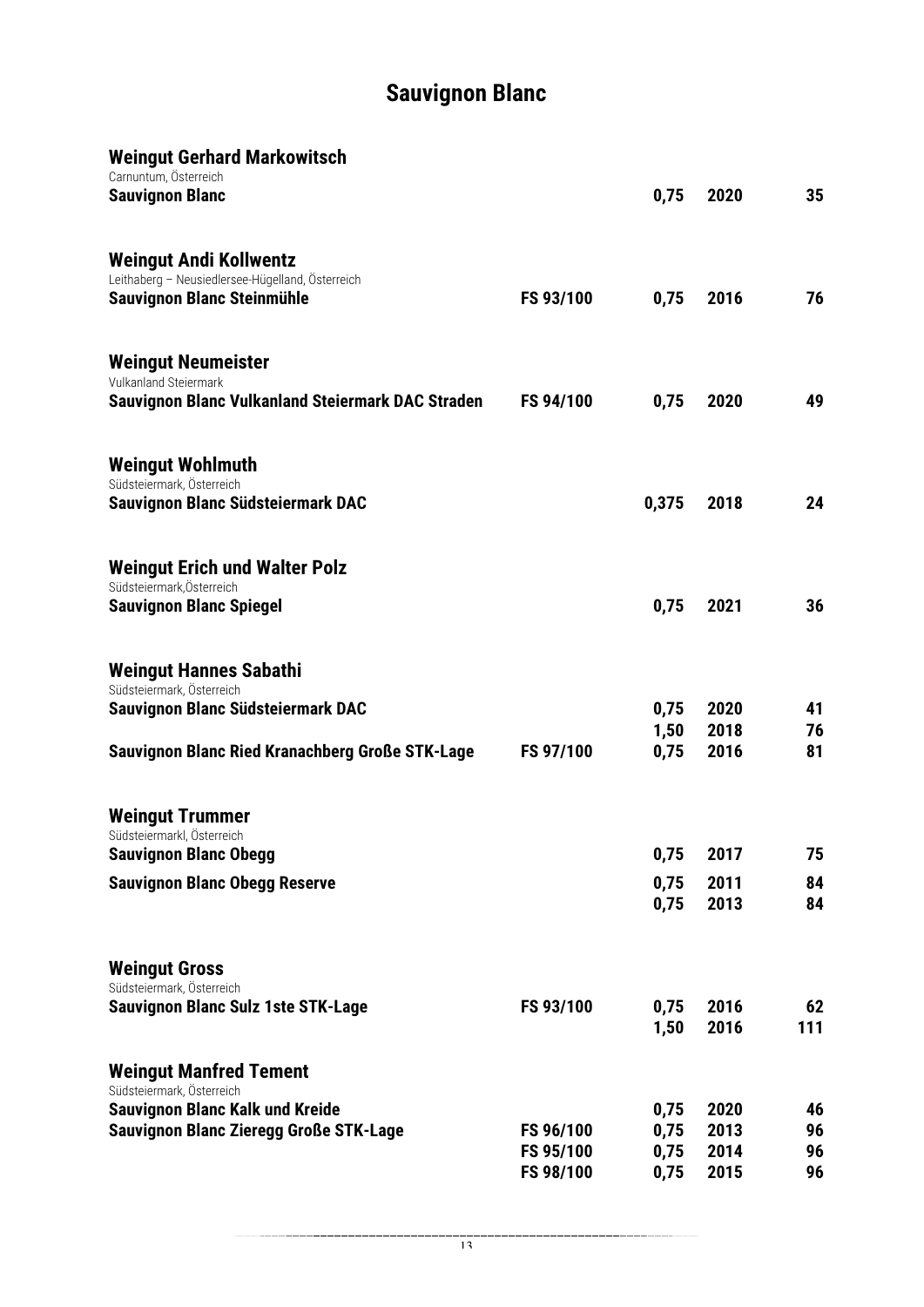$\overline{14}$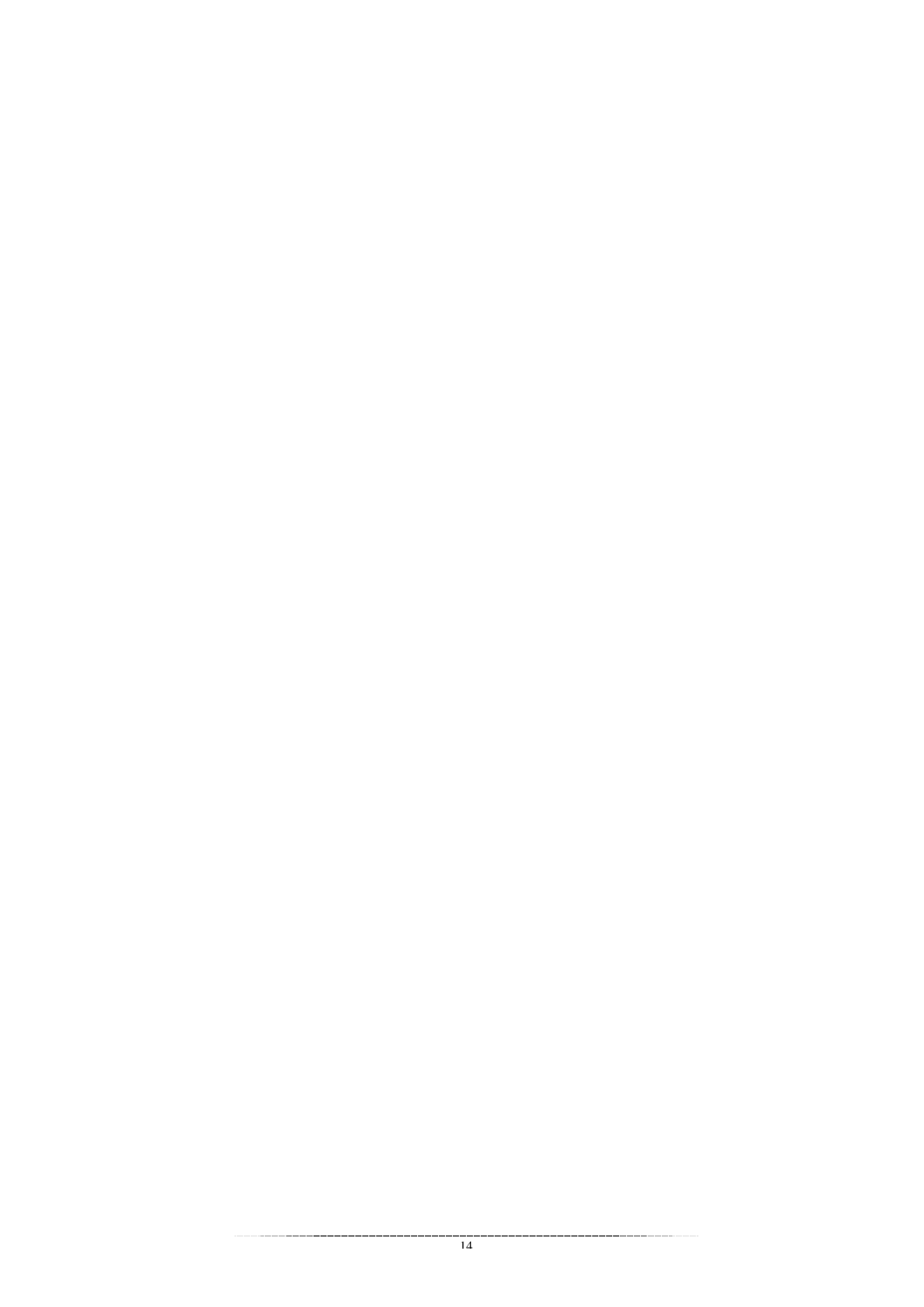### **Chardonnay**

| <b>Weingut R&amp;A Pfaffl</b>                               |                               |               |              |           |
|-------------------------------------------------------------|-------------------------------|---------------|--------------|-----------|
| Weinviertel, Österreich<br><b>Chardonnay Exklusive</b>      |                               | 0,75          | 2020         | 42        |
| <b>Weingut Fritz Wieninger</b><br>Wien, Österreich          |                               |               |              |           |
| <b>Chardonnay Select BIO</b>                                | FS 93/100                     | 0,375<br>0,75 | 2015<br>2016 | 32<br>57  |
| <b>Weingut Gerhard Markowitsch</b>                          |                               |               |              |           |
| Carnuntum, Österreich<br><b>Chardonnay Carnuntum DAC</b>    |                               | 0,75          | 2020         | 30        |
| Weingut Johanneshof-Reinisch<br>Thermenregion, Österreich   |                               |               |              |           |
| <b>Chardonnay Lores</b>                                     |                               | 1,50          | 2017         | 95        |
| <b>Weingut Andi Kollwentz</b><br>Leithaberg, Österreich     |                               |               |              |           |
| <b>Chardonnay Leithakalk</b><br><b>Chardonnay Gloria</b>    | <b>FS 93/100</b><br>FS 96/100 | 0,75<br>0,75  | 2020<br>2015 | 62<br>112 |
| <b>Weingut Georg Prieler</b>                                |                               |               |              |           |
| Leithaberg, Österreich<br><b>Chardonnay Sinner</b>          |                               | 0,75          | 2020         | 40        |
| <b>Weingut Martin Scheiber</b><br>Neusiedlersee, Österreich |                               |               |              |           |
| <b>Chardonnay Meins</b>                                     |                               | 0,75          | 2018         | 44        |

# Weingut Paul Achs<br>Neusiedlersee, Österreich<br>Chardonnay

#### $0,75$ 2021 30

 $\overline{15}$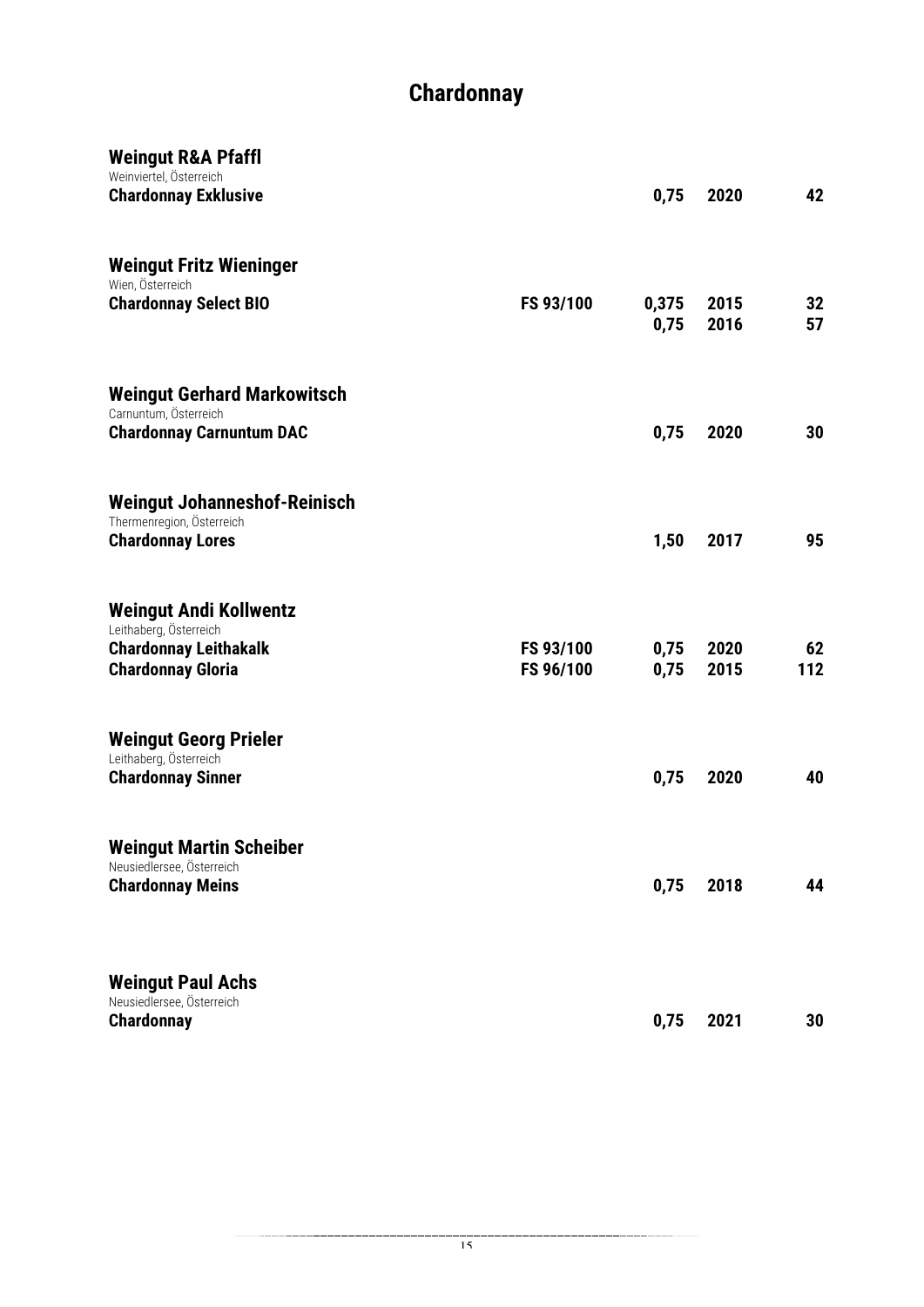### **Chardonnay**

### **Weingut Albert Gesellmann**

| Mittelburgenland, Osterreich<br><b>Chardonnay</b>                                                               |           | 0,75 | 2018 | 40 |
|-----------------------------------------------------------------------------------------------------------------|-----------|------|------|----|
| <b>Weingut Neumeister</b><br>Vulkanland Steiermark, Österreich<br><b>Morillon Ried Moarfeitl Große STK-Lage</b> | FS 94/100 | 0,75 | 2015 | 90 |
| <b>Weingut Muster.Gamlitz</b><br>Südsteiermark, Österreich<br><b>Chardonnay Marienkreuz</b>                     |           | 0,75 | 2020 | 38 |
| <b>Weingut Erich und Walter Polz</b><br>Südsteiermark, Österreich<br><b>Morillon Südsteiermark DAC</b>          |           | 0,75 | 2018 | 39 |

 $\overline{16}$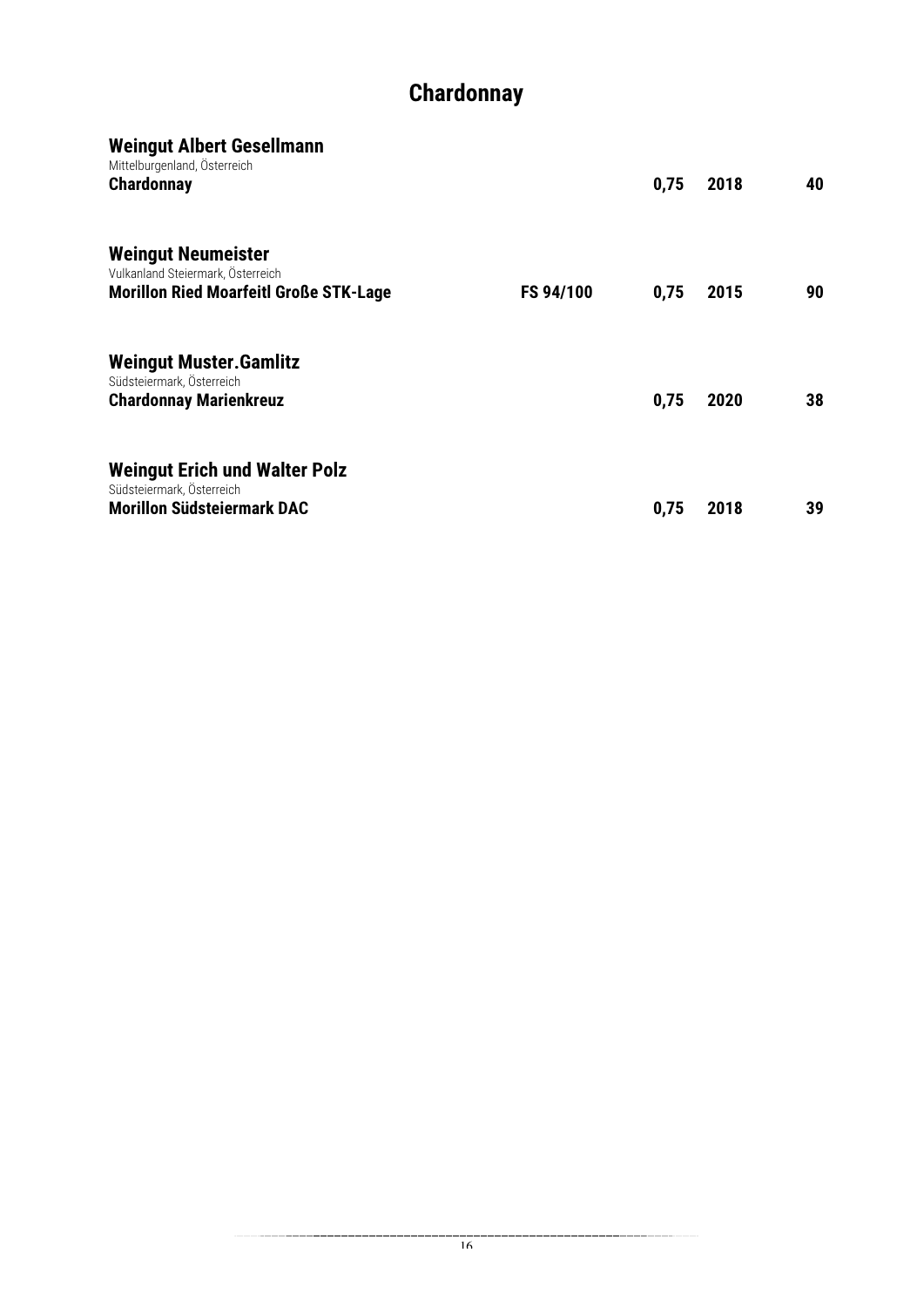## **Weißburgunder**<br>
Pinot Blanc

| <b>Weingut Rabl</b><br>Kamptal, Österreich<br>Weißburgunder                                                           |           | 0,75 | 2020 | 24 |
|-----------------------------------------------------------------------------------------------------------------------|-----------|------|------|----|
| <b>Weingut Josef Ehmoser</b><br>Wagram, Österreich<br>Weißburgunder Vom gelben Löss                                   |           | 0,75 | 2020 | 39 |
| <b>Weingut Glatzer</b><br>Carnuntum, Österreich<br><b>Weißburgunder Carnuntum DAC</b>                                 |           | 0,75 | 2020 | 28 |
| <b>Weingut Georg Prieler</b><br>Leithaberg - Neusiedlersee-Hügelland, Österreich<br><b>Pinot Blanc Leithaberg DAC</b> | FS 94/100 | 0,75 | 2019 | 55 |
| Weingut Heidi Schröck<br>Leithaberg - Neusiedlersee-Hügelland, Österreich<br>Weißburgunder                            |           | 0,75 | 2019 | 36 |
| <b>Weingut Hannes Sabathi</b><br>Südsteiermark, Österreich<br>Weißburgunder Südsteiermark DAC                         |           | 0,75 | 2020 | 34 |

 $\overline{17}$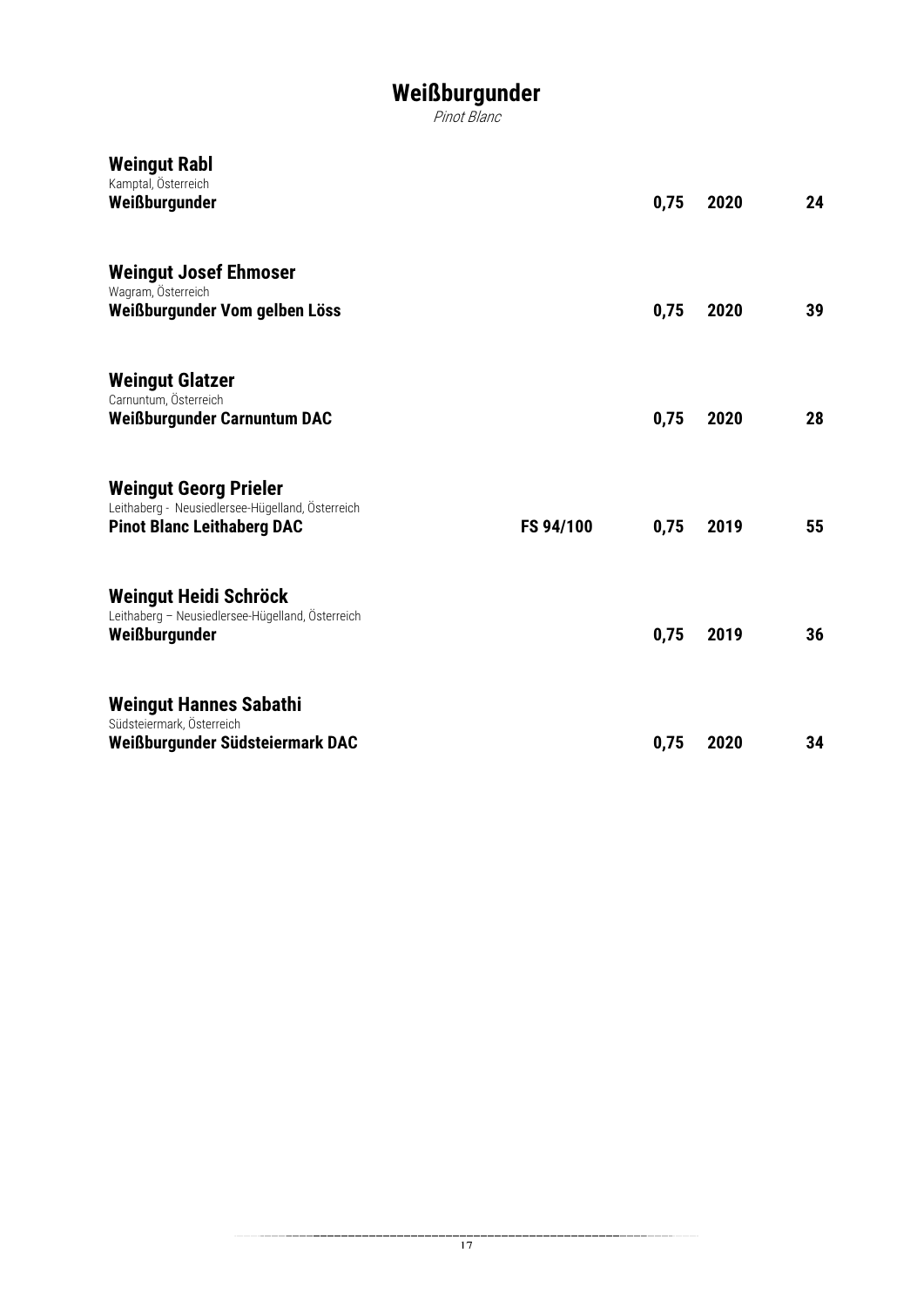## **Grauburgunder**

| Weingut Hajszan Neumann by Fritz Wieninger<br>Wienl, Österreich |      |      |    |
|-----------------------------------------------------------------|------|------|----|
| <b>Grauburgunder NATURAL BIO/ Organic</b>                       | 0,75 | 2016 | 67 |
| <b>Weingut Umathum</b>                                          |      |      |    |
| Neusiedlersee, Österreich<br><b>Grauer Burgunder</b>            | 0,75 | 2020 | 35 |
| <b>Weingut Hannes Sabathi</b>                                   |      |      |    |
| Südsteiermark, Österreich                                       |      |      |    |
| <b>Grauburgunder Gamlitz Südsteiermark DAC</b>                  | 0.75 | 2020 | 47 |

### autochtone Sortenvielfalt

Indigenous grape varieties

| <b>Weingut Setzer</b><br>Weinviertel, Österreich<br><b>Roter Veltliner Kreimelberg</b>     | FS 93/100 | 0.75 | 2017 | 44 |
|--------------------------------------------------------------------------------------------|-----------|------|------|----|
| <b>Weingut Markus Altenburger</b><br>Neusiedlersee, Österreich<br><b>Neuburger betont.</b> |           | 0,75 | 2016 | 42 |

 $\frac{1}{18}$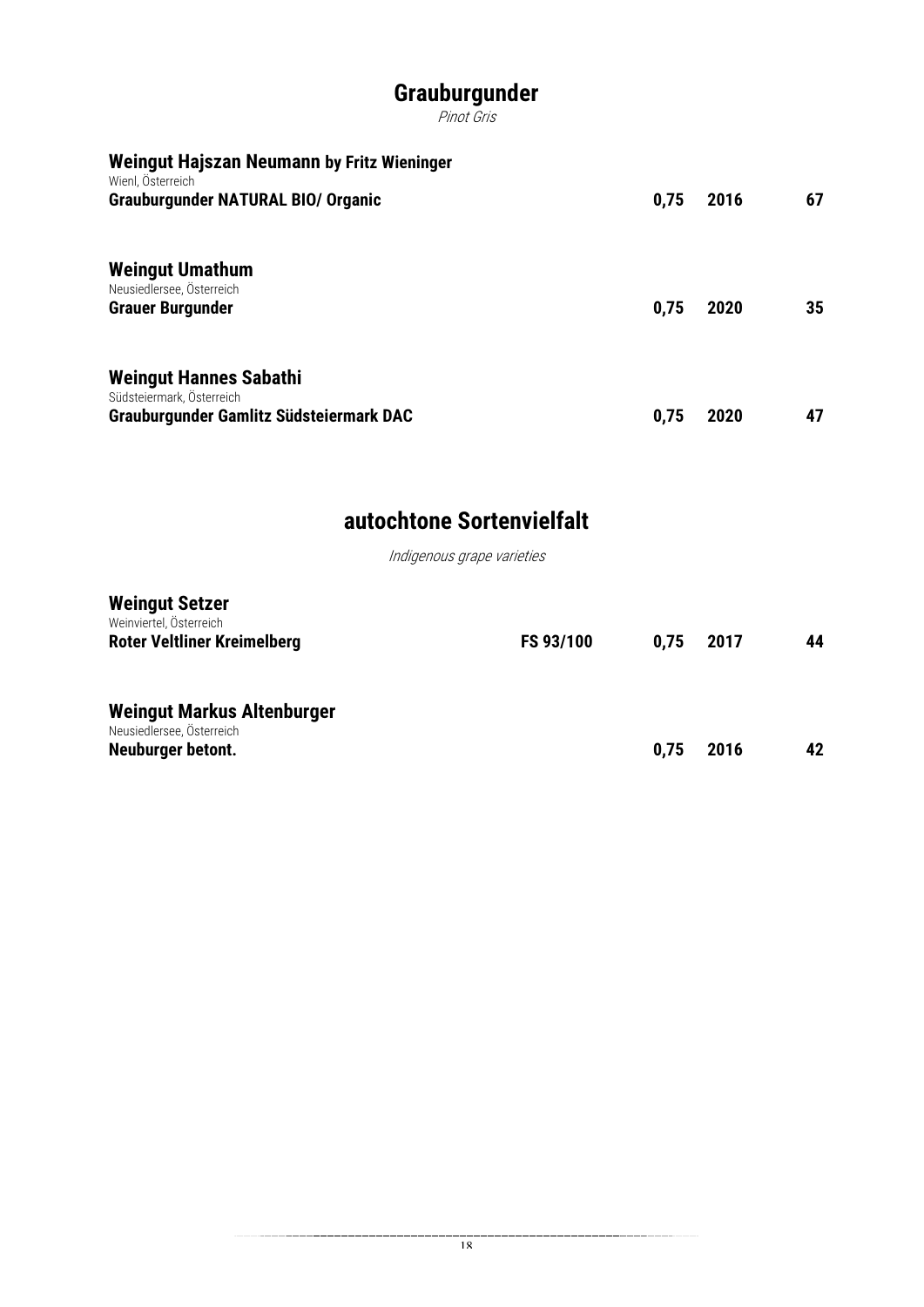### **Weißweine aus Italien**

Italian White Wine

### **Südtirol**

Alto Adige/ South Tyrol

| <b>Colterenzio/ Schreckbichl</b><br>Südtirol, Italien                                           |                   |      |    |
|-------------------------------------------------------------------------------------------------|-------------------|------|----|
| Pfefferer IGT Goldmuskateller                                                                   | 0,75              | 2020 | 42 |
| <b>Baron Longo</b><br>Südtirol, Italien<br><b>Sauvignon Blanc Urgestein</b>                     | 0,75              | 2019 | 48 |
| <b>Kellerei St. Pauls</b><br>Südtirol, Italien<br><b>Weissburgunder Riserva Passion D.O.C.</b>  | 0,75              | 2016 | 60 |
| <b>Trentino</b><br>Vigneti delle Dolomiti                                                       |                   |      |    |
| <b>Tenuta San Leonardo</b><br>Trentino, Italien<br>Sauvignon Blanc Vette de San Leonardo        | 0,75              | 2019 | 42 |
| <b>Friaul</b><br>Friuli                                                                         |                   |      |    |
| <b>Venica &amp; Venica</b><br>Friaul, Italien<br>Sauvignon Blanc Ronco delle Mele Collio D.O.C. | FS 93/100<br>0,75 | 2020 | 86 |
| La Tunella<br>Friaul, Italien<br>Sauvignon Blanc Orientali del Friuli D.O.P.                    | 0,75              | 2020 | 48 |

### Societá Agricola Silvio Jermann

Friaul, Italien Vinnae Ribolla Gialla rg/ rr/ fr

 $0,75$ 2016 56

 $10$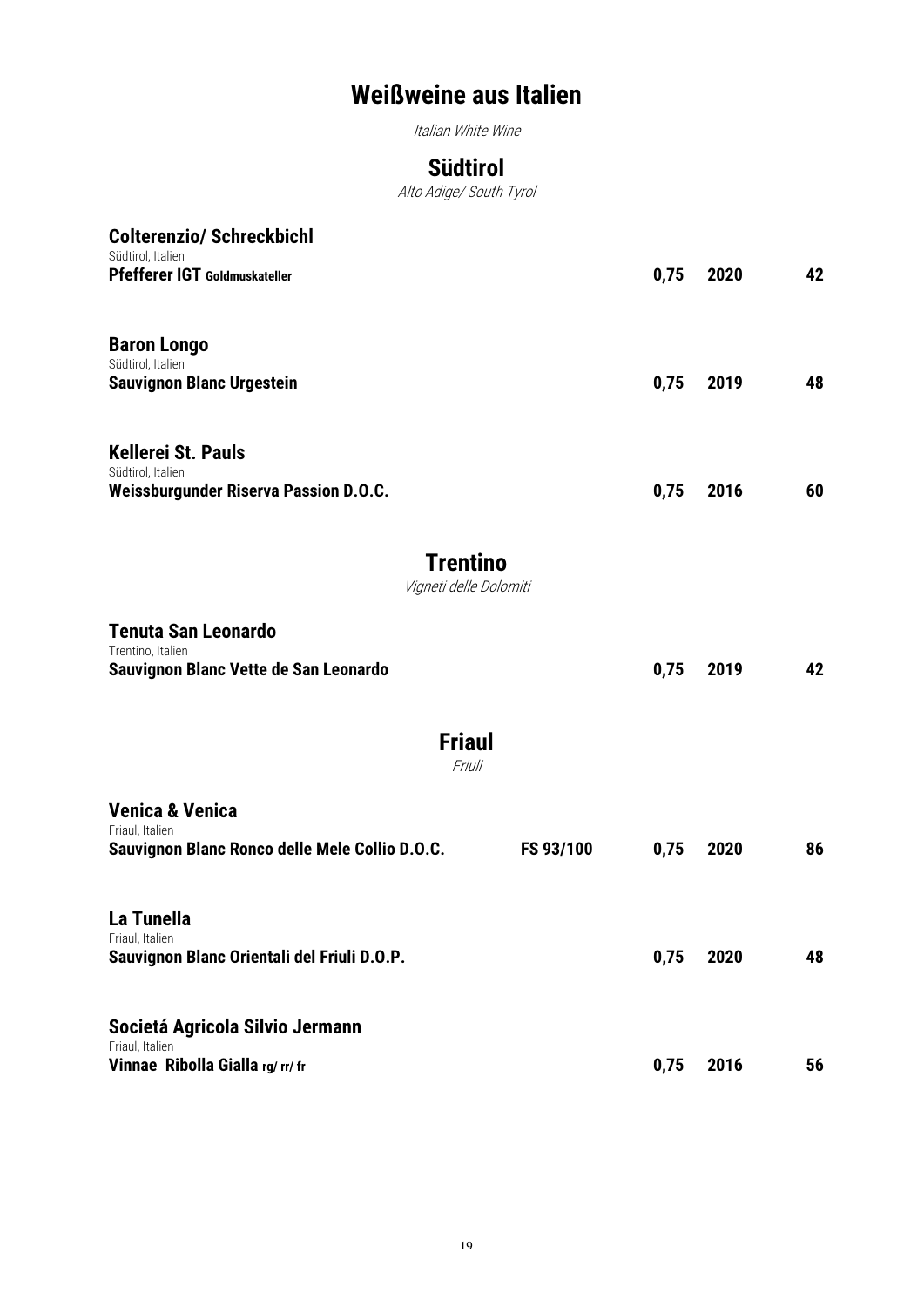### **Friaul**

Friuli

### Az. Agr. di Lenardo

Friaul, Italien Pinot Grigio D.O.C. Friuli

| 2020<br>0,75 | 31 |
|--------------|----|
|--------------|----|

### **Venetien**

Veneto

#### **Tenuta Sant'A** Venetol, Italien

**Scaia Bianco IG** 

| <b>\ntonio</b> |                |      |      |    |
|----------------|----------------|------|------|----|
| iT ga/ch       |                | 0,75 | 2020 | 33 |
|                |                |      |      |    |
|                | <b>Piemont</b> |      |      |    |
|                | Piedmont       |      |      |    |

Az. Agr. Paitin Piemont, Italien Roero Arneis Vigna Elisa DOC

 $0,75$ 2019 47

 $\overline{20}$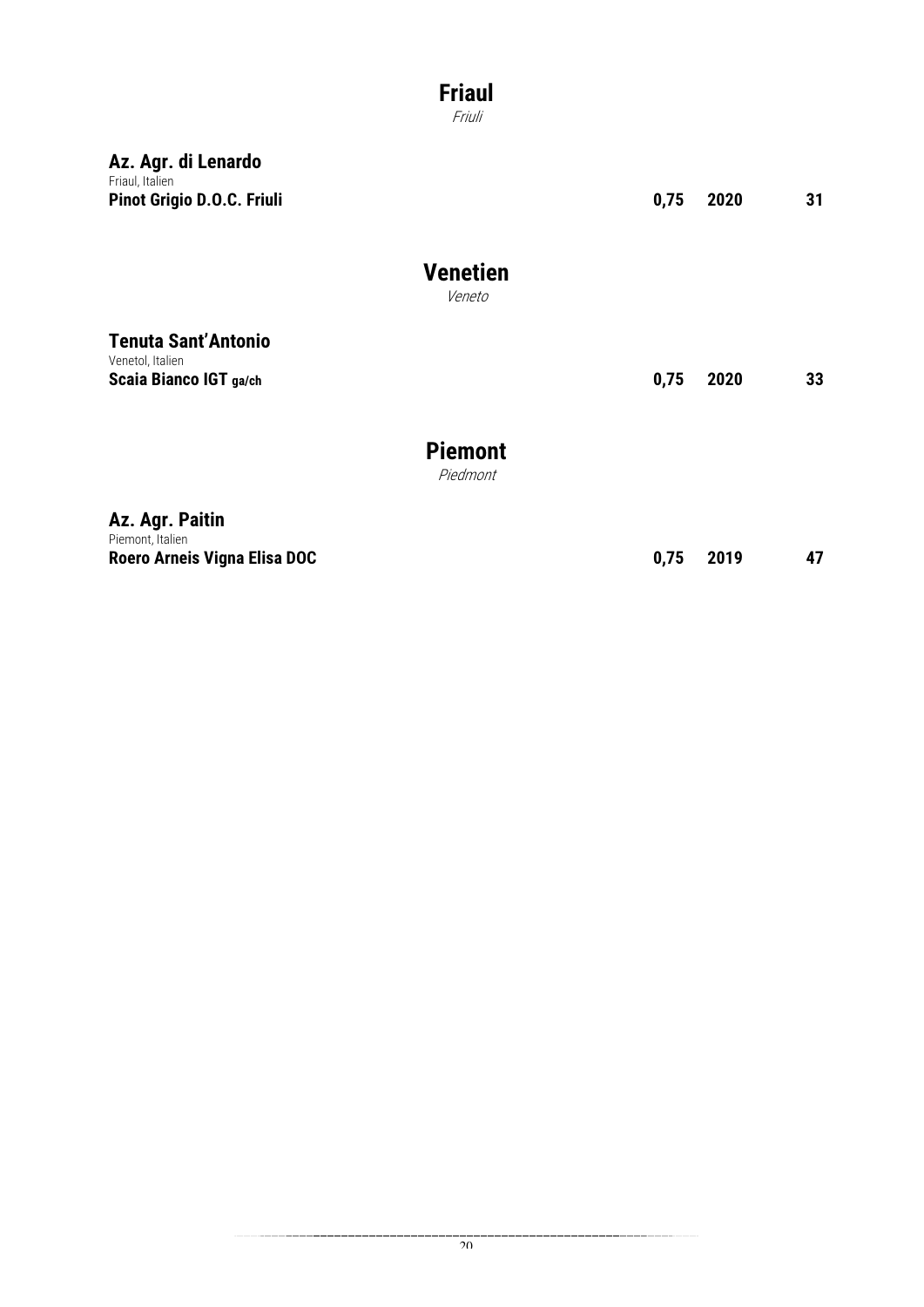### **Weißweine Deutschland**

German White Wine

### **Mosel**

| <b>Weingut Dr. Loosen</b>                     |                  |      |      |     |
|-----------------------------------------------|------------------|------|------|-----|
| <b>Graacher Riesling trocken</b>              | <b>JS 93/100</b> | 0,75 | 2020 | 48  |
| <b>Riesling Ürziger Würzgarten Kabinett</b>   | <b>JS 94/100</b> | 0,75 | 2020 | 48  |
| <b>Weingut J.J. Prüm</b>                      |                  |      |      |     |
| <b>Riesling Graacher Himmelreich Kabinett</b> | <b>JS 93/100</b> | 0,75 | 2016 | 61  |
| <b>Rheinhessen/ Rheingau</b>                  |                  |      |      |     |
| Weingut Künstler                              |                  |      |      |     |
| <b>Riesling Hochheimer Hölle GG</b>           | <b>JS 98/100</b> | 0,75 | 2017 | 102 |
| <b>Weingut F.&amp; F. Peters</b>              |                  |      |      |     |
| <b>Riesling Roter Schiefer</b>                |                  | 0,75 | 2020 | 39  |
| <b>Weisser Burgunder Hillary Step</b>         |                  | 0,75 | 2019 | 39  |
| <b>Saar</b>                                   |                  |      |      |     |
| Weingut von Othegraven - Günther Jauch        |                  |      |      |     |
| <b>Riesling Max</b>                           |                  | 0,75 | 2016 | 44  |
| <b>Riesling Kanzem Altenberg Kabinett</b>     | <b>JS 94/100</b> | 0,75 | 2017 | 57  |
| Weingut Forstmeister Geltz Zilliken           |                  |      |      |     |
| <b>Riesling Zilliken Butterfly</b>            |                  | 0,75 | 2020 | 41  |
| <b>Riesling Rausch Große Lage Kabinett</b>    |                  | 0,75 | 2011 | 48  |

 $\overline{21}$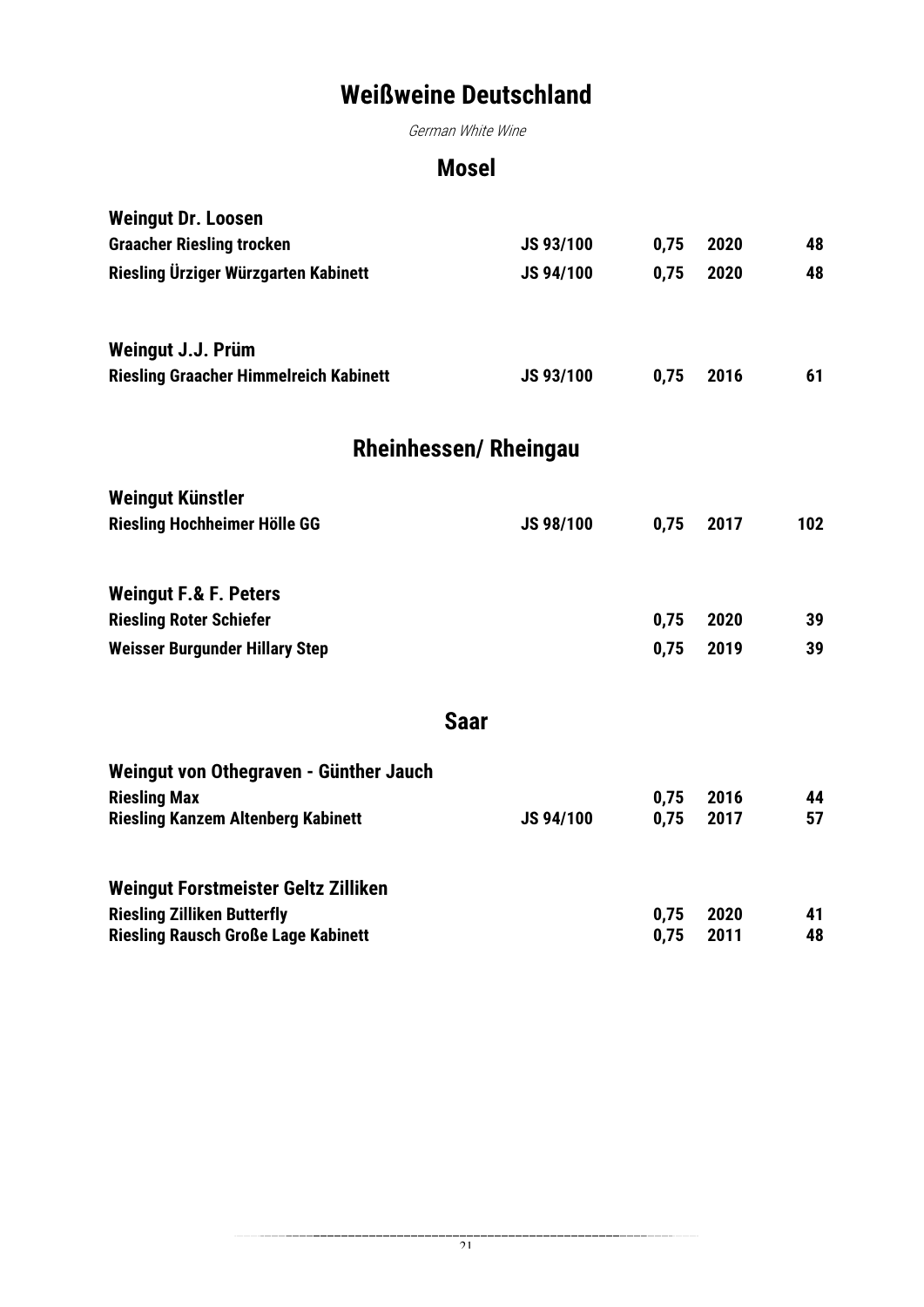### **Weißweine Deutschland**

German White Wine

### **Nahe**

| <b>Weingut Dönnhoff</b>             |                  |      |      |     |
|-------------------------------------|------------------|------|------|-----|
| <b>Riesling trocken</b>             |                  | 0,75 | 2020 | 40  |
| <b>Riesling Dellchen G.G.</b>       | <b>JS 96/100</b> | 0,75 | 2016 | 96  |
| Weingut Emrich-Schönleber           |                  |      |      |     |
| <b>Riesling trocken</b>             |                  | 0,75 | 2020 | 45  |
| <b>Riesling Halenberg G.G.</b>      | <b>JS 99/100</b> | 0,75 | 2018 | 111 |
| <b>Schlossgut Diel</b>              |                  |      |      |     |
| <b>Riesling Goldloch Kabinett</b>   | <b>JS 94/100</b> | 0,75 | 2015 | 54  |
| <b>Riesling Burgberg G.G.</b>       | FS 94/100        | 0,75 | 2013 | 76  |
|                                     | <b>Baden</b>     |      |      |     |
| <b>Weingut Franz Keller</b>         |                  |      |      |     |
|                                     |                  |      |      | 36  |
| Grauburgunder vom Löss VDP Gutswein |                  | 0,75 | 2020 |     |

 $\overline{\hspace{1.5cm}}$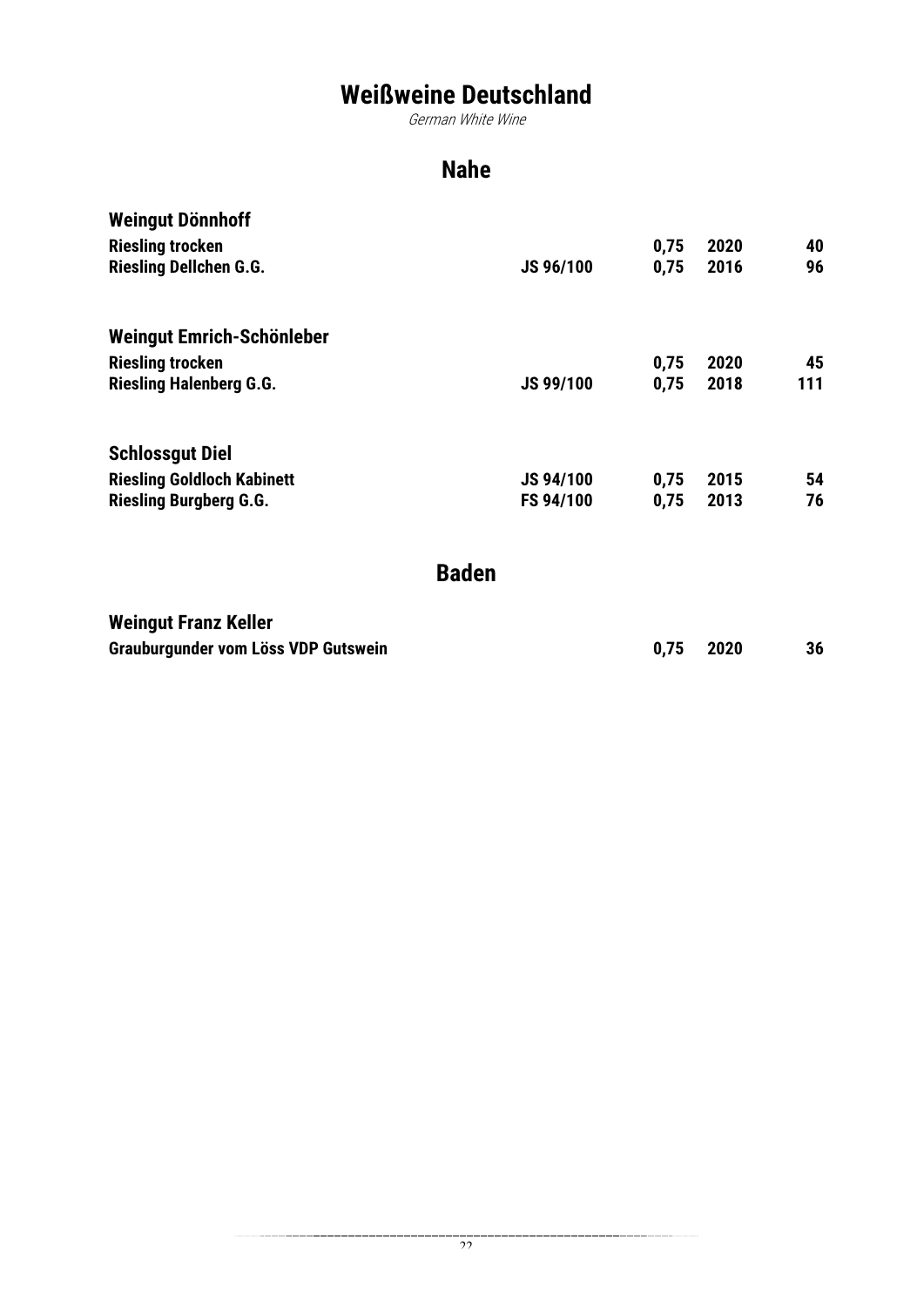### **Weißweine Frankreich**

French White Wine

## **Burgund**<br>*Bourgogne*

| <b>Maison Patrick Piuze</b>                   |                  |      |      |     |
|-----------------------------------------------|------------------|------|------|-----|
| <b>Chablis Terroir de Chablis</b>             |                  | 0,75 | 2020 | 62  |
| <b>Domaine Denis Bachelet</b>                 |                  |      |      |     |
| <b>Aligote</b>                                |                  | 0,75 | 2017 | 61  |
| <b>Domaine Antoine Jobard</b>                 |                  |      |      |     |
| <b>Bourgogne Blanc</b>                        |                  | 0,75 | 2014 | 69  |
|                                               |                  | 0,75 | 2019 | 69  |
| <b>Meursault Tillets</b>                      | <b>BH 91/100</b> | 0,75 | 2014 | 110 |
|                                               | <b>BH 90/100</b> | 0,75 | 2015 | 123 |
| <b>Meursault En La Barre</b>                  | <b>BH 91/100</b> | 0,75 | 2017 | 114 |
| <b>Meursault 1er Cru Les Poruzots</b>         | <b>BH 93/100</b> | 0,75 | 2016 | 178 |
| <b>Domaine Coche-Dury</b>                     |                  |      |      |     |
| <b>Meursault AC</b>                           | <b>BH 90/100</b> | 0,75 | 2015 | 234 |
|                                               | <b>BH 93/100</b> | 0,75 | 2016 | 234 |
| <b>Domaine Etienne Sauzet</b>                 |                  |      |      |     |
| <b>Bourgogne Blanc</b>                        |                  | 0,75 | 2016 | 68  |
| <b>Bourgogne Côtes de Beaune</b>              |                  | 0,75 | 2015 | 75  |
| <b>Puligny-Montrachet 1er Cru Les Referts</b> | <b>BH 93/100</b> | 0,75 | 2016 | 168 |

 $\overline{23}$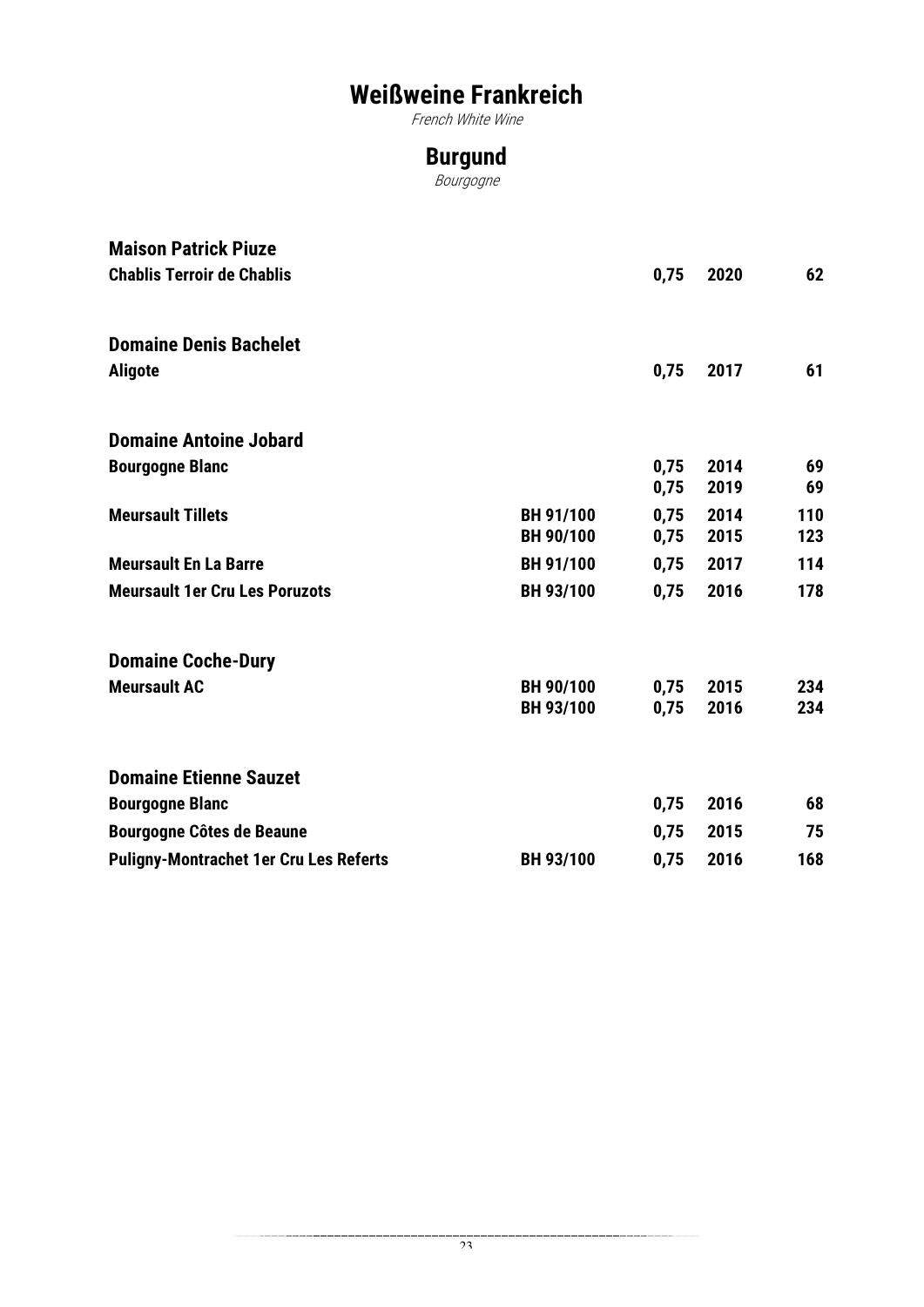### **Burgund**

Bourgogne

| <b>Domaine Vincent Girardin</b>             |               |                  |      |      |     |
|---------------------------------------------|---------------|------------------|------|------|-----|
| <b>Bourgogne Blanc Cuvée</b>                |               |                  | 0,75 | 2017 | 46  |
|                                             |               |                  |      |      |     |
| <b>Domain Marc Colin et Fils</b>            |               |                  |      |      |     |
| <b>Puligny Montrachet Les Enseignères</b>   |               |                  | 0,75 | 2015 | 99  |
|                                             |               |                  | 0,75 | 2017 | 115 |
| <b>Saint-Aubin 1er Cru En Remilly</b>       |               | <b>BH 91/100</b> | 0,75 | 2015 | 85  |
| <b>Chassagne-Montrachet Les Encégnières</b> |               |                  | 0,75 | 2015 | 95  |
|                                             |               |                  |      |      |     |
| <b>Domaine Paul Pillot</b>                  |               |                  |      |      |     |
| <b>Bourgogne Aligote</b>                    |               |                  | 0,75 | 2016 | 44  |
| <b>Bourgogne Blanc</b>                      |               |                  | 0,75 | 2017 | 65  |
|                                             |               |                  |      |      |     |
|                                             | <b>Loire</b>  |                  |      |      |     |
|                                             |               |                  |      |      |     |
| <b>Alphonse Mellot</b>                      |               |                  |      |      |     |
| <b>Sancerre La Moussière</b>                |               |                  | 0,75 | 2021 | 64  |
|                                             |               |                  |      |      |     |
| <b>Chateau de Villeneuve</b>                |               |                  |      |      |     |
| <b>Saumur Blanc</b>                         |               |                  | 0,75 | 2020 | 42  |
|                                             |               |                  |      |      |     |
|                                             | <b>Elsass</b> |                  |      |      |     |
|                                             |               |                  |      |      |     |
| <b>Domaine F.E. Trimbach</b>                |               |                  |      |      |     |
| <b>Pinot Gris Reserve</b>                   |               |                  | 0,75 | 2015 | 52  |
| <b>Riesling Reserve</b>                     |               | JS 94/100        | 0,75 | 2014 | 56  |

 $\overline{24}$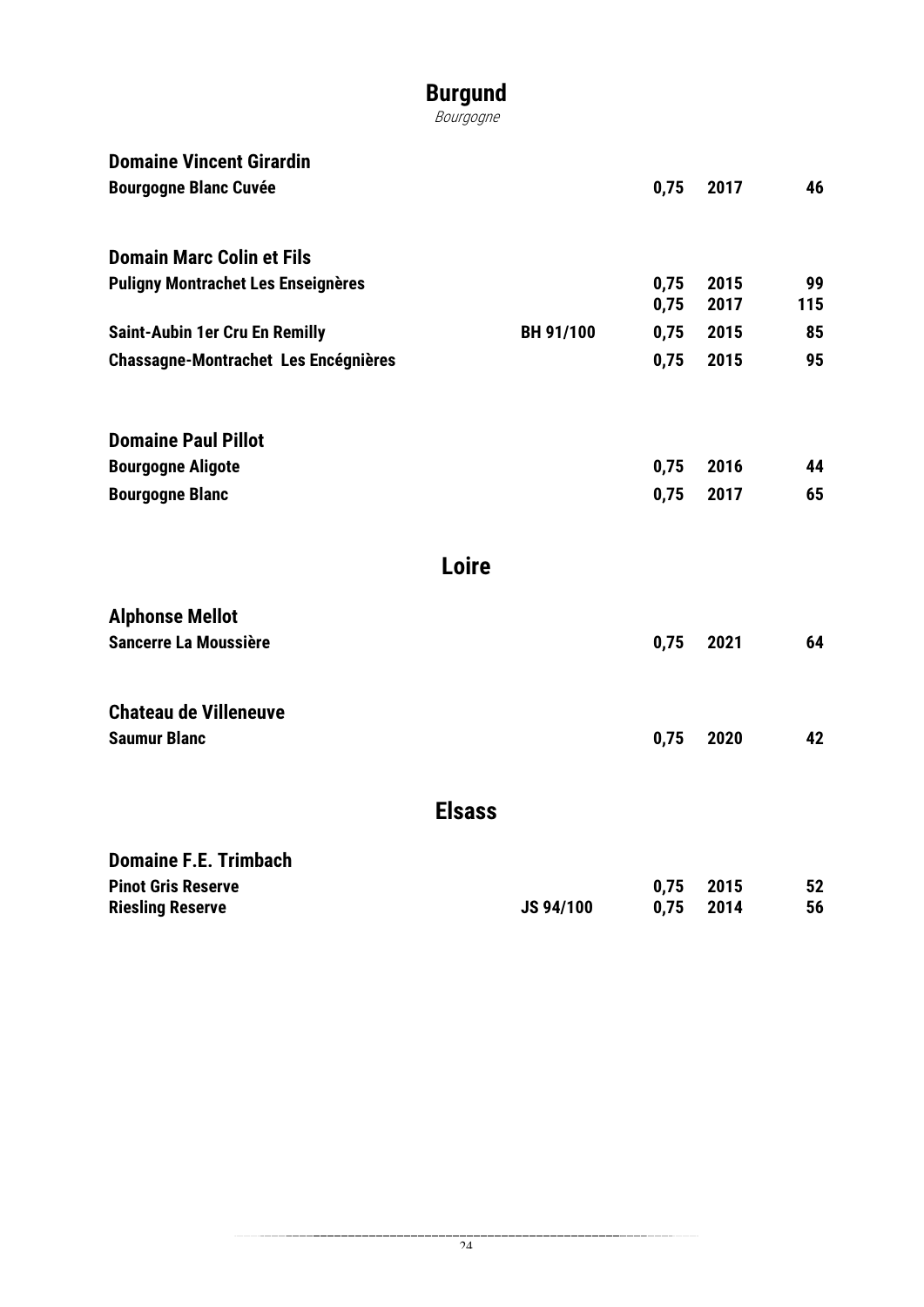### **Roseweine**

Rosé Wine

| . . | <b>Osterreich</b> |  |  |
|-----|-------------------|--|--|
|     |                   |  |  |

Austria

| <b>Weingut Emmerich Knoll</b><br>Wachau, Österreich       |      |      |    |
|-----------------------------------------------------------|------|------|----|
| <b>Blauer Burgunder Rosé</b>                              | 0,75 | 2020 | 54 |
| <b>Weingut Schloss Gobelsburg</b>                         |      |      |    |
| Kamptal, Österreich<br><b>Rosé Cistercien</b>             | 0,75 | 2020 | 30 |
|                                                           |      |      |    |
| <b>Frankreich</b><br>France                               |      |      |    |
| <b>Chateau D'Esclans</b><br>Côtes de Provence, Frankreich |      |      |    |
| Whispering Angel Côtes de Provence AOC                    | 0,75 | 2020 | 59 |
| <b>Domaine Triennes</b><br>Côtes de Provence, Frankreich  |      |      |    |
| <b>Triennes Rosé</b>                                      | 0,75 | 2020 | 33 |
| <b>Domaine Ott</b>                                        |      |      |    |
| Côte de Provence, Frankreich<br><b>Clos Mireille Rosé</b> | 0,75 | 2017 | 84 |

**Spanien** 

Spain

#### **Bodegas Chivite** Navarra, Spanien Las Fincas Rosado te/gr

 $0,75$ 42 2020

 $\overline{\phantom{1}}$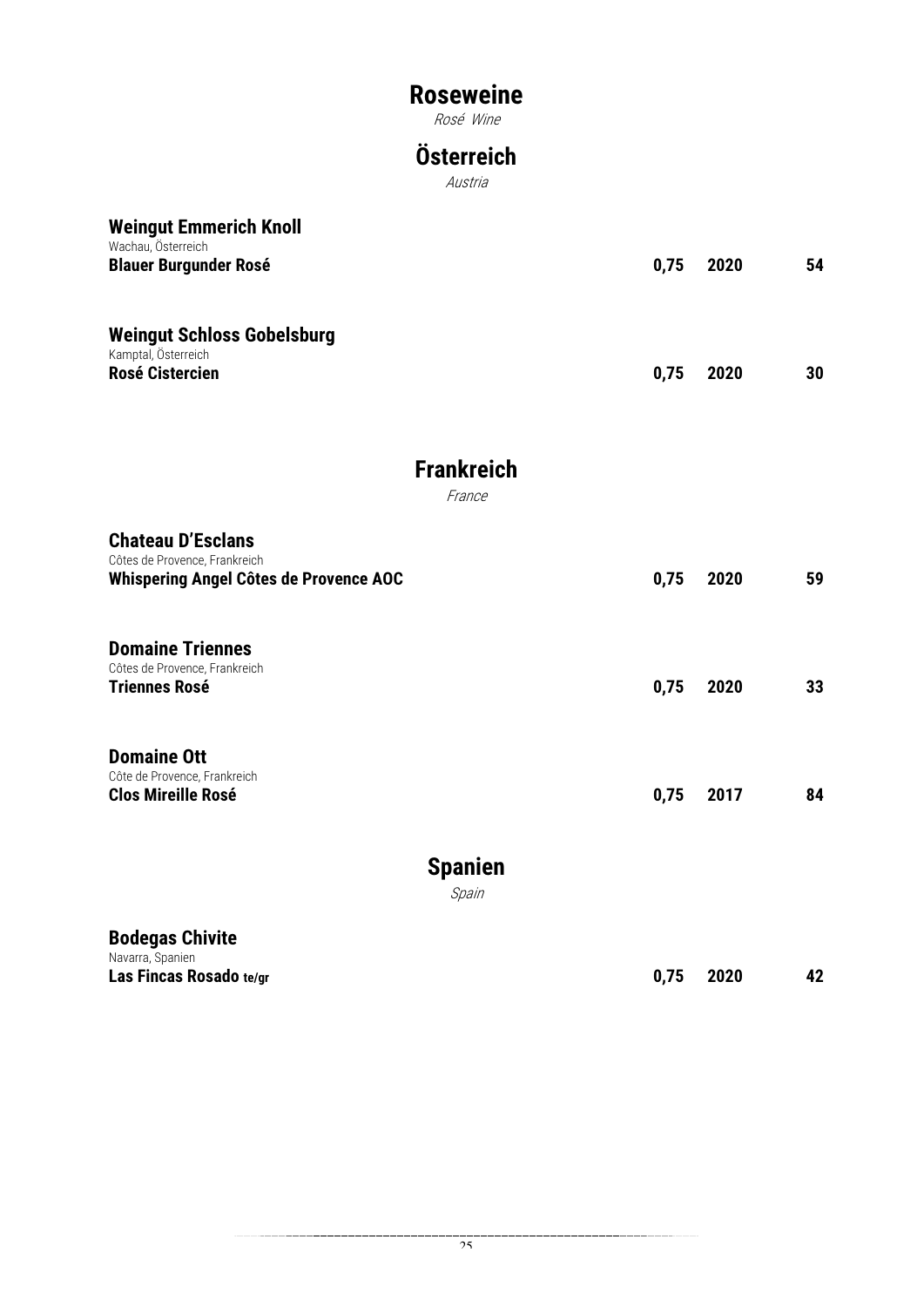$\overline{26}$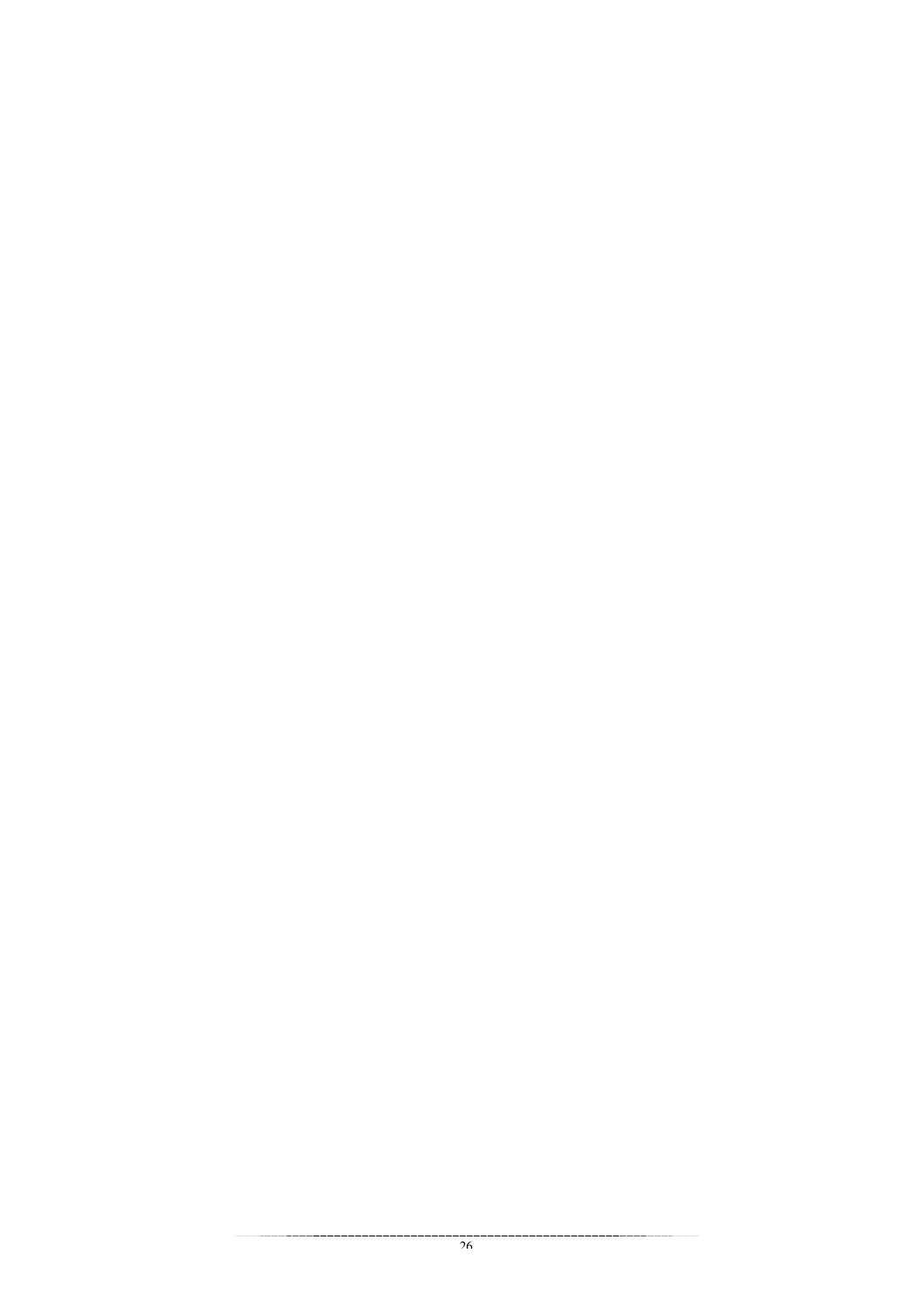### Rotweine

# kleine Formate für den großen Geschmack

| <b>Weingut Familie Pöckl</b><br>Neusiedlersee, Österreich<br><b>Zweigelt Classique</b>                     |                  | 0,375 | 2014 | 26 |
|------------------------------------------------------------------------------------------------------------|------------------|-------|------|----|
| <b>Weingut Hannes Reeh</b><br>Neusiedlersee, Österreich<br><b>Zweigelt unplugged</b>                       |                  | 0,375 | 2019 | 29 |
| <b>Weingut Tesch</b><br>Mittelburgenland, Österreich<br><b>Blaufränkisch Hochberg Mittelburgenland DAC</b> |                  | 0,375 | 2015 | 25 |
| Weingut Reinhold Krutzler<br>Eisenberg, Österreich<br><b>Blaufränkisch Eisenberg DAC Reserve</b>           |                  | 0,375 | 2017 | 36 |
| <b>Weingut Johanneshof-Reinisch</b><br>Thermenregion, Österreich<br><b>St. Laurent Ried Frauenfeld</b>     | <b>FS 93/100</b> | 0,375 | 2016 | 32 |
| <b>Weingut Philip Grassl</b><br>Carnuntum, Österreich<br><b>St. Laurent Alte Reben</b>                     | FS 93/100        | 0,375 | 2013 | 47 |
| Weingut Willi Bründlmayer<br>Kamptal, Österreich<br><b>Pinot Noir</b>                                      | <b>FS 93/100</b> | 0,375 | 2016 | 36 |
| <b>Château Grand Village</b><br>Bordeaux, Frankreich<br><b>Superiore</b>                                   | <b>FS 94/100</b> | 0,375 | 2015 | 34 |

 $\overline{27}$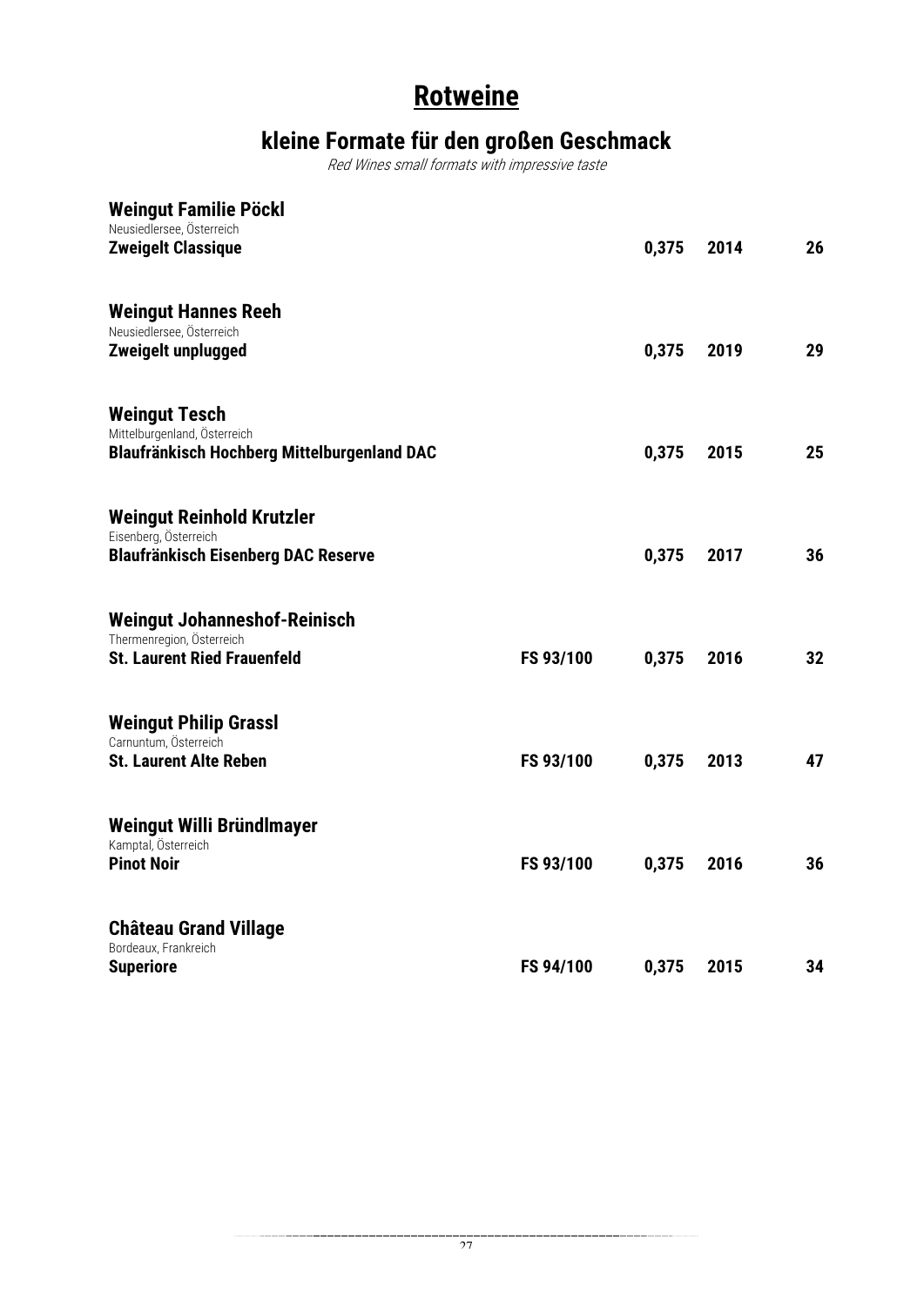# große Formate für den großen Geschmack<br>Red Wines big formats with impressive taste

| <b>Weingut Werner Achs</b><br>Neusiedlersee, Österreich<br><b>Zweigelt Goldberg</b>         |                  | 1,50 | 2018 | 67  |
|---------------------------------------------------------------------------------------------|------------------|------|------|-----|
| <b>Weingut Ernst Triebaumer</b><br>Leithaberg, Österreich<br><b>Blaufränkisch Mariental</b> | <b>FS 96/100</b> | 1,50 | 2015 | 225 |
| <b>Weingut Paul Achs</b><br>Neusiedlersee, Österreich<br><b>Blaufränkisch Spiegel</b>       | FS 96/100        | 1,50 | 2011 | 181 |
| Weingut Reinhold Krutzler<br>Eisenberg, Österreich<br><b>Blaufränkisch Perwolff</b>         | FS 96/100        | 1,50 | 2017 | 205 |
| <b>Weingut Ernst Triebaumer</b><br>Leithaberg, Österreich<br><b>Cuvee Maulwurf bf/cs/me</b> |                  | 1,50 | 2015 | 130 |
| <b>Weingut Familie Pöckl</b><br>Neusiedlersee, Österreich<br>Rosso e Nero zw/bf/cs/me       | FS 93/100        | 1,50 | 2019 | 128 |
| <b>Chateau Grand Village, G</b> Acte 7                                                      | <b>JS 94/100</b> | 1,50 | 2015 | 145 |

 $\overline{28}$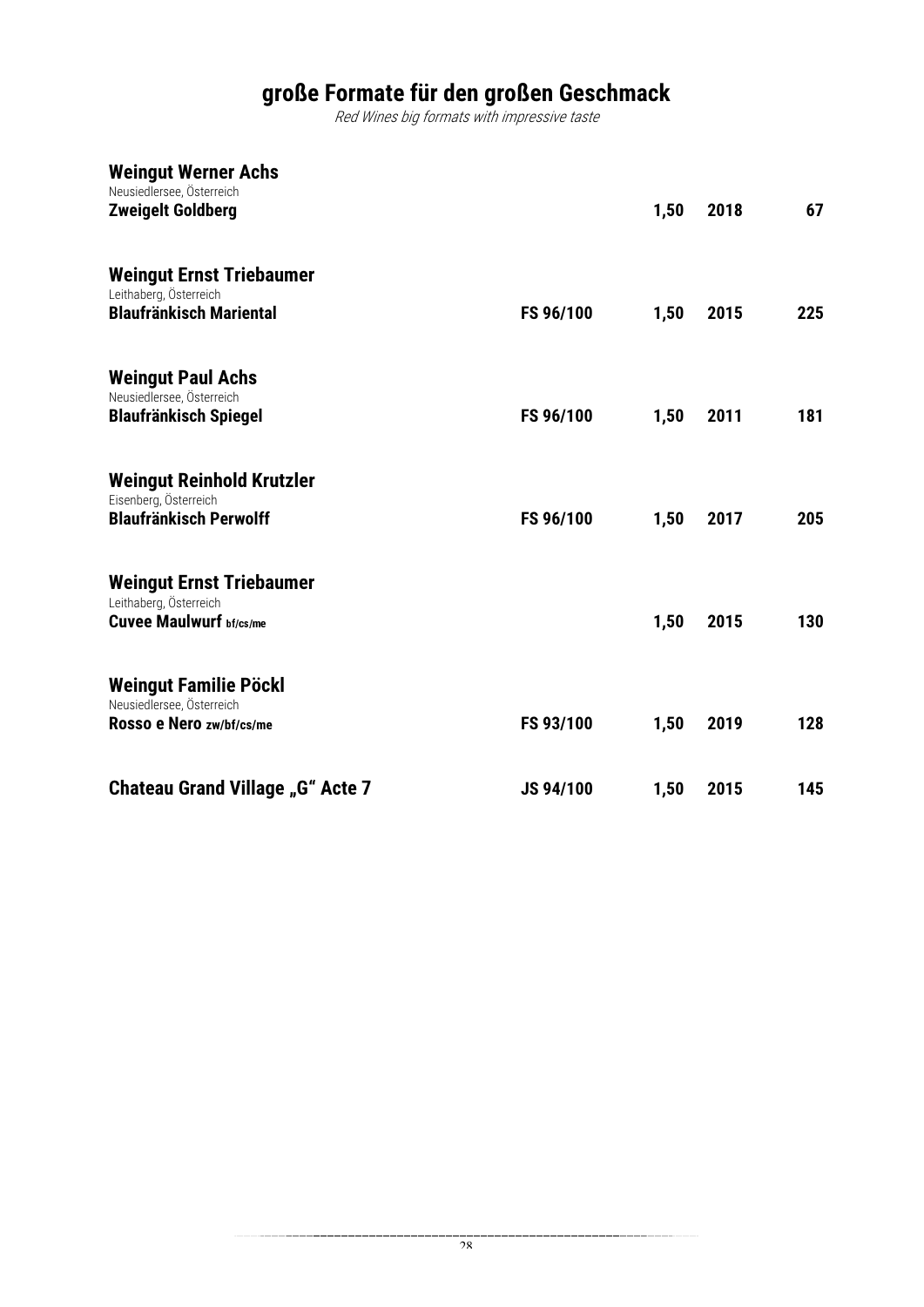## Rotweine Österreich

Austrian Red Wine

### **Blauer Zweigelt**

| <b>Weingut R&amp;A Pfaffl</b><br>Weinviertel, Österreich<br><b>Zweigelt Sandstein</b>               | 0,75 | 2020 | 29 |
|-----------------------------------------------------------------------------------------------------|------|------|----|
| <b>Weingut Gerhard Markowitsch</b><br>Carnuntum, Österreich<br><b>Zweigelt Rubin Carnuntum</b>      | 0,75 | 2019 | 36 |
| <b>Weingut Walter Glatzer</b><br>Carnuntum, Österreich<br><b>Zweigelt Dornenvogel</b>               | 0,75 | 2019 | 47 |
| <b>Weingut Johanneshof-Reinisch</b><br>Thermenregion, Österreich<br><b>Zweigelt Ried Frauenfeld</b> | 0,75 | 2017 | 43 |
| <b>Weingut Georg Schneider</b><br>Thermenregion, Österreich<br><b>Zweigelt</b>                      | 0,75 | 2019 | 23 |
| <b>Weingut Andi Kollwentz</b><br>Leithaberg, Österreich<br><b>Zweigelt Leithakalk</b>               | 0,75 | 2018 | 46 |
| <b>Weingut Werner Achs</b><br>Neusiedlersee, Österreich<br><b>Zweigelt Goldberg</b>                 | 1,50 | 2018 | 67 |

### **Weingut Andreas Gsellmann**

Neusiedlersee, Österreich

### Zweigelt vom Heideboden

 $0,75$ 2019  $31$ 

 $\overline{29}$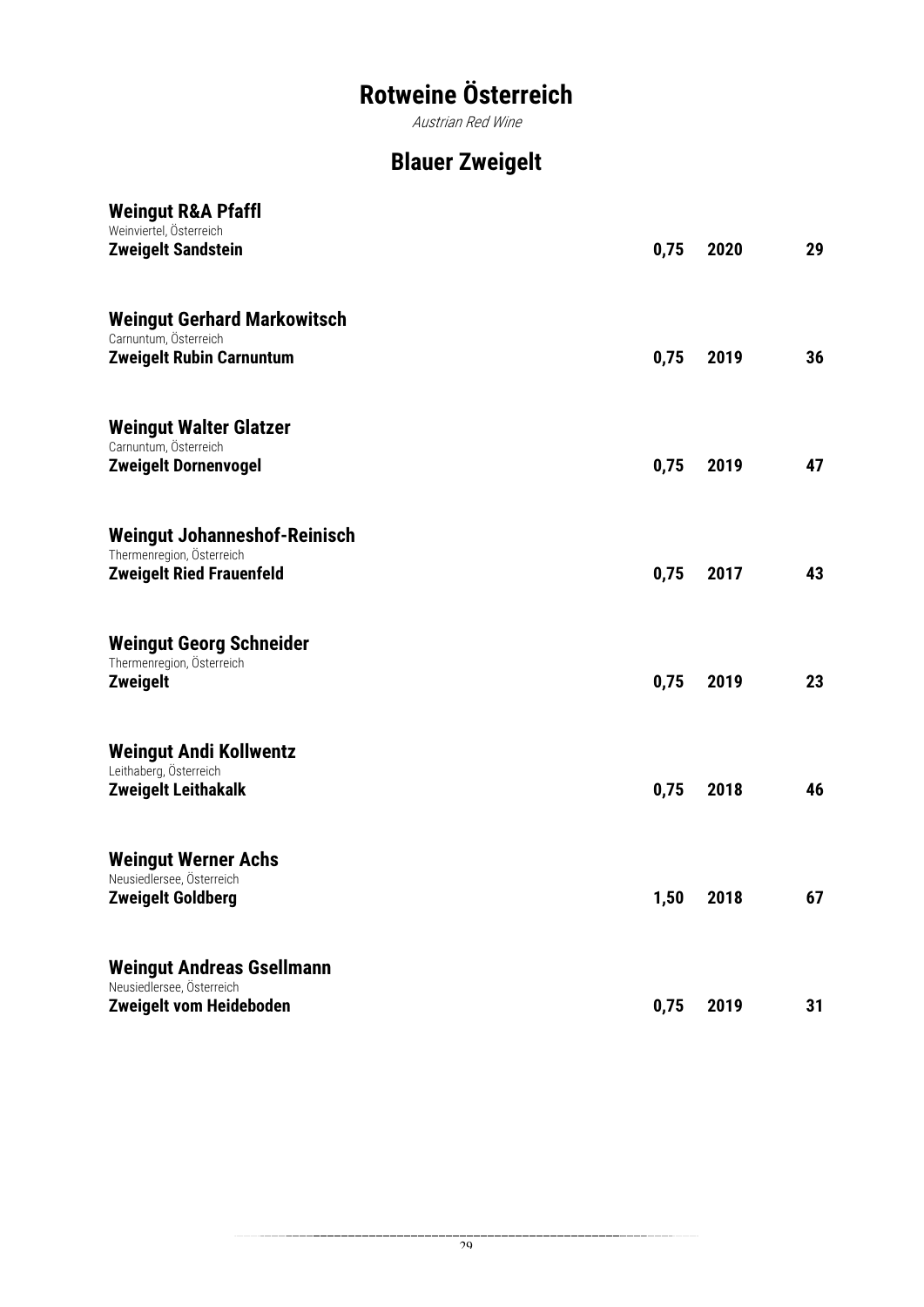### **Blauer Zweigelt**

#### **Weingut Paul Achs** Neusiedlersee, Österreich  $0,75$ 2019 35 **Zweigelt Weingut Familie Pöckl** Neusiedlersee, Österreich **Zweigelt Classique** 0,375 2015 26  $0,75$ 39 2018 **Weingut Hannes Reeh** Neusiedlersee, Österreich Zweigelt unplugged 0,375 2019 29 FS 93/100  $0,75$ 2020 47 **Weingut Kehringer** Neusiedlersee, Österreich Zweigelt Neusiedlersee DAC Every Days  $0,75$ 2019 24 **Weingut Kerschbaum** Mittelburgenland, Österreich **Zweigelt**  $0,75$ 2018 28 **Weingut Schiefer** Eisenberg - Südburgenland Zweigelt - Döllerers Weinedition  $0,75$ 30 2015

 $30$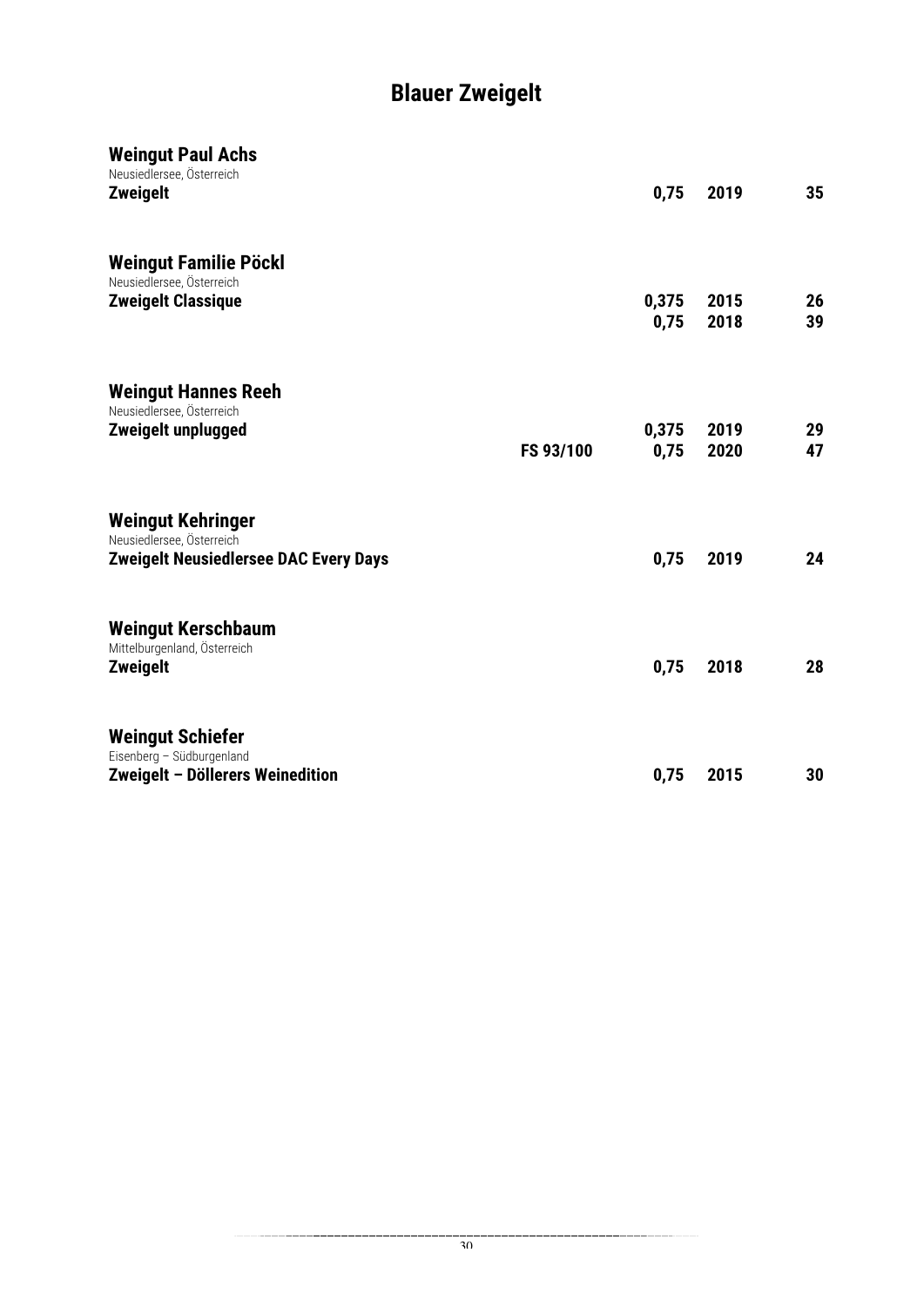### **Blaufränkisch**

## Weingut Muhr van der Niepoort

| Carnuntum, Osterreich<br><b>Blaufränkisch Spitzerberg</b>            | <b>JS 96/100</b> | 0,75 | 2015 | 162 |
|----------------------------------------------------------------------|------------------|------|------|-----|
| <b>Weingut Familie Prieler</b><br>Leithaberg, Österreich             |                  |      |      |     |
| <b>Blaufränkisch Johanneshöhe</b>                                    |                  | 0,75 | 2018 | 36  |
| <b>Blaufränkisch Goldberg</b>                                        |                  | 0,75 | 2005 | 96  |
| <b>Weingut Ernst Triebaumer</b>                                      |                  |      |      |     |
| Leithaberg, Österreich<br><b>Blaufränkisch Oberer Wald</b>           |                  | 0,75 | 2016 | 73  |
| <b>Blaufränkisch Mariental</b>                                       | FS 96/100        | 0,75 | 2015 | 115 |
|                                                                      | FS 96/100        | 1,50 | 2015 | 225 |
|                                                                      | FS 93/100        | 0,75 | 2016 | 119 |
| <b>Weingut Ceel</b>                                                  |                  |      |      |     |
| Rust, Österreich<br><b>Blaufränkisch Reserve</b>                     |                  | 0,75 | 2019 | 36  |
| <b>Weingut Martin Scheiber</b>                                       |                  |      |      |     |
| Neusiedlersee, Österreich                                            |                  |      |      |     |
| <b>Blaufränkisch Angelus</b>                                         |                  | 0,75 | 2017 | 55  |
| Weingut Markus Altenburger                                           |                  |      |      |     |
| Neusiedlersee, Österreich                                            |                  |      |      |     |
| <b>Blaufränkisch Jungenberg</b>                                      | FS 96/100        | 0,75 | 2009 | 134 |
| <b>Weingut Feiler-Artinger</b>                                       |                  |      |      |     |
| Neusiedlersee, Österreich<br><b>Blaufränkisch Ried Ruster Umriss</b> |                  |      |      |     |
|                                                                      |                  | 0,75 | 2018 | 43  |

Weingut Gernot & Heike Heinrich **Blaufränkisch Alter Berg** 

#### $0,75$ FS 96/100 2011 108

 $\overline{31}$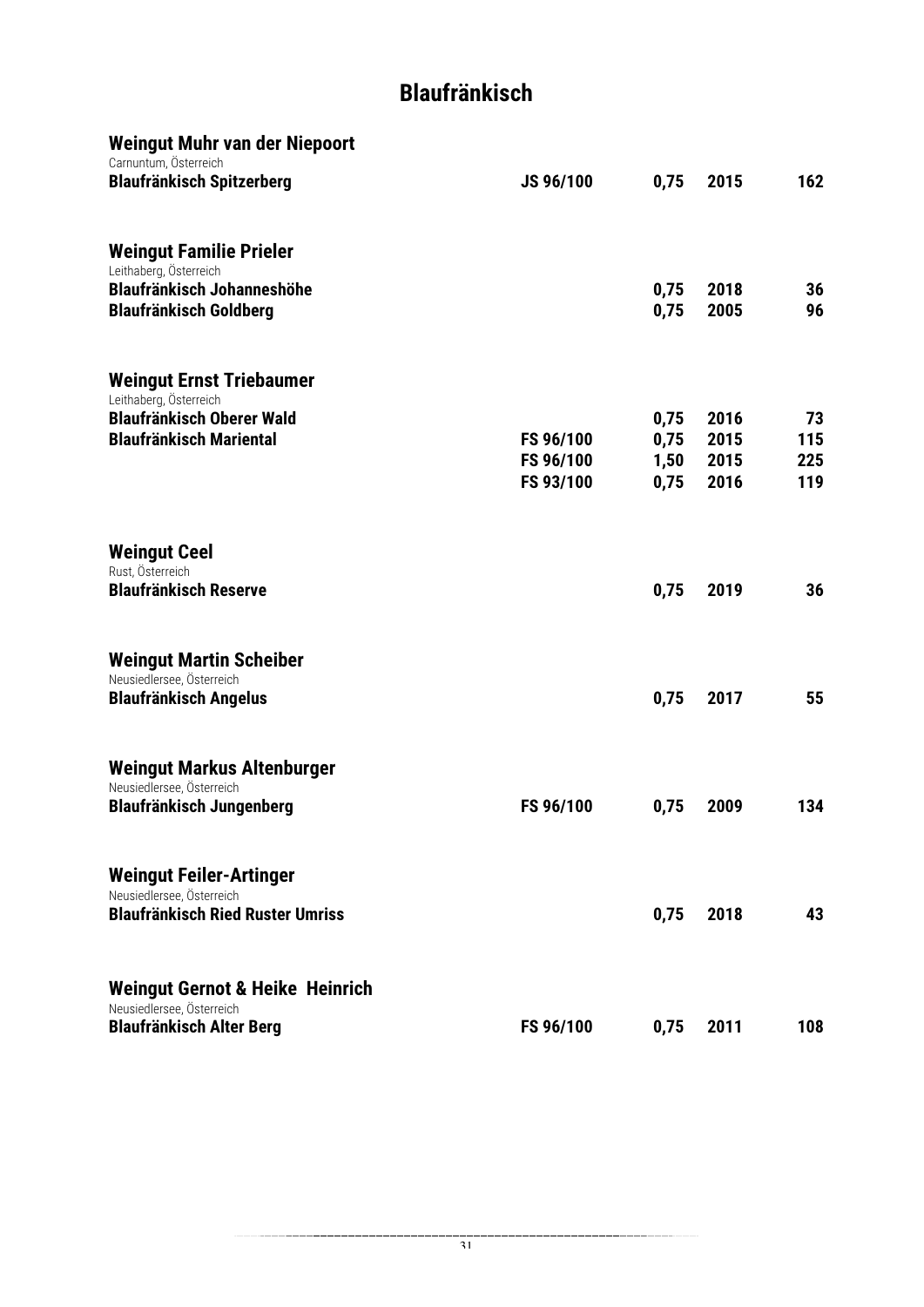### **Blaufränkisch**

| <b>Weingut Paul Achs</b><br>Neusiedlersee, Österreich         |                     |                  |       |      |     |
|---------------------------------------------------------------|---------------------|------------------|-------|------|-----|
| <b>Blaufränkisch Edelgrund</b>                                |                     | FS 93/100        | 0,75  | 2020 | 46  |
| <b>Blaufränkisch Ungerberg</b>                                |                     |                  | 0,75  | 2006 | 93  |
|                                                               | <b>BIO/ Organic</b> | <b>FS 95/100</b> | 0,75  | 2016 | 96  |
| <b>Blaufränkisch Spiegel</b>                                  | <b>BIO/ Organic</b> | FS 96/100        | 0,75  | 2011 | 93  |
|                                                               |                     | FS 96/100        | 1,50  | 2011 | 181 |
|                                                               |                     | FS 93/100        | 0,75  | 2016 | 96  |
| <b>Weingut Weingut Tesch</b><br>Mittelburgenland, Österreich  |                     |                  |       |      |     |
| <b>Blaufränkisch Hochberg Mittelburgenland DAC</b>            |                     |                  | 0,375 | 2015 | 25  |
|                                                               |                     |                  | 0,75  | 2016 | 39  |
| <b>Weingut Moric</b><br>Mittelburgenland, Österreich          |                     |                  |       |      |     |
| <b>Blaufränkisch Burgenland</b>                               |                     | FS 93/100        | 0,75  | 2019 | 48  |
| <b>Blaufränkisch Alte Reben Neckenmarkt</b>                   |                     | FS 96/100        | 0,75  | 2012 | 132 |
|                                                               |                     | <b>JS 98/100</b> | 0,75  | 2015 | 132 |
| Blaufränkisch Alte Reben Lutzmannsburg                        |                     | FS 96/100        | 0,75  | 2011 | 132 |
| Weingut Albert Gesellmann                                     |                     |                  |       |      |     |
| Mittelburgenland, Österreich<br><b>Blaufränkisch vom Lehm</b> |                     |                  | 0,75  | 2020 | 40  |
| <b>Weingut Heribert Bayer</b>                                 |                     |                  |       |      |     |
| Mittelburgenland, Österreich<br><b>Blaufränkisch Zeitlos</b>  |                     |                  | 0,75  | 2017 | 27  |
| Weingut Wachter-Wiesler<br>Eisenberg, Österreich              |                     |                  |       |      |     |
| Blaufränkisch Eisenberg DAC Reserve Alte Reben                |                     | <b>JS 96/100</b> | 0,75  | 2015 | 109 |

 $\overline{32}$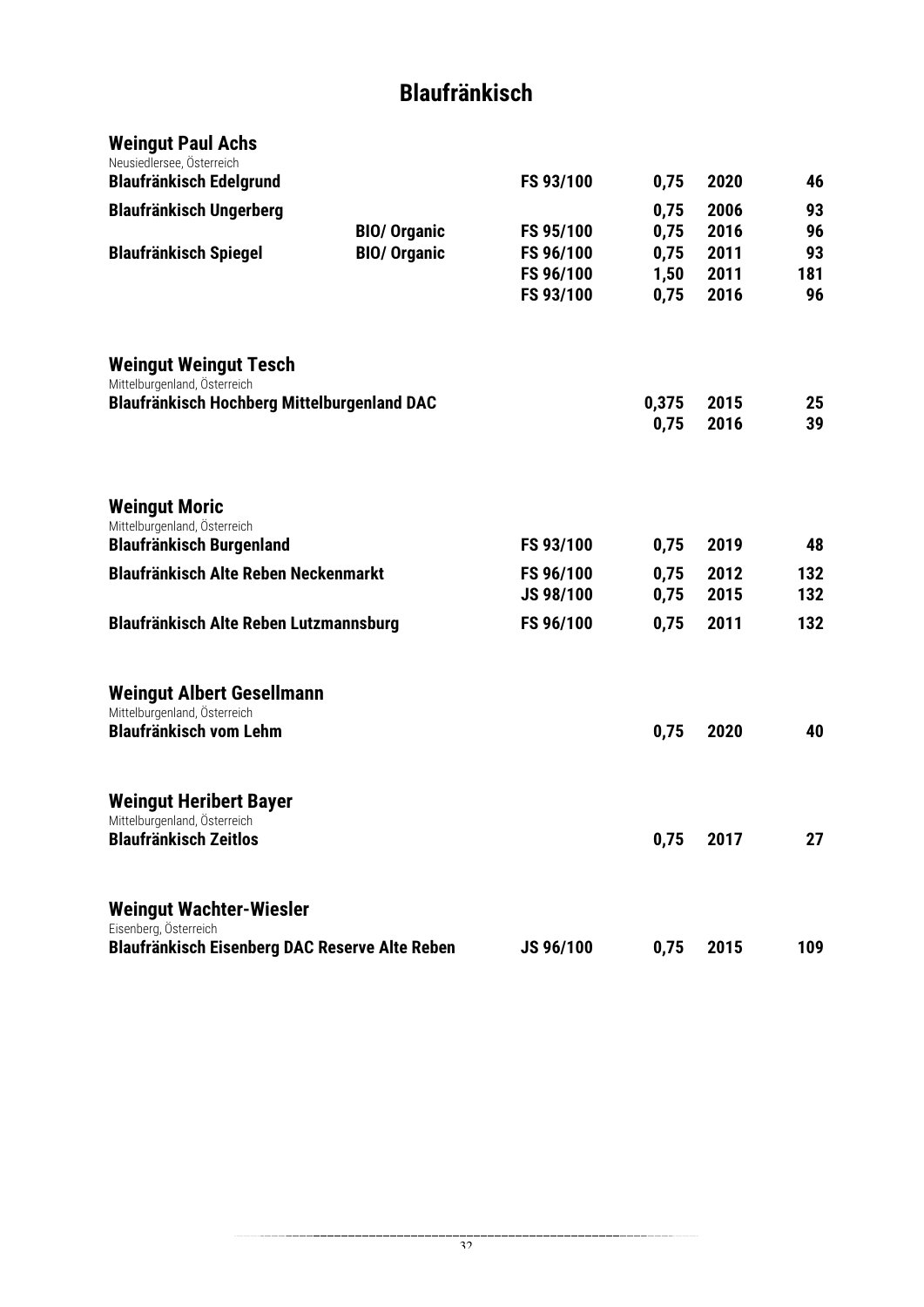### **Blaufränkisch**

### **Weingut Uwe Schiefer**

| Eisenberg, Osterreich<br><b>Blaufränkisch Reihburg R2</b>           | <b>JS 97/100</b> | 0,75  | 2012 | 137 |
|---------------------------------------------------------------------|------------------|-------|------|-----|
| <b>Weingut Reinhold Krutzler</b>                                    |                  |       |      |     |
| Eisenberg, Österreich<br><b>Blaufränkisch Eisenberg DAC Reserve</b> |                  | 0,375 | 2017 | 36  |
|                                                                     | FS 94/100        | 0,75  | 2018 | 58  |
| <b>Blaufränkisch Perwolff</b>                                       | <b>FS 95/100</b> | 0,75  | 2015 | 105 |
|                                                                     | <b>FS 96/100</b> | 0,75  | 2017 | 105 |
|                                                                     |                  | 1,50  | 2017 | 205 |

 $\overline{33}$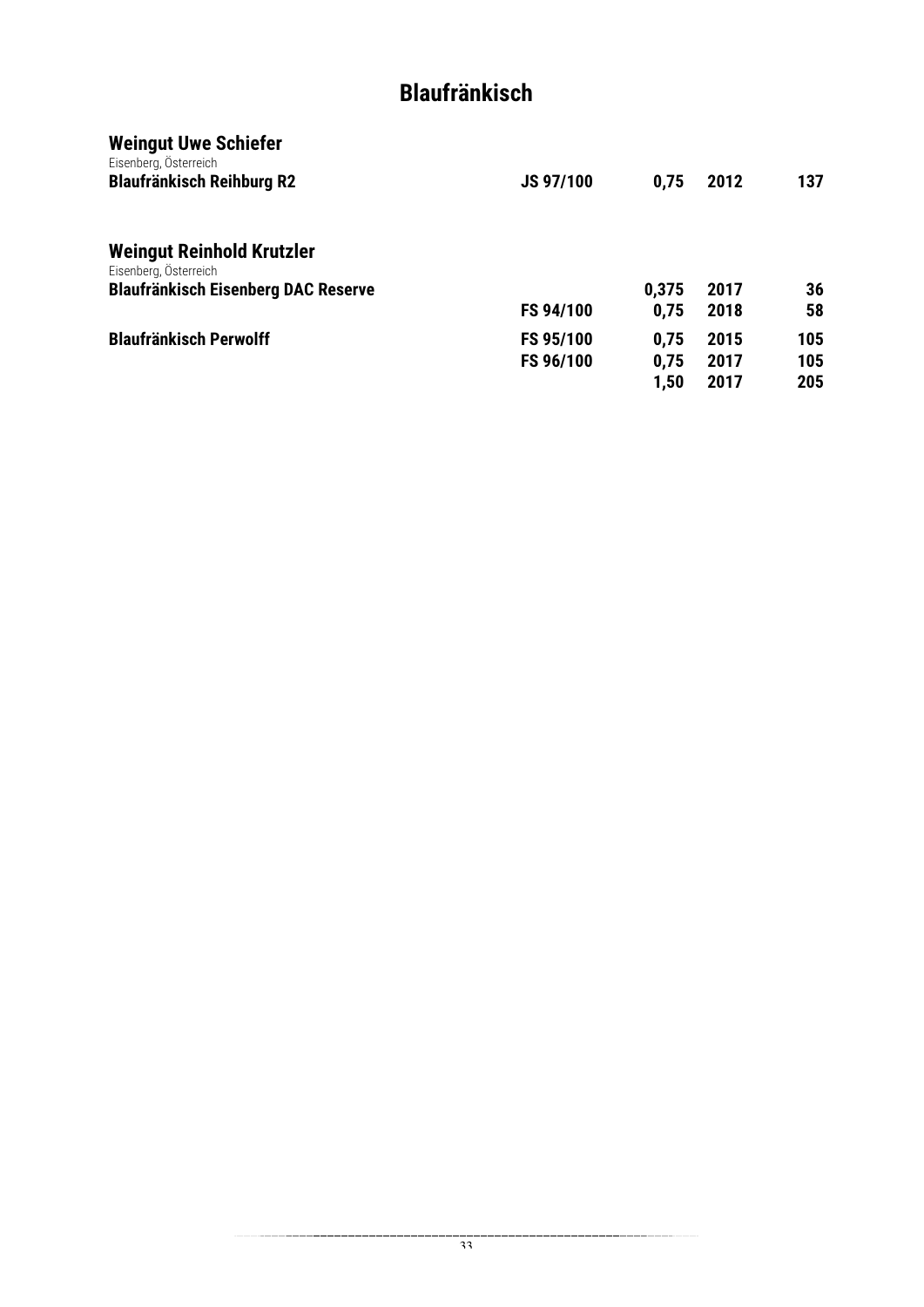$\overline{34}$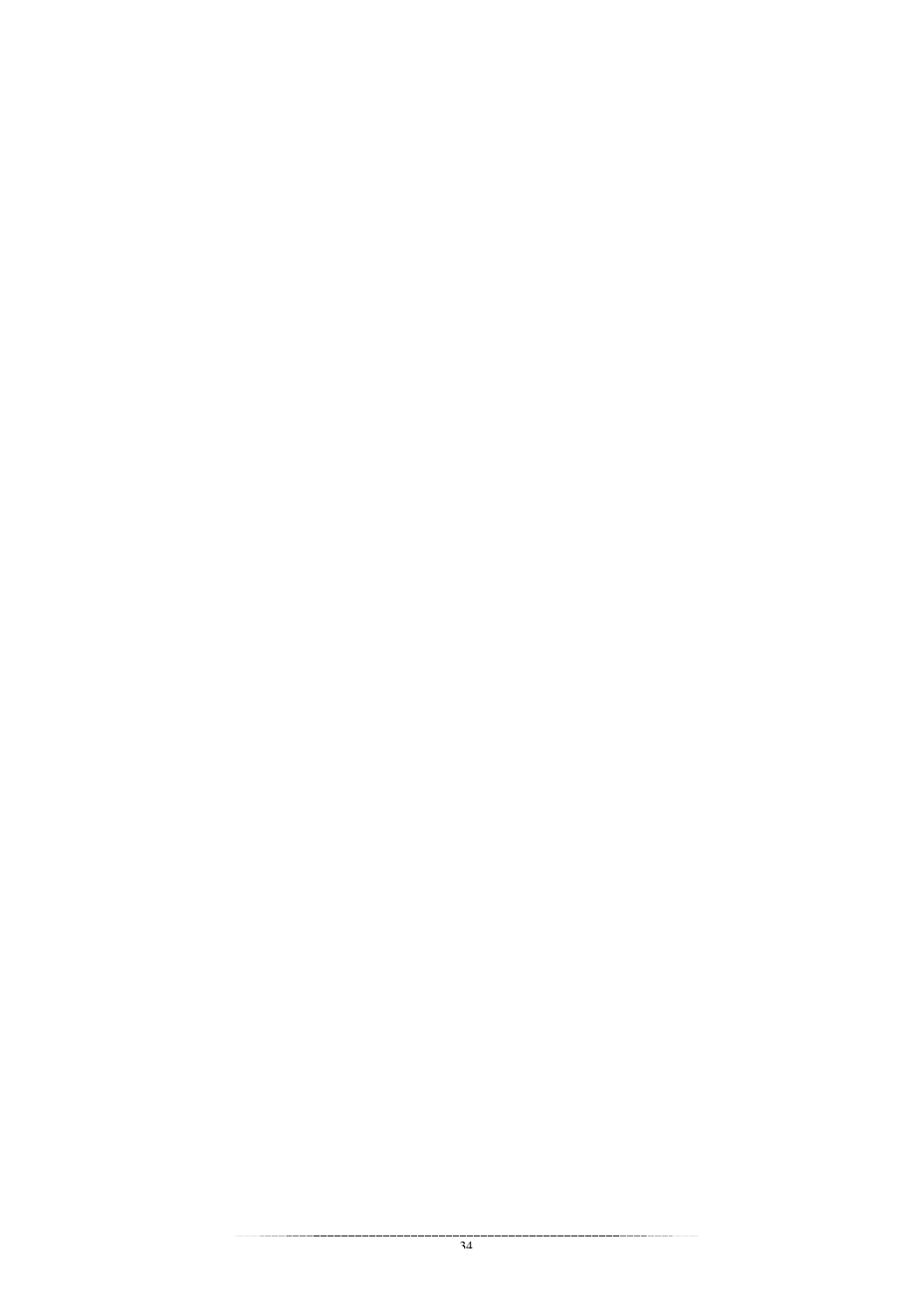### **St. Laurent**

| <b>Weingut Bannert</b><br>Weinviertel, Österreich<br><b>St. Laurent Kreuzberg Reserve</b>              |                               | 0,75          | 2018         | 36       |
|--------------------------------------------------------------------------------------------------------|-------------------------------|---------------|--------------|----------|
| <b>Weingut R&amp;A Pfaffl</b><br>Weinviertel, Österreich<br><b>St. Laurent Wald</b>                    |                               | 0,75          | 2021         | 29       |
| <b>Weingut Philip Grassl</b><br>Carnuntum, Österreich<br><b>St. Laurent Alte Reben</b>                 | FS 93/100                     | 0,375         | 2015         | 47       |
| <b>Weingut Johanneshof-Reinisch</b><br>Thermenregion, Österreich<br><b>St. Laurent Ried Frauenfeld</b> | <b>FS 93/100</b><br>FS 93/100 | 0,375<br>0,75 | 2015<br>2015 | 32<br>53 |
| <b>Weingut Kehringer</b><br>Neusiedlersee, Österreich<br><b>St. Laurent Every Days</b>                 |                               | 0,75          | 2019         | 24       |
| <b>Weingut Albert Gesellmann</b><br>Mittelburgenland, Österreich<br><b>St. Laurent</b>                 |                               | 0,75          | 2018         | 38       |

 $\overline{\overline{\overline{35}}}$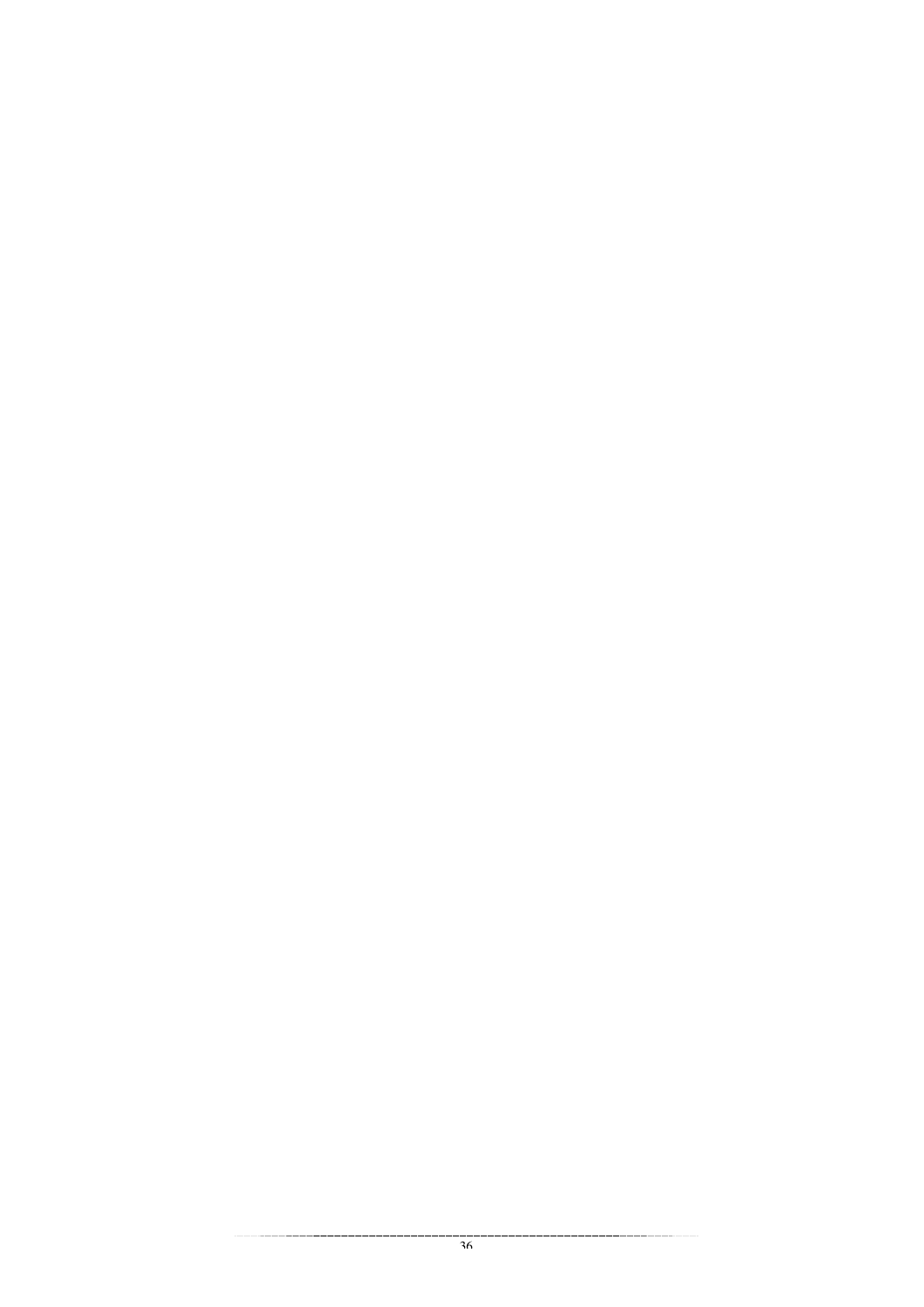### **Cuvées**

Red Blends

| <b>Weingut Jurtschitsch</b><br>Kamptal, Österreich<br><b>Cuvee Kreuzbichl zw/bf</b>                               |           | 0,75 | 2017 | 34         |
|-------------------------------------------------------------------------------------------------------------------|-----------|------|------|------------|
| <b>Weingut Fritz Wieninger</b><br>Wien, Österreich<br><b>Wiener Trilogie zw/cs/me</b>                             |           | 0,75 | 2017 | 42         |
| <b>Weingut Gerhard Markowitsch</b><br>Carnuntum, Österreich                                                       |           |      |      |            |
| <b>Cuvee Carnuntum zw/me/bf</b>                                                                                   |           | 0,75 | 2018 | 27         |
| <b>Cuvee Ried Rosenberg zw/bf/me</b>                                                                              | FS 96/100 | 0,75 | 2019 | 80         |
| <b>Weingut Christian Fischer</b><br>Thermenregion, Österreich<br><b>Cuvee Querbeet Rot zw/cs/me</b>               |           | 0,75 | 2018 | 25         |
| <b>Weingut Andi Kollwentz</b><br>Leithaberg - Neusiedlersee-Hügelland, Österreich<br><b>Cuvee Eichkogel zw/bf</b> |           | 0,75 | 2014 | 73         |
| <b>Weingut Ernst Triebaumer</b><br>Leithaberg, Österreich<br><b>Cuvee Maulwurf bf/cs/me</b>                       |           | 1,50 | 2015 | <b>130</b> |
| <b>Weingut Martin Scheiber</b><br>Neusiedlersee, Österreich<br><b>Cuvee Leben zw/me</b>                           |           | 0,75 | 2019 | 46         |
| Weingut Alexander Egermann<br>Neusiedlersee. Österreich                                                           |           |      |      |            |

**Cuvee Mosaik Rot me/bf/zw/cs** 

0,75 2019 38

 $\frac{1}{37}$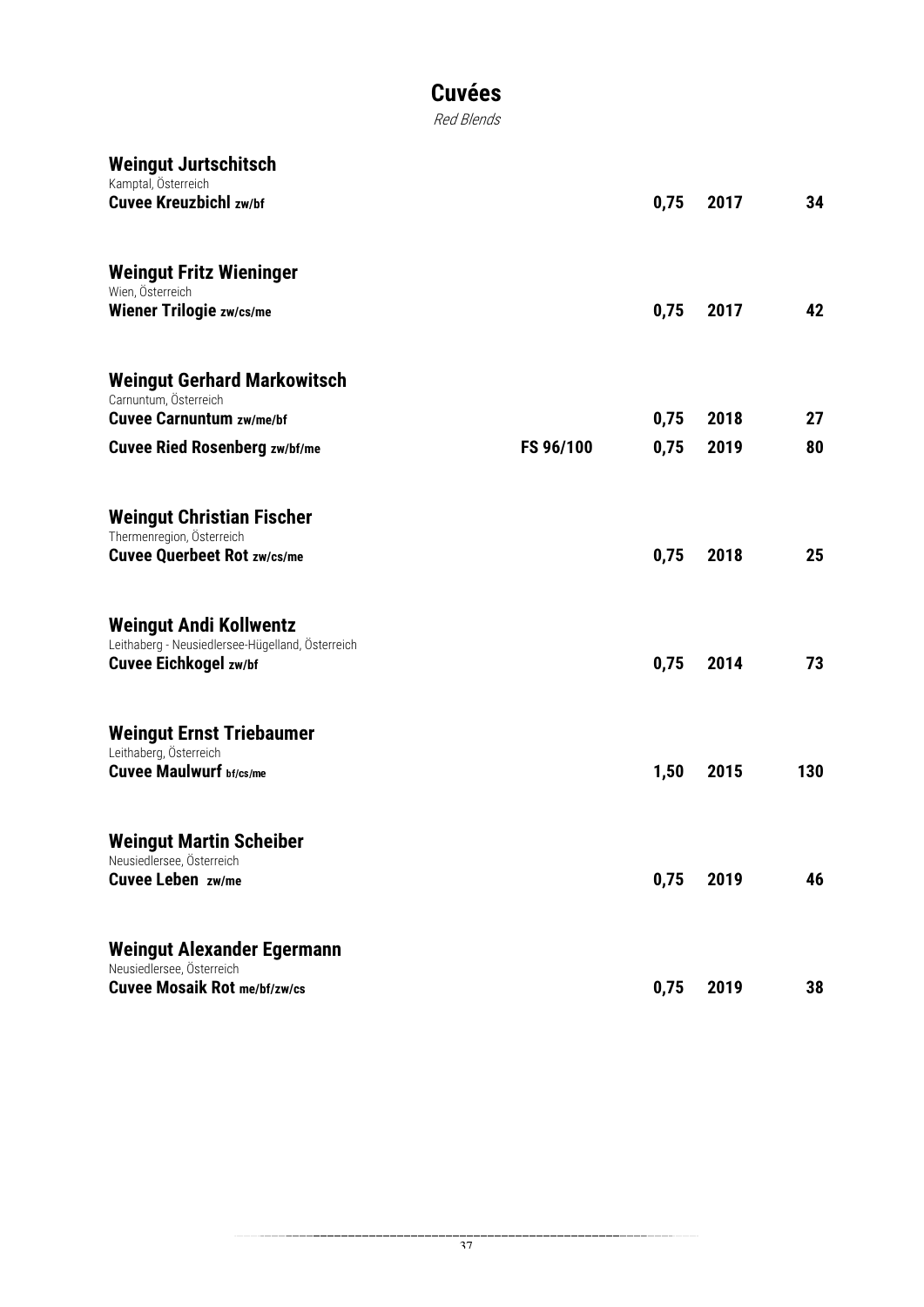## **Cuvées**

Red Blends

| <b>Weingut Claus Preisinger</b>                           |                               |              |              |            |
|-----------------------------------------------------------|-------------------------------|--------------|--------------|------------|
| Neusiedlersee, Österreich<br>Puszta Libré! zw/sl          |                               | 0,75         | 2016         | 30         |
| Weingut Familie Pöckl                                     |                               |              |              |            |
| Neusiedlersee, Österreich                                 |                               |              |              |            |
| Rosso e Nero zw/bf/cs/me                                  | FS 93/100<br><b>FS 93/100</b> | 0,75<br>1,50 | 2018<br>2019 | 67<br>128  |
| <b>Cuvee Admiral zw/me/cs</b>                             | FS 94/100<br><b>FS 97/100</b> | 0,75<br>0,75 | 2017<br>2018 | 101<br>101 |
| Cuvee Reve de Jeunesse 36 me/cs/sy/zw                     | FS 96/100                     | 0,75         | 2015         | 113        |
| Weingut Gernot & Heike Heinrich                           |                               |              |              |            |
| Neusiedlersee, Österreich<br><b>Cuvee Pannobile bf/zw</b> |                               |              |              |            |
|                                                           | FS 93/100                     | 0,75         | 2017         | 67         |
| <b>Cuvee Gabarinza bf/me/zw</b>                           | FS 93/100                     | 0,75         | 2016         | 93         |
| <b>Weingut Tesch</b>                                      |                               |              |              |            |
| Mittelburgenland, Österreich                              |                               |              |              |            |
| <b>Kreos bf/sy/zw/me/cs</b>                               |                               | 0,75         | 2017         | 45         |
| <b>Weingut Hans Igler</b>                                 |                               |              |              |            |
| Mittelburgenland, Österreich                              |                               |              |              |            |
| <b>Cuvee Ab Ericio bf/me/zw</b>                           | FS 94/100                     | 0,75         | 2016         | 77         |
| <b>Weingut Paul Kerschbaum</b>                            |                               |              |              |            |
| Mittelburgenland, Österreich                              |                               |              |              |            |
| <b>Cuvee Impresario bf/zw/cs</b>                          | FS 97/100                     | 0,75         | 2018         | 79         |
| <b>Weingut Kirnbauer</b>                                  |                               |              |              |            |
| Mittelburgenland, Österreich                              |                               |              |              |            |
| Cuvee K+K cs/me/sy/bf/zw                                  |                               | 0,75         | 2018         | 26         |

 $\overline{38}$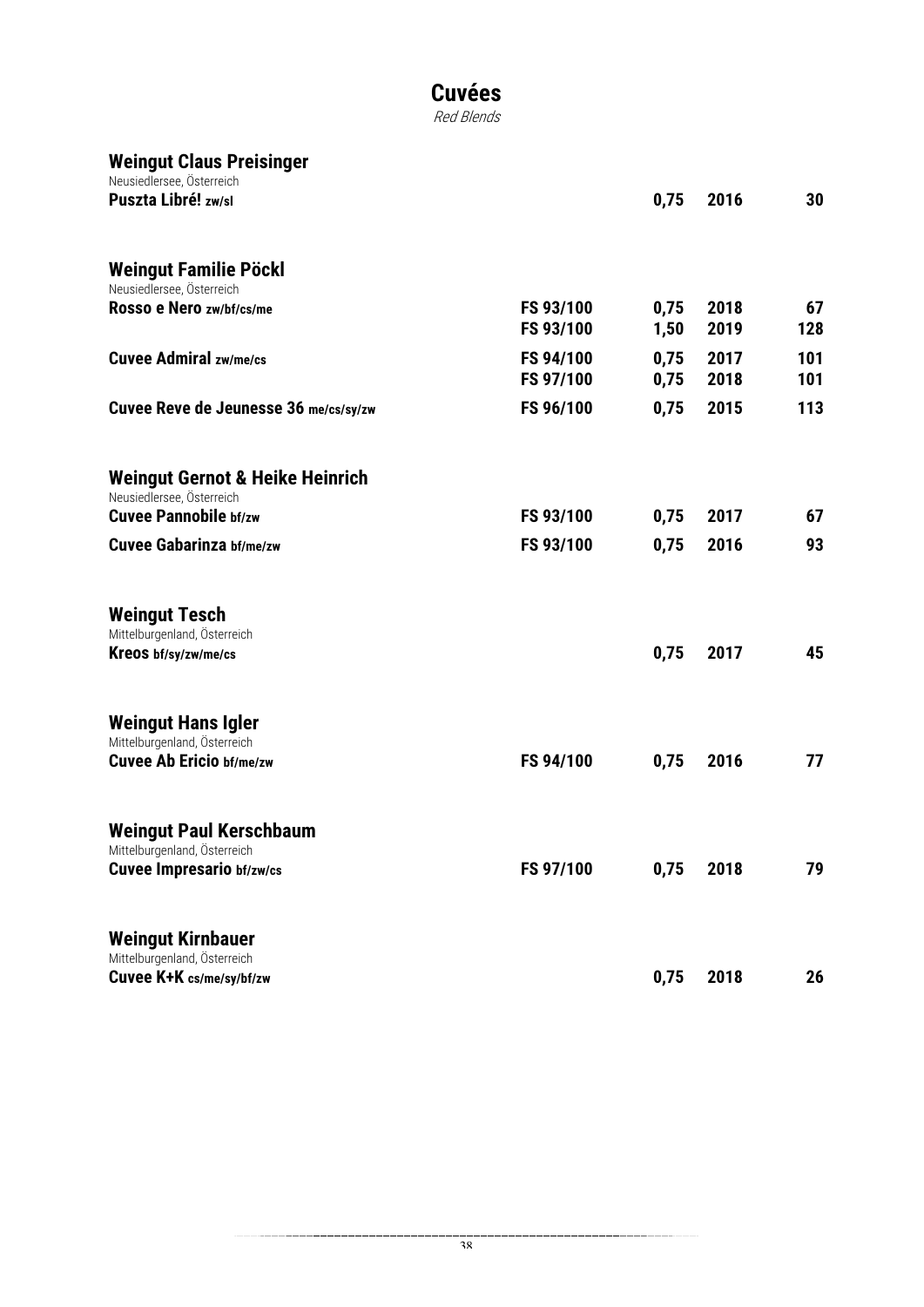### Französische Rebsorten

French grapes

### **Cabernet Sauvignon**

| <b>Weingut Gerhard Pimpel</b><br>Carnuntum, Österreich<br><b>Cabernet Sauvignon Haidacker</b>                               |           | 0,75 | 2017 | 35 <sub>1</sub> |
|-----------------------------------------------------------------------------------------------------------------------------|-----------|------|------|-----------------|
| <b>Weingut Andi Kollwentz</b><br>Leithaberg - Neusiedlersee-Hügelland, Österreich<br><b>Cabernet Sauvignon</b>              | FS 94/100 | 0,75 | 2014 | 109             |
| <b>Weingut Familie Prieler</b><br>Leithaberg - Neusiedlersee-Hügelland, Österreich<br><b>Cabernet Sauvignon Ungerbergen</b> | FS 93/100 | 0,75 | 2017 | 83              |
| <b>Weingut Salzl</b><br>Neusiedlersee, Österreich<br><b>Cabernet Sauvignon Reserve</b>                                      |           | 0,75 | 2017 | 50              |
| <b>Weingut Schaller</b><br>Neusiedlersee, Österreich<br><b>Cabernet Sauvignon</b>                                           |           | 0,75 | 2020 | 30              |
| <b>Weingut Hans Igler</b><br>Mittelburgenland, Österreich<br><b>Cabernet Sauvignon Ried Kart</b>                            |           | 0,75 | 2016 | 65              |
| <b>Weingut Prickler</b><br>Mittelburgenland, Österreich<br><b>Cabernet Sauvignon</b>                                        |           | 0,75 | 2017 | 45              |

 $\overline{30}$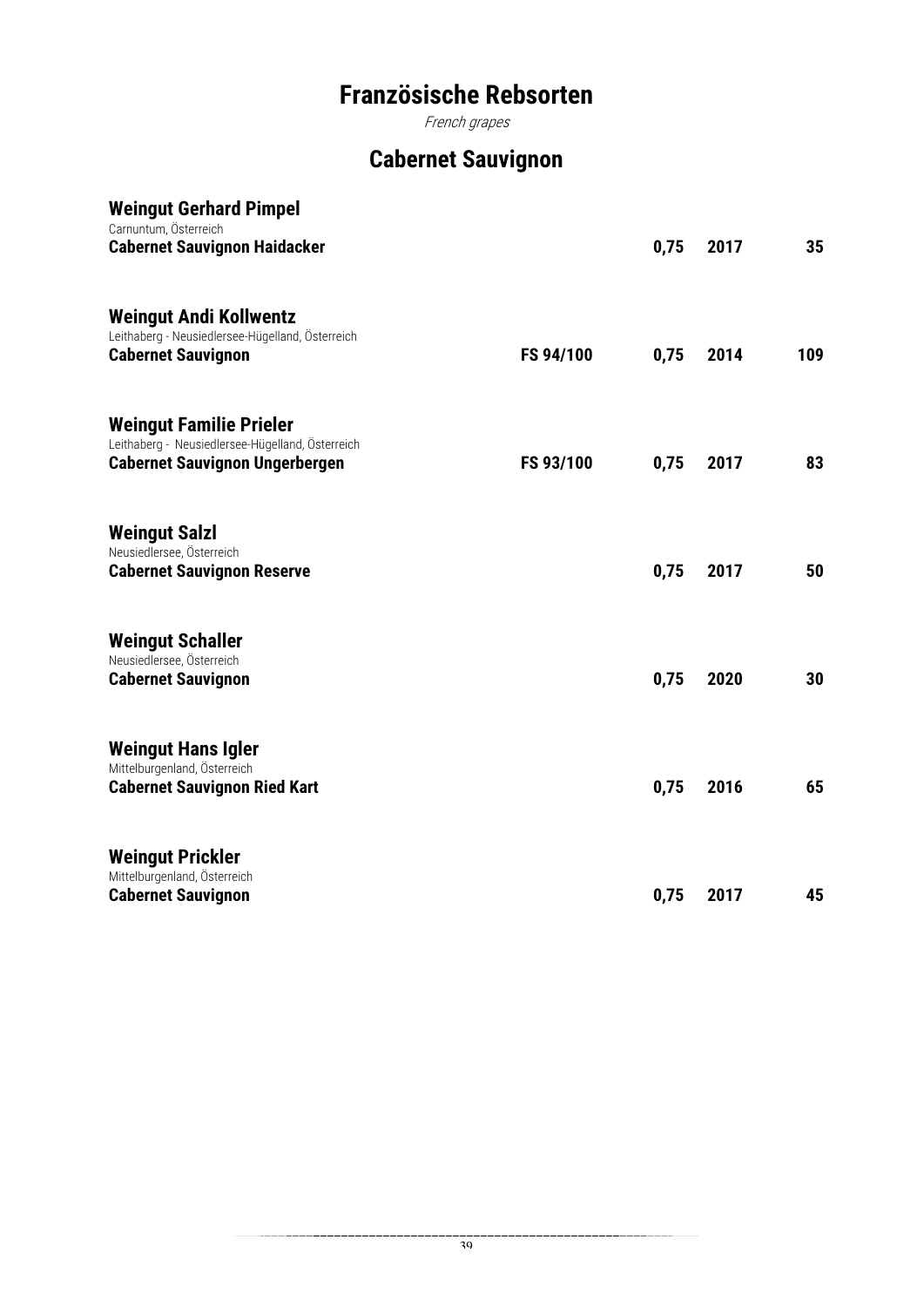### **Cabernet Franc**

| <b>Weingut Salzl</b><br>Neusiedlersee, Österreich<br><b>Cabernet Franc Premium</b>  | 0,75 | 2015 | 78 |
|-------------------------------------------------------------------------------------|------|------|----|
| <b>Weingut Gerald Tschida</b><br>Neusiedlersee, Österreich<br><b>Cabernet Franc</b> | 0,75 | 2015 | 78 |
| <b>Syrah</b>                                                                        |      |      |    |
| <b>Weingut Paul Achs</b><br>Neusiedlersee, Österreich<br><b>Syrah</b>               | 0,75 | 2017 | 60 |

 $\sqrt{40}$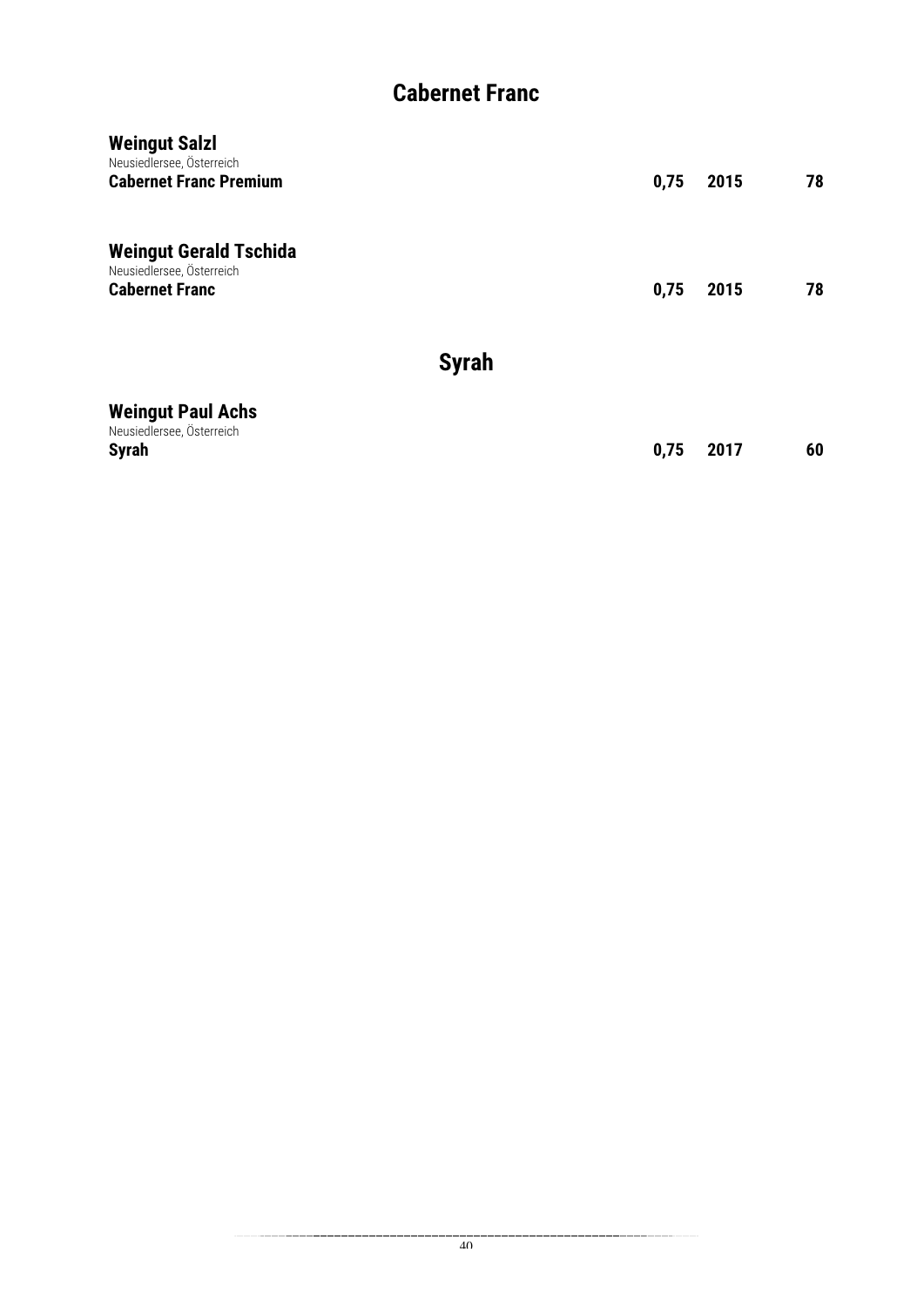### **Merlot**

| <b>Weingut Setzer</b><br>Weinviertel, Österreich<br><b>Merlot</b>                                                   |           | 0,75         | 2019         | 42       |
|---------------------------------------------------------------------------------------------------------------------|-----------|--------------|--------------|----------|
| <b>Weingut Gerhard Pimpel</b><br>Carnuntum, Österreich<br><b>Merlot Optime</b>                                      |           | 0,75         | 2017         | 64       |
| Weingut Johanneshof-Reinisch<br>Thermenregion, Österreich<br><b>Merlot BIO/Organic</b>                              |           | 0,75         | 2016         | 36       |
| <b>Weingut Familie Prieler</b><br>Leithaberg - Neusiedlersee-Hügelland, Österreich<br><b>Merlot Schützner Stein</b> | FS 93/100 | 0,75         | 2018         | 57       |
| <b>Weingut Hannes Reeh</b><br>Neusiedlersee, Österreich<br><b>Merlot Haus &amp; Hof</b>                             |           | 0,75         |              | 28       |
| Weingut Salzl - Seewinkelhof<br>Neusiedlersee, Österreich<br><b>Merlot Reserve</b>                                  |           | 0,75         | 2018         | 51       |
| <b>Weingut Reinhold Krutzler</b><br>Eisenberg - Südburgenland, Österreich<br><b>Merlot</b>                          |           | 0,75<br>0,75 | 2006<br>2007 | 86<br>86 |

 $\overline{41}$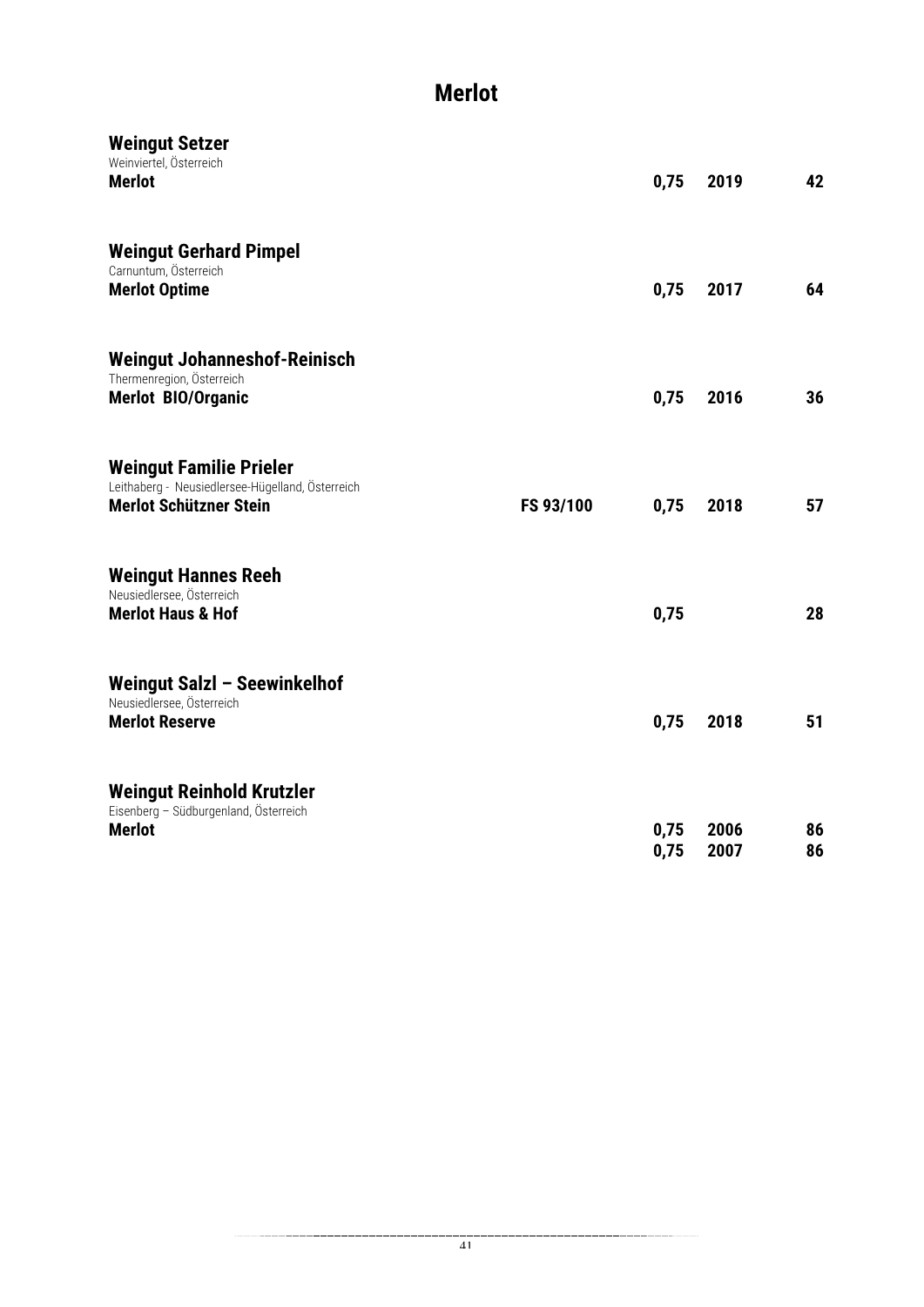$\overline{42}$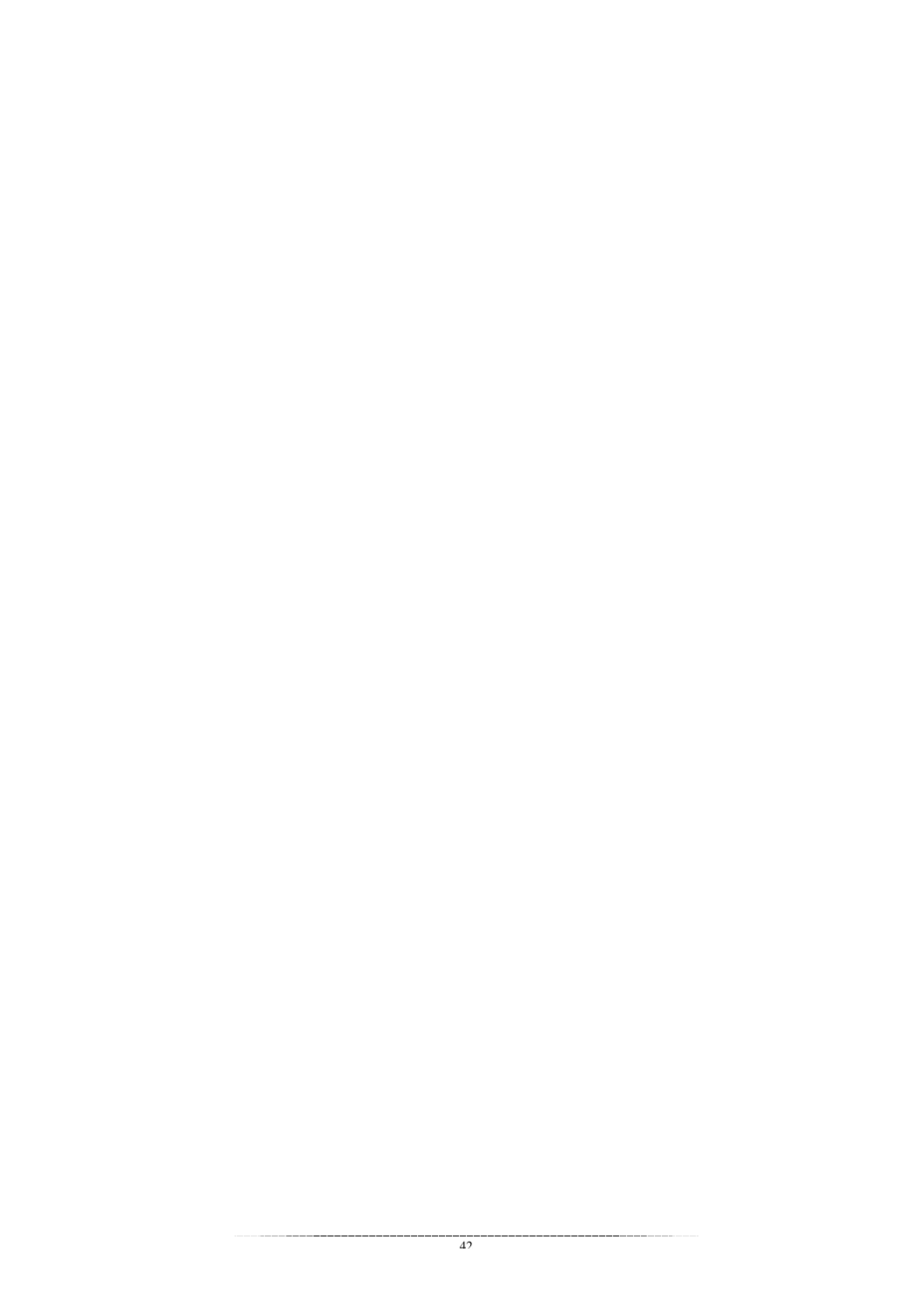### **Pinot Noir**

### Weingut Willi Bründlmayer

| Kamptal, Österreich<br><b>Pinot Noir</b>                                                       | FS 93/100 | 0,375<br>0,75 | 2016<br>2017 | 36<br>57 |
|------------------------------------------------------------------------------------------------|-----------|---------------|--------------|----------|
| <b>Weingut Fritz Wieninger</b><br>Wien, Österreich<br>Pinot Noir Select BIO/Organic            | FS 93/100 | 0,75          | 2018         | 56       |
| <b>Weingut Dankbarkeit</b><br>Neusiedlersee, Österreich<br><b>Pinot Noir</b>                   |           | 0,75          | 2017         | 43       |
| <b>Weingut Gernot Heinrich</b><br>Neusiedlersee, Österreich<br><b>Pinot Noir</b>               |           | 0,75          | 2019         | 39       |
| <b>Weingut Paul Achs</b><br>Neusiedlersee, Österreich<br><b>Pinot Noir Reserve Selektion P</b> | FS 94/100 | 0,75          | 2019         | 81       |
| <b>Weingut Schwarz</b><br>Neusiedlersee, Österreich<br><b>Pinot Noir "Butcher"</b>             |           | 0,75          | 2020         | 33       |

 $\overline{43}$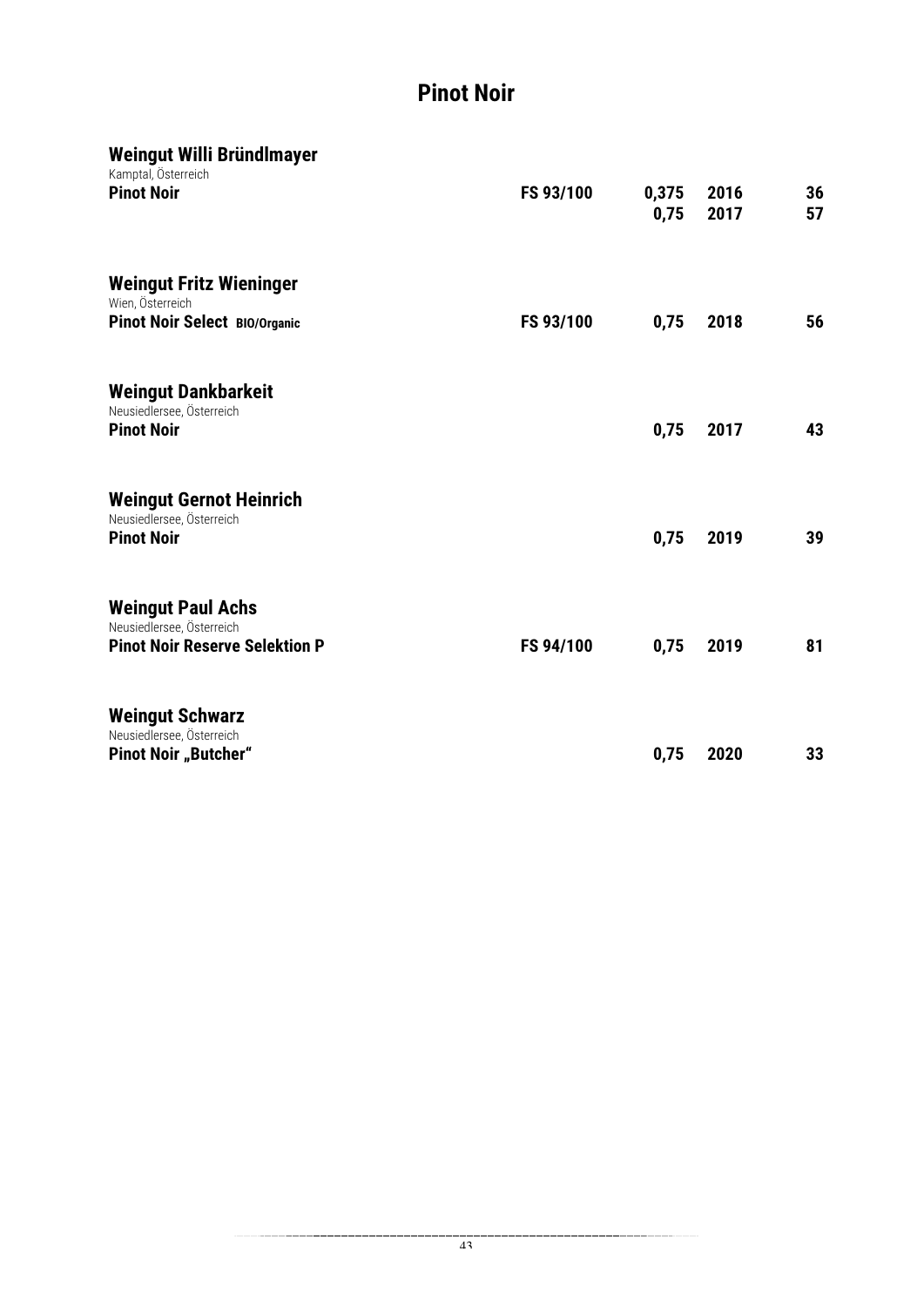$\overline{44}$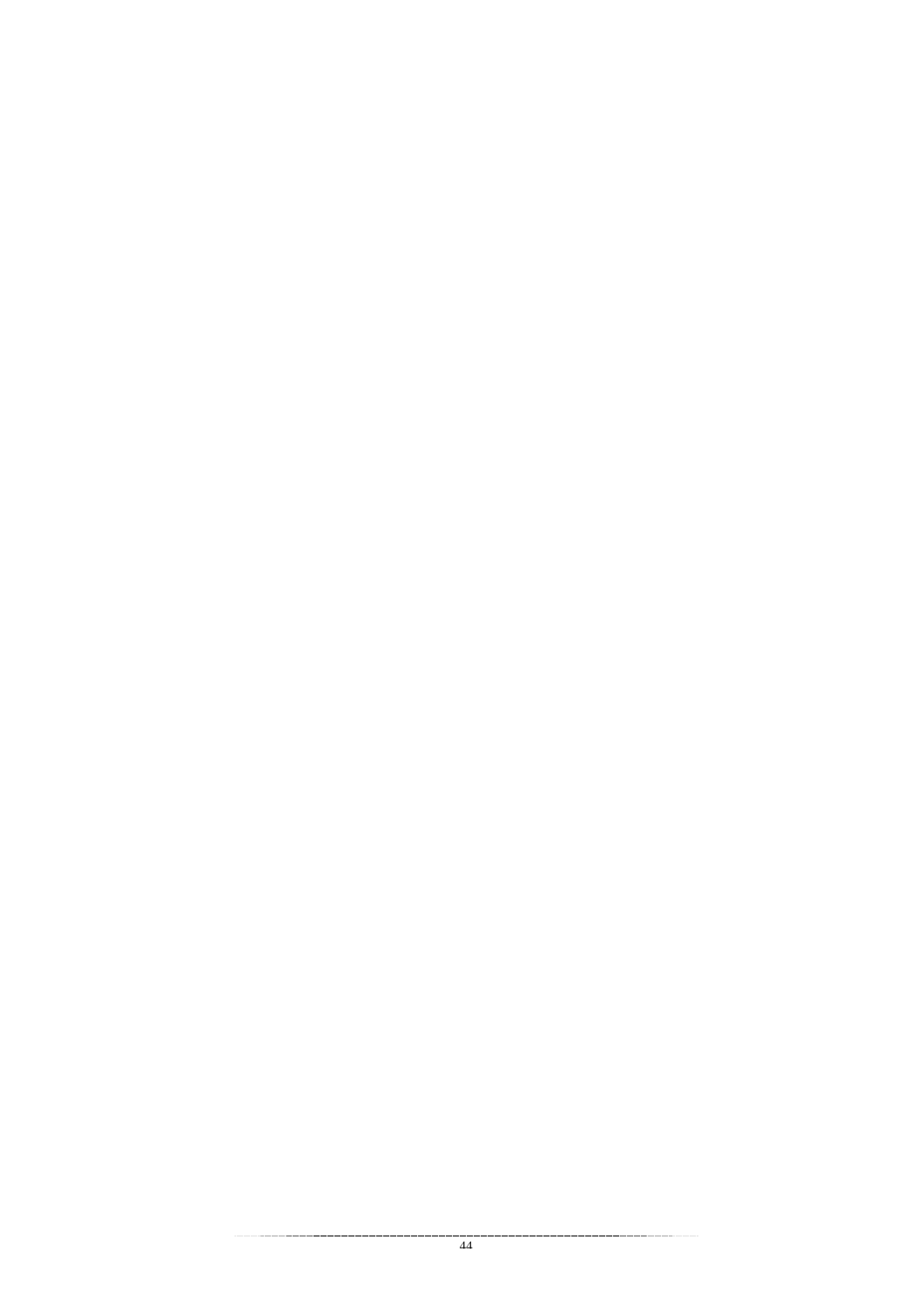### **Rotweine Italien**

Italian Red Wine

**Südtirol** 

Alto Adige

| <b>Klosterkellerei Muri</b><br>Südtirol, Italien            |                                      |              |              |                   |
|-------------------------------------------------------------|--------------------------------------|--------------|--------------|-------------------|
| Lagrein Riserva D.O.C. Abtei Muri                           | FS 93/100                            | 0,75         | 2018         | 73                |
|                                                             | <b>Trentino</b>                      |              |              |                   |
| <b>Tenuta di San Leonardo</b><br>Trentino, Italien          |                                      |              |              |                   |
| Terre di San Leonardo me/cs/ca                              |                                      | 0,75         | 2016         | 45                |
| Ac. Agr. Elisabetta Foradori                                |                                      |              |              |                   |
| Trentino, Italien<br>Teroldego Vigneti Dolomiti Granato Bio | <b>JS 95/100</b><br><b>JS 98/100</b> | 0,75<br>0,75 | 2015<br>2016 | <b>130</b><br>130 |
|                                                             | <b>Venetien</b><br>Veneto            |              |              |                   |
| Az. Agr. Corte Lavel                                        |                                      |              |              |                   |
| Venetien, Italien<br>Amarone della Valpolicella D.O.C.G.    |                                      | 0,75         | 2015         | 81                |
| <b>Tenuta Sant'Antonio</b><br>Venetien, Italien             |                                      |              |              |                   |
| Valpolicella Ripasso Superiore Monti Garbi D.O.C.           |                                      | 0,75         | 2019         | 41                |

 $\overline{45}$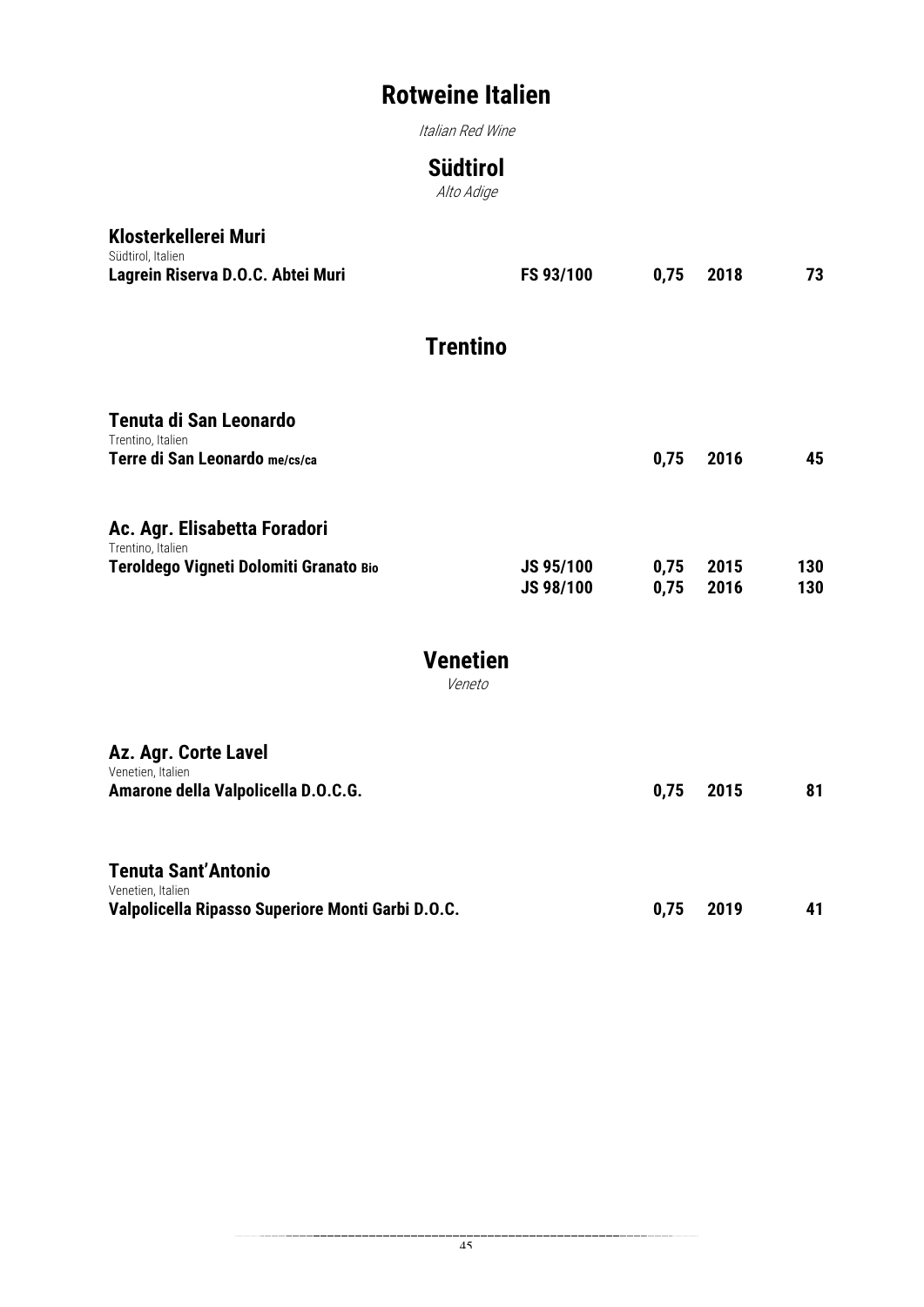$\overline{46}$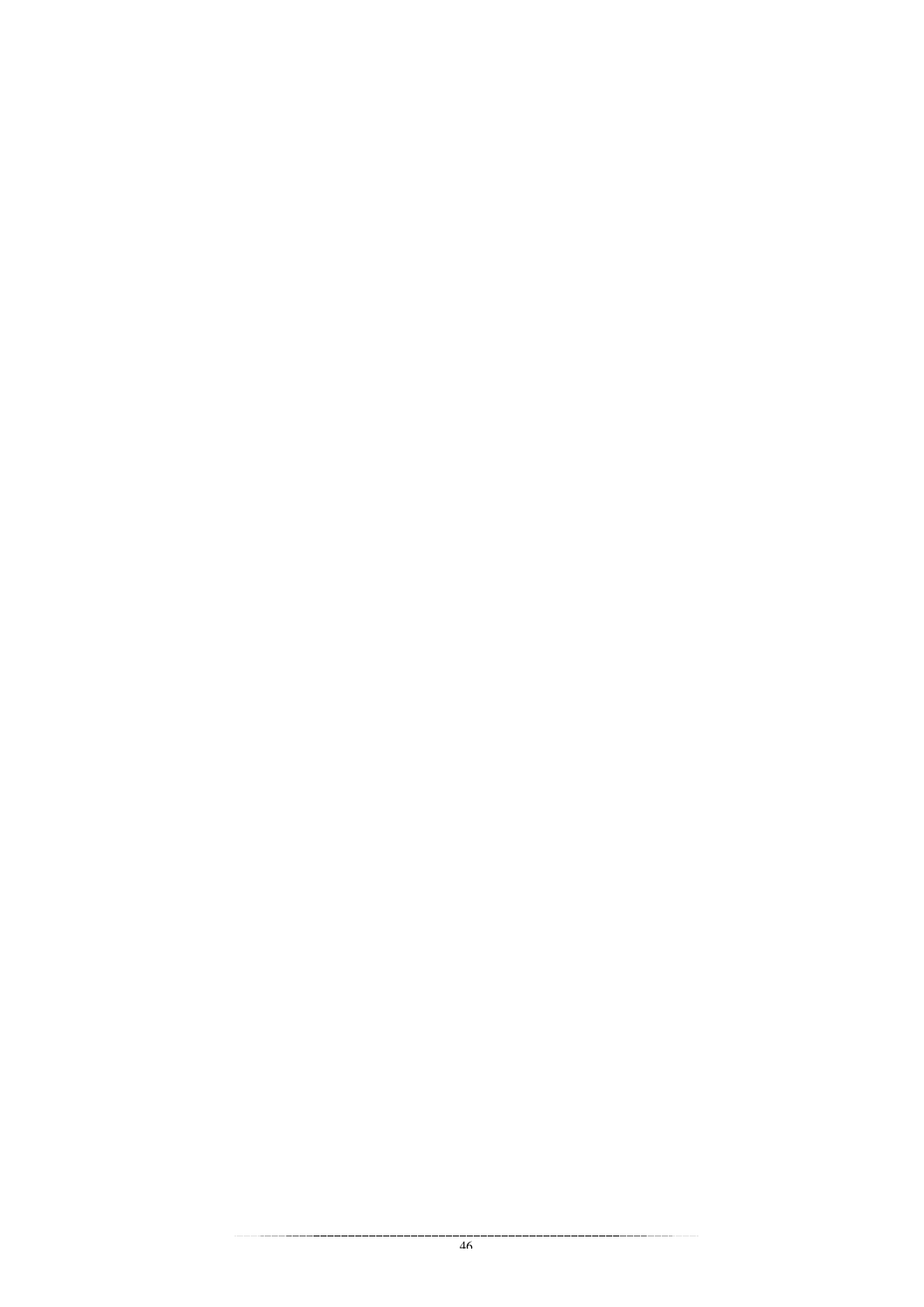### **Piemont**

Piedmont

| <b>Az. Agr. Luciano Sandrone</b>                                 |                  |      |      |     |
|------------------------------------------------------------------|------------------|------|------|-----|
| Piemont, Italien<br>Nebbiolo d'Alba Valmaggiore DOC              |                  | 0,75 | 2016 | 73  |
| <b>Barolo D.O.C.G. Le Vigne SIBI ET PAUCIS</b>                   | FS 95/100        | 0,75 | 2009 | 180 |
| Az. Agr. Bruno Rocca                                             |                  |      |      |     |
| Piemont, Italien<br><b>Barbera d'Asti</b>                        |                  | 0,75 | 2019 | 53  |
| <b>Barbaresco</b> nb                                             |                  | 0,75 | 2018 | 93  |
|                                                                  |                  |      |      |     |
| Ceretto - Monsordo Bernardina<br>Piemont, Italien                |                  |      |      |     |
| <b>Barbera d'Alba Piana</b>                                      |                  | 0,75 | 2017 | 55  |
| <b>Barolo D.O.C.G.</b>                                           |                  | 0,75 | 2013 | 90  |
|                                                                  |                  |      |      |     |
| <b>Conterno Fantino</b><br>Piemont, Italien                      |                  |      |      |     |
| Barolo D.O.C.G. Ginestra Vigna del Gris                          | <b>JS 95/100</b> | 0,75 | 2016 | 119 |
| <b>Monchiero Carbone</b>                                         |                  |      |      |     |
| Piemont, Italien                                                 |                  |      |      |     |
| <b>Barbera D'Alba DOC "Pelisa"</b>                               |                  | 0,75 | 2018 | 39  |
| <b>Barolo D.O.C.G.</b>                                           |                  | 0,75 | 2017 | 65  |
| Az. Agr. Giorgio Scarzello & Figli                               |                  |      |      |     |
| Piemont, Italien                                                 |                  |      |      |     |
| <b>Barbera d'Alba Superiore D.O.C.</b>                           |                  | 0,75 | 2017 | 59  |
| Az. Vitivinicola Braida                                          |                  |      |      |     |
| Piemont, Italien<br>Barbera d'Asti Bricco dell'Ucellone D.O.C.G. | <b>JS 93/100</b> | 0,75 | 2015 | 110 |
|                                                                  | <b>JS 93/100</b> | 0,75 | 2016 | 110 |

 $\overline{47}$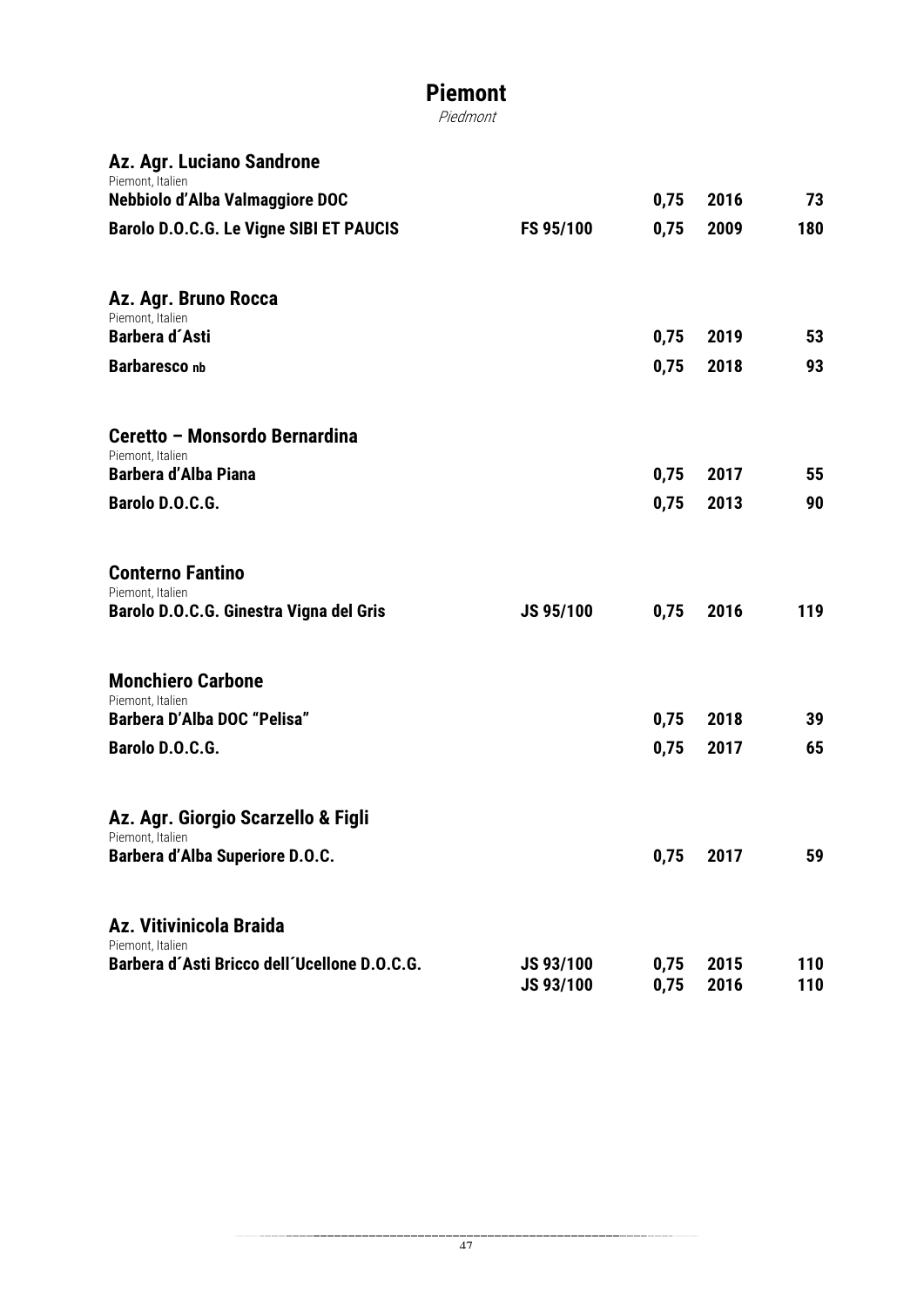$\overline{48}$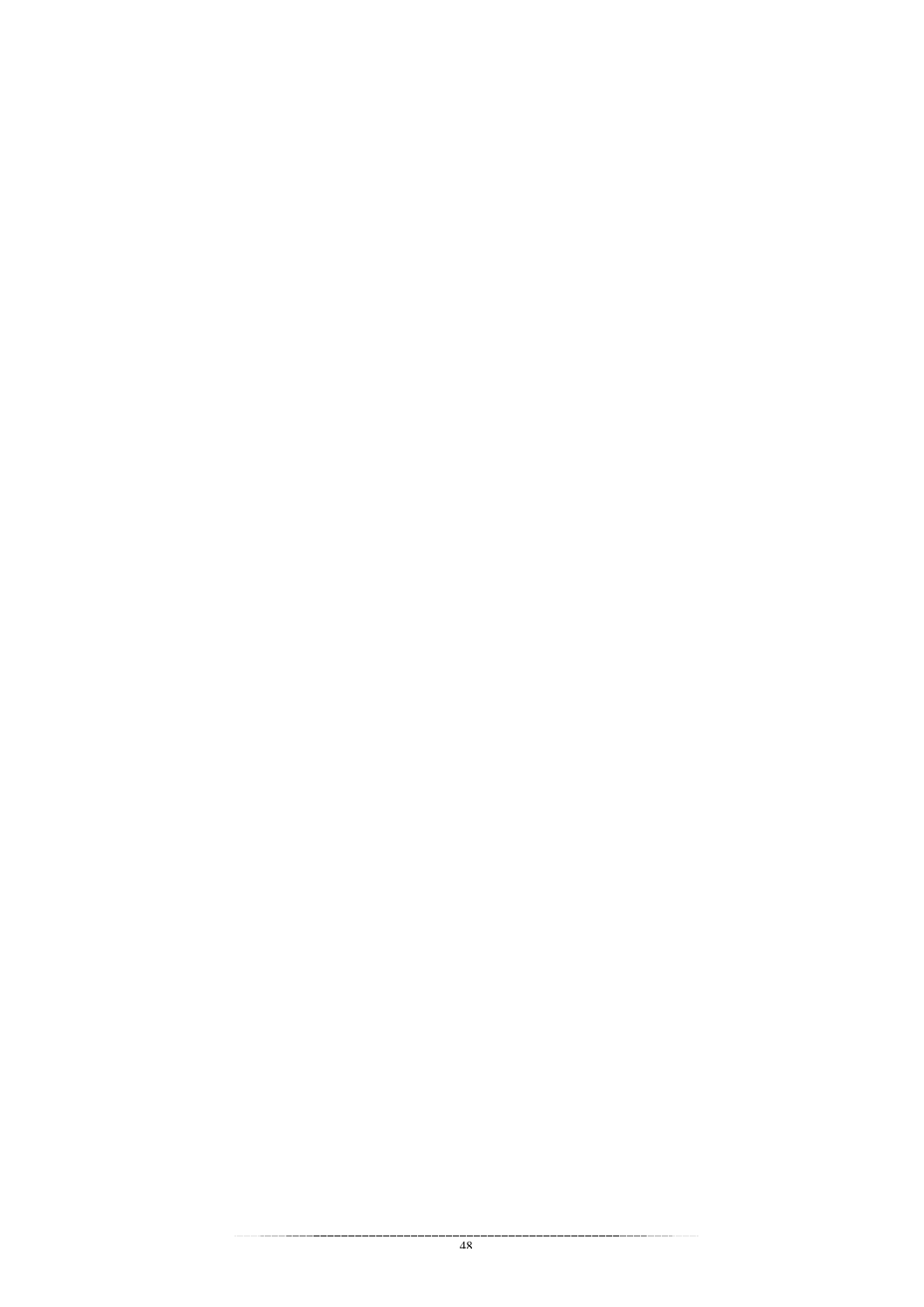### **Toskana**

Tuscany

| Tenuta Tignanello - Antinori               |                   |      |      |     |
|--------------------------------------------|-------------------|------|------|-----|
| Toskana, Italien<br>Solaia IGT cs/sg/cf    |                   | 0,75 | 1998 | 281 |
|                                            | <b>FS 93/100</b>  | 0,75 | 2000 | 236 |
|                                            | <b>JS 100/100</b> | 0,75 | 2015 | 395 |
| <b>Tenuta Sette Ponti</b>                  |                   |      |      |     |
| Toskana, Italien                           |                   |      |      |     |
| <b>Oreno IGT</b> me/cs/pv                  | <b>JS 95/100</b>  | 0,75 | 2017 | 132 |
|                                            | <b>JS 99/100</b>  | 0,75 | 2019 | 134 |
| Santa Cristina - Antinori                  |                   |      |      |     |
|                                            |                   |      |      |     |
| <b>Chianti Superiore D.O.C.G. sg/me</b>    |                   | 0,75 | 2019 | 39  |
| <b>Villa Mangiacane</b>                    |                   |      |      |     |
| Toskana, Italien                           |                   |      |      |     |
| <b>Chianti Classico</b>                    |                   | 0,75 | 2016 | 48  |
| Castello dei Rampolla                      |                   |      |      |     |
| Toskana, Italien                           |                   |      |      |     |
| Chianti Classico D.O.C.G. sg/me            | <b>JS 93/100</b>  | 0,75 | 2018 | 67  |
| <b>Sammarco Toskana IGT</b>                | <b>JS 98/100</b>  | 0,75 | 2015 | 117 |
|                                            | <b>JS 98/100</b>  | 0,75 | 2017 | 119 |
| <b>Soc. Agr. Capannelle</b>                |                   |      |      |     |
| Toskana, Italien                           |                   |      |      |     |
| Chianti Classico Riserva D.C.O.G. sg/cl/cn |                   | 0,75 | 2014 | 80  |
| Fattoria Kappa                             |                   |      |      |     |
| Toskana, Italien                           |                   |      |      |     |

Rosso di Toscana

 $0,75$ 2018 81

### **Castello di Ama**

| Toskana, Italien                                          |                  |      |      |     |
|-----------------------------------------------------------|------------------|------|------|-----|
| <b>Ama Chianti Classico DOCG</b>                          | <b>JS 94/100</b> | 0.75 | 2019 | 60  |
| L'Apparita IGT me                                         | <b>JS 98/100</b> | 0.75 | 2018 | 220 |
| <b>Chianti Classico Vigneto Bellavista Gran Selezione</b> | <b>JS 99/100</b> | 0.75 | 2015 | 194 |

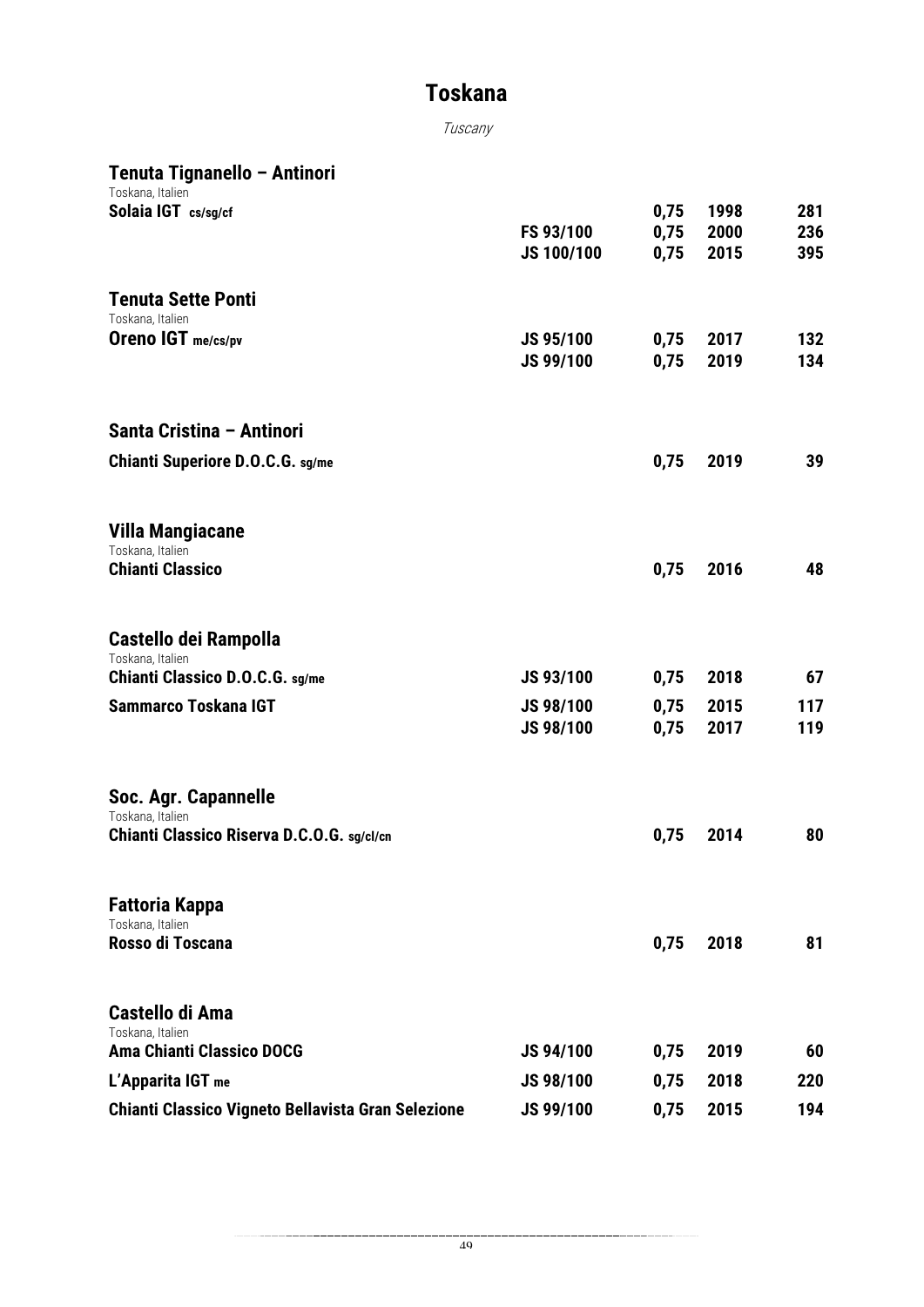### **Toskana**

Tuscany

| Tenuta San Guido - Sassicaia<br>Toskana, Italien               |                                   |              |              |            |
|----------------------------------------------------------------|-----------------------------------|--------------|--------------|------------|
| Le Difese cs/sg                                                |                                   | 0,75         | 2017         | 57         |
| Sassicaia Bolgheri D.O.C. cs/cf                                | RP 100/100<br>96/100<br><b>JS</b> | 0,75<br>0,75 | 2016<br>2017 | 295<br>306 |
| Tenuta dell' Ornellaia<br>Toskana, Italien                     |                                   |              |              |            |
| Le Serre Nuove dell Ornellaia Bolgheri D.O.C. cs/me/cf/pv      | <b>JS 95/100</b>                  | 0,75         | 2018         | 106        |
| Soc. Agr. Tua Rita<br>Toskana, Italien                         |                                   |              |              |            |
| <b>Redigaffi</b> me                                            | <b>JS 99/100</b>                  | 0,75         | 2016         | 370        |
| <b>Argiano</b>                                                 |                                   |              |              |            |
| Toskana, Italien<br>Rosso di Montalcino D.O.C. sg              |                                   | 0,75         | 2018         | 54         |
| Solengo IGT cs/me/sy/pv                                        | <b>JS 95/100</b>                  | 0,75         | 2018         | 117        |
| <b>Cantina di Montalcino</b>                                   |                                   |              |              |            |
| Toskana, Italien<br><b>Brunello die Montalcino D.O.C.G. sg</b> | <b>JS 95/100</b>                  | 0,75         | 2016         | 81         |
| <b>Poliziano</b>                                               |                                   |              |              |            |
| Toskana, Italien                                               |                                   |              |              |            |
| Rosso di Montepulciano D.O.C. sg/me                            |                                   | 0,75         | 2019         | 39         |

### **Apulien**

## Varvaglione Vigne Vini<br>Apulien, Italien

## Primitivo di Manduria D.O.C. Papale Linea d'Oro

#### 0,75 2017 54

 $\overline{50}$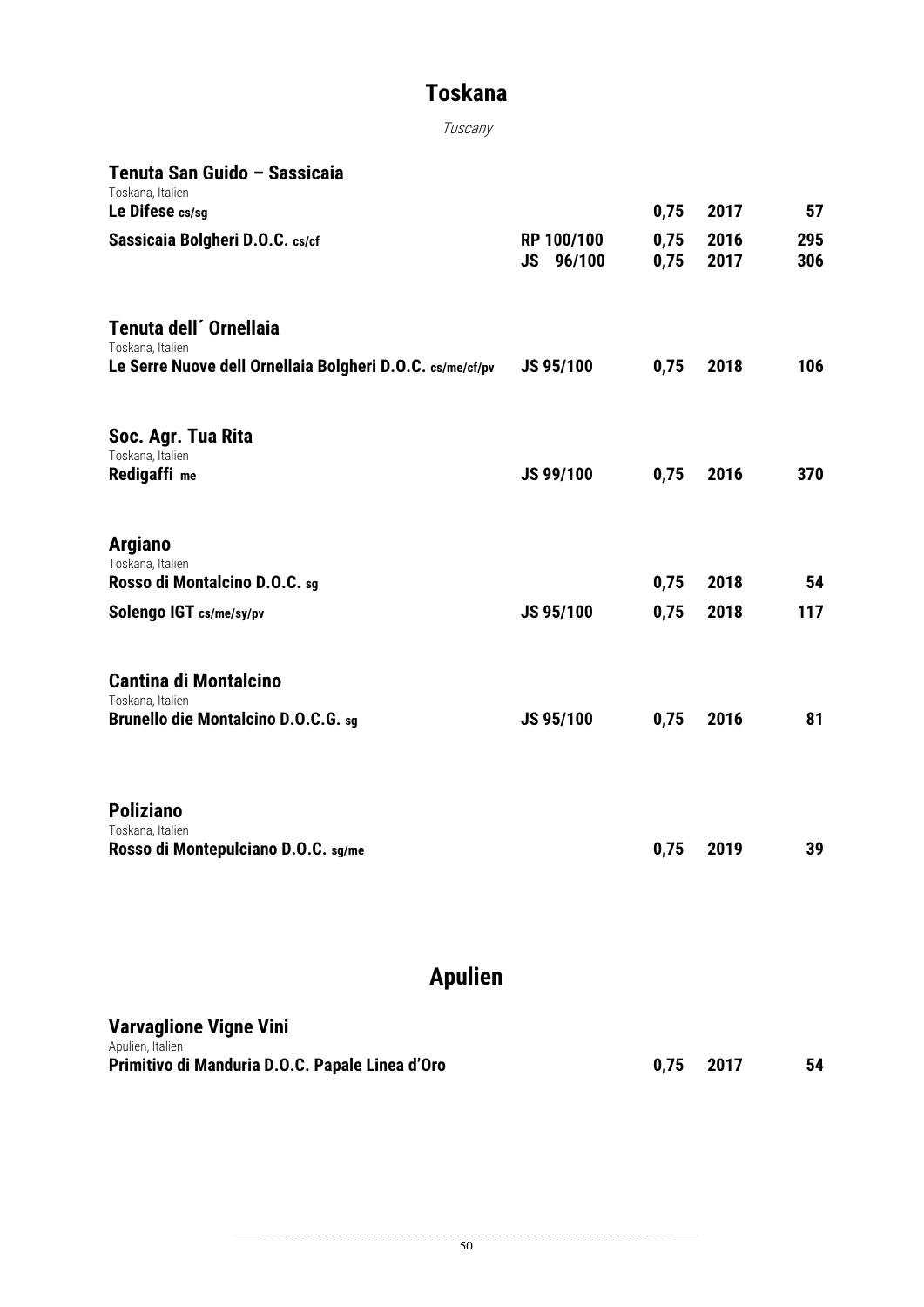### **Rotweine Frankreich**

French Red Wine

### **Bordeaux**

| <b>Chateau Grand Village Superiore</b>                                             |                                             | FS 94/100                              | 0,375        | 2015         | 34         |
|------------------------------------------------------------------------------------|---------------------------------------------|----------------------------------------|--------------|--------------|------------|
| <b>Chateau Grand Village, G" Acte 6</b><br><b>Chateau Grand Village "G" Acte 7</b> |                                             | <b>JS 94/100</b>                       | 0,75<br>1,50 | 2014<br>2015 | 66<br>145  |
|                                                                                    | <b>Bordeaux</b><br>Rechtes Ufer/ right Bank |                                        |              |              |            |
| <b>Château Valandraud</b><br>Premier Grand Cru Classé B/ St. Emilion               |                                             | <b>RG 18/20</b>                        | 0,75         | 1997         | 345        |
| <b>Château Trottevieille</b><br>1ert Grand Cru Classé/ St. Emilion                 |                                             | <b>JS 98/100</b>                       | 0,75         | 2016         | 166        |
| <b>Chateau La Gomerie</b> me<br><b>Saint Emilion</b>                               |                                             |                                        | 0,75         | 2008         | 137        |
| <b>Chateau Les Angelots de Gracia</b><br><b>Saint Emilion</b>                      |                                             | <b>JS 93/100</b>                       | 0,75<br>0,75 | 2009<br>2010 | 143<br>143 |
| <b>Quinault l'Enclos</b><br>Saint Emilion/ gehört zu Cheval Blanc                  |                                             | <b>JS 93/100</b>                       | 0,75<br>0,75 | 2012<br>2015 | 99<br>102  |
| <b>Chateau Pavie</b><br><b>Saint Emilion</b>                                       | <b>RP 100/100</b>                           | <b>JS 100/100</b><br><b>JS 100/100</b> | 0,75<br>0,75 | 2015<br>2016 | 535<br>708 |

## **Chateau L'Evangile**<br>Pomerol

#### **JS 100/100<br>RG 19/20**  $0,75$ 2015 365

 $\overline{51}$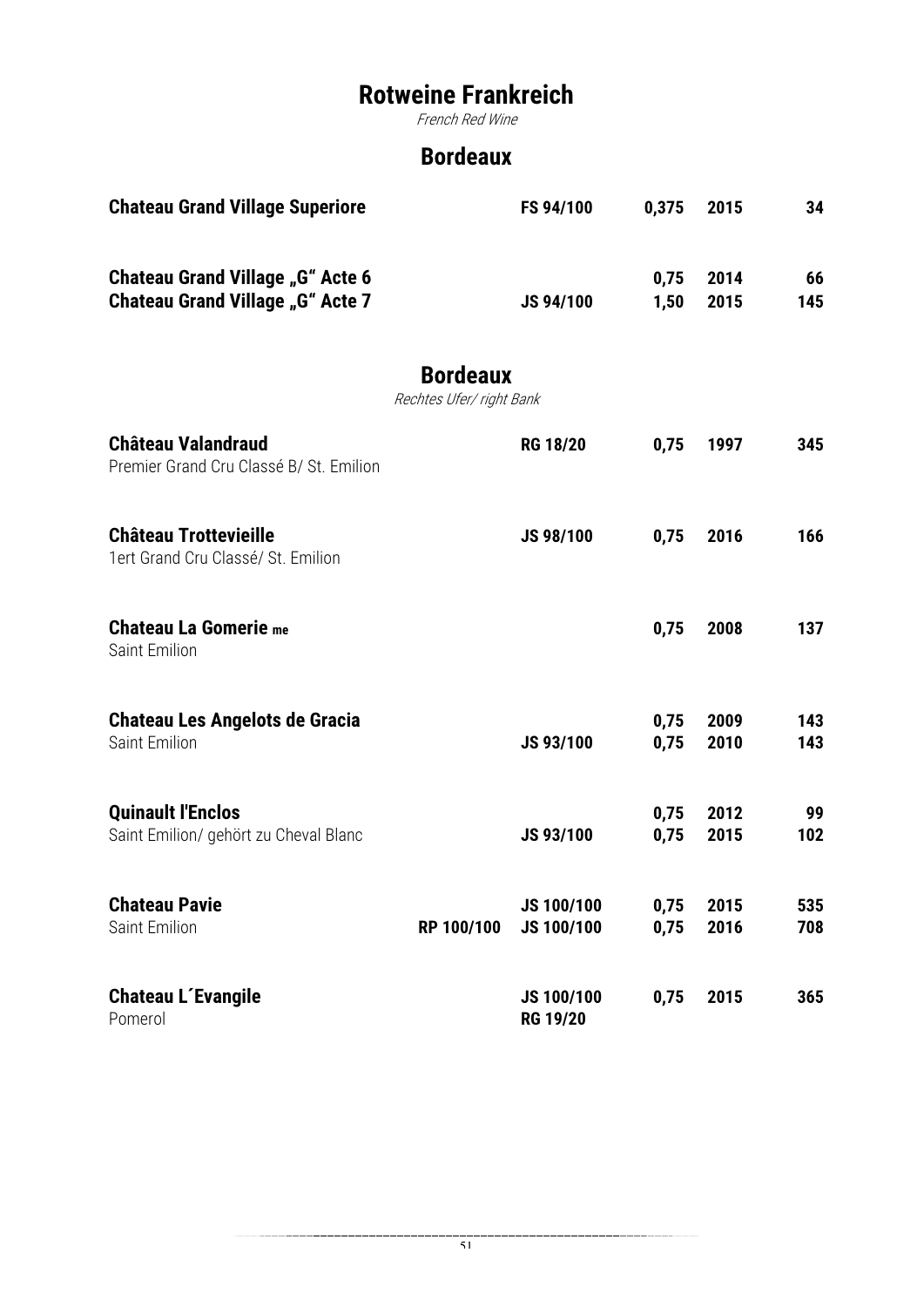$\overline{52}$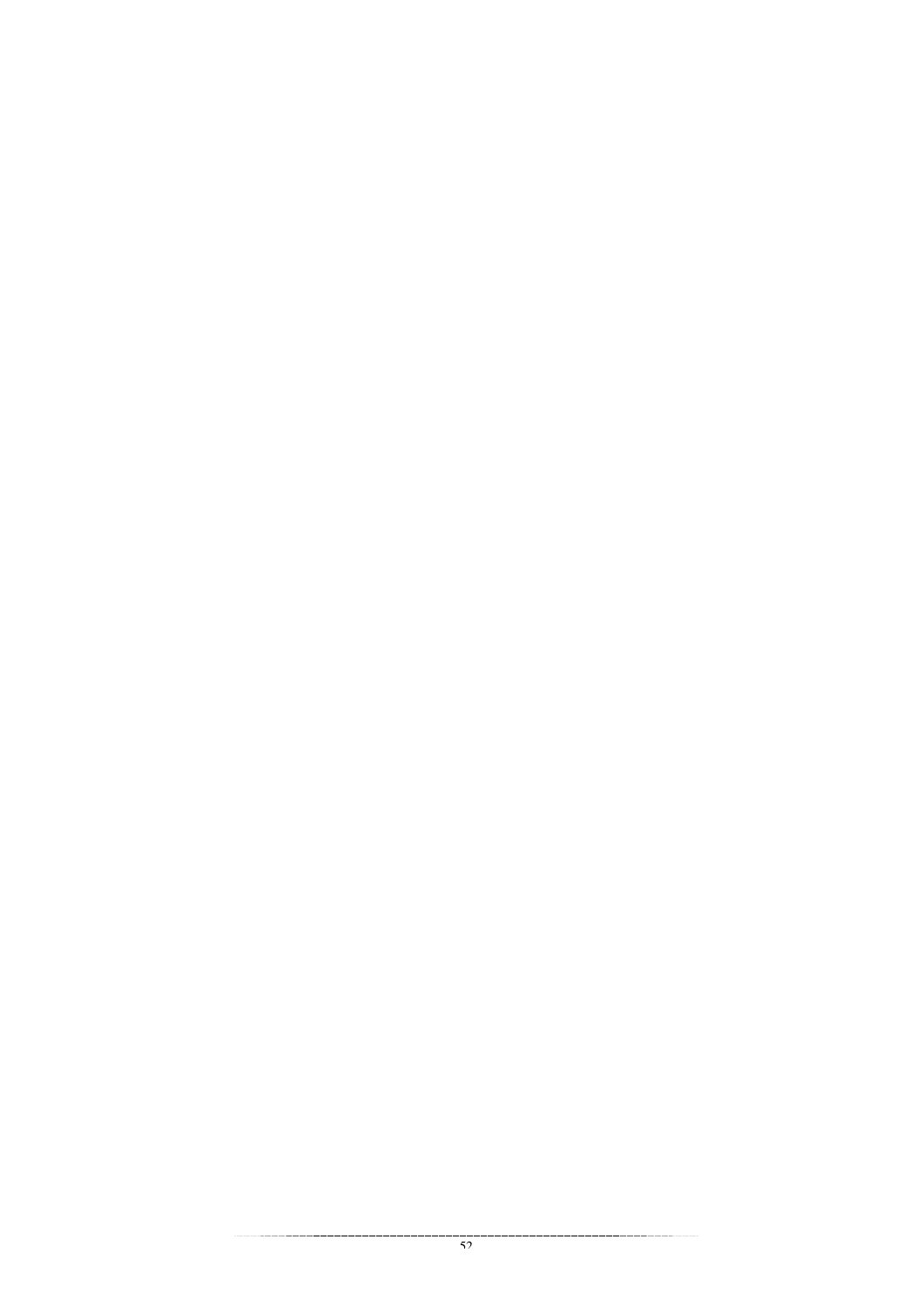### **Bordeaux**

Linkes Ufer/ left Bank

| <b>Château Palmer</b><br>3ème Cru classés/ Margaux                   | <b>RG 20/20</b> | <b>RG 18/20</b><br><b>RG 19/20</b><br><b>JS 100/100</b> | 0,75<br>0,75<br>0,75 | 1996<br>2003<br>2015 | 309<br>390<br>480 |
|----------------------------------------------------------------------|-----------------|---------------------------------------------------------|----------------------|----------------------|-------------------|
| <b>Château Rauzan Ségla</b><br>2ème Cru classés/ Margaux             |                 | RP 97/100 JS 98/100                                     | 0,75                 | 2016                 | 176               |
| <b>Château Pichon Longueville Baron</b><br>2ème Cru classé/ Paulliac |                 | <b>JS 99/100</b>                                        | 0,75                 | 2016                 | 287               |
| <b>Château Léoville Las Cases</b><br>2ème Cru classé/ St.-Julien     |                 | <b>RG 18/20</b><br><b>JS 97/100</b>                     | 0,75                 | 2003                 | 360               |
| <b>Château Ducru Beaucaillou</b><br>2ème Cru classé/ St.-Julien      |                 | <b>RG 19/20</b>                                         | 0,75                 | 2004                 | 255               |
| <b>Chateau Pontet-Canet</b><br>5ème Cru classe/ St.-Estèphe          |                 | RP 98/100<br><b>JS 97/100</b>                           | 0,75                 | 2016                 | 277               |
| <b>Chateau Montrose</b><br>2ème Cru classe/ St.-Estèphe              |                 | <b>RG 18/20</b>                                         | 0,75                 | 2008                 | <b>270</b>        |
| Goulée by Cos d'Estournel me/cs<br>Medoc                             |                 |                                                         | 0,75                 | 2011                 | 67                |
| <b>Chateau Smith Haut Lafitte</b><br>Pessac-Leognan                  |                 | <b>JS 99/100</b>                                        | 0,75                 | 2015                 | 178               |

### **Château Cos d'Estournel**

2ème Cru classe/ St.-Estèphe

| <b>RG 18/20</b>   | $0.75$ 2012 | 280 |
|-------------------|-------------|-----|
| <b>JS 98/100</b>  | $0.75$ 2015 | 314 |
| <b>JS 100/100</b> | $0.75$ 2016 | 418 |

### Pauillac de Château Latour

 $0,75$ 2012 132  $0,75$ 2014 138

 $\overline{53}$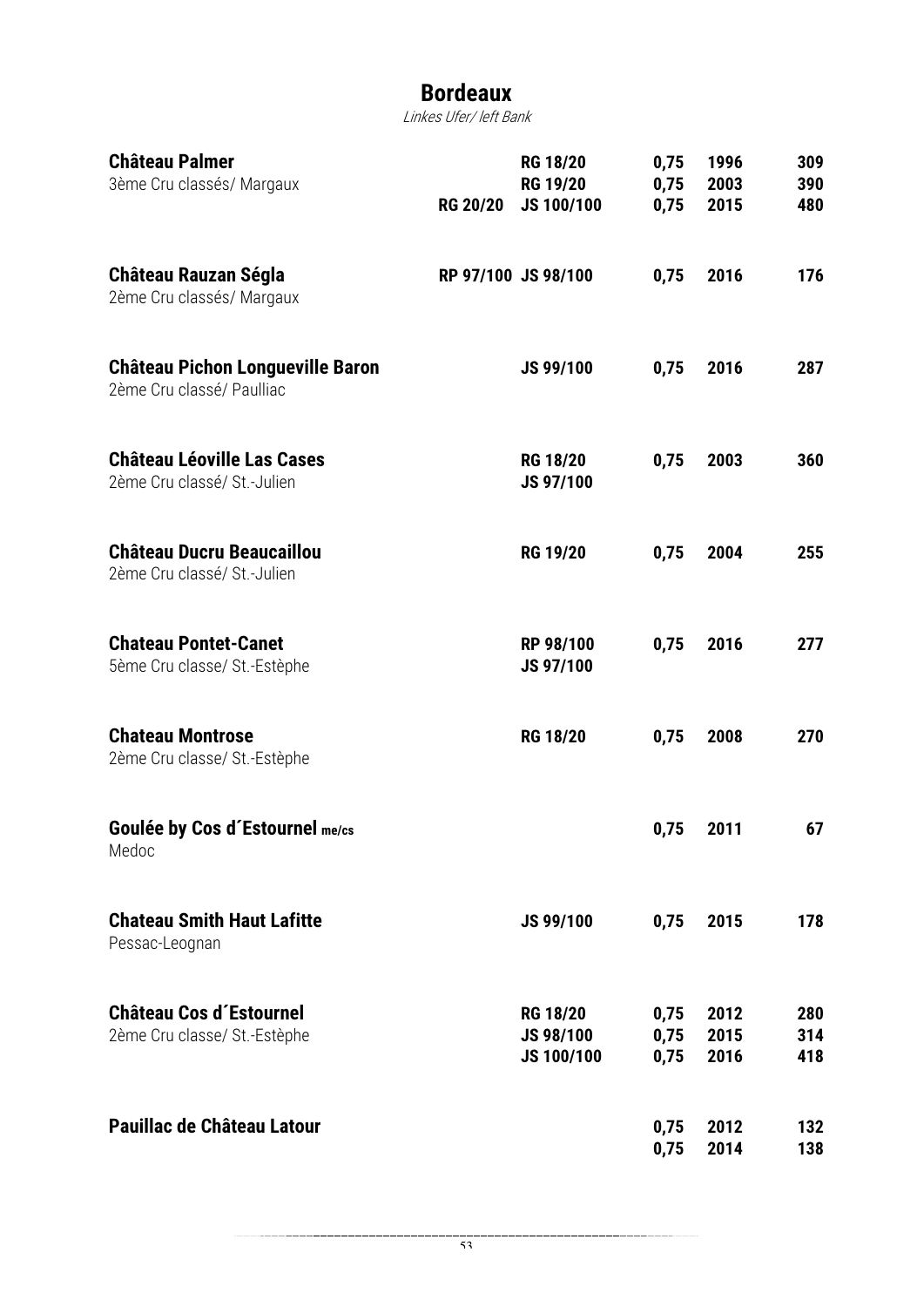$\overline{54}$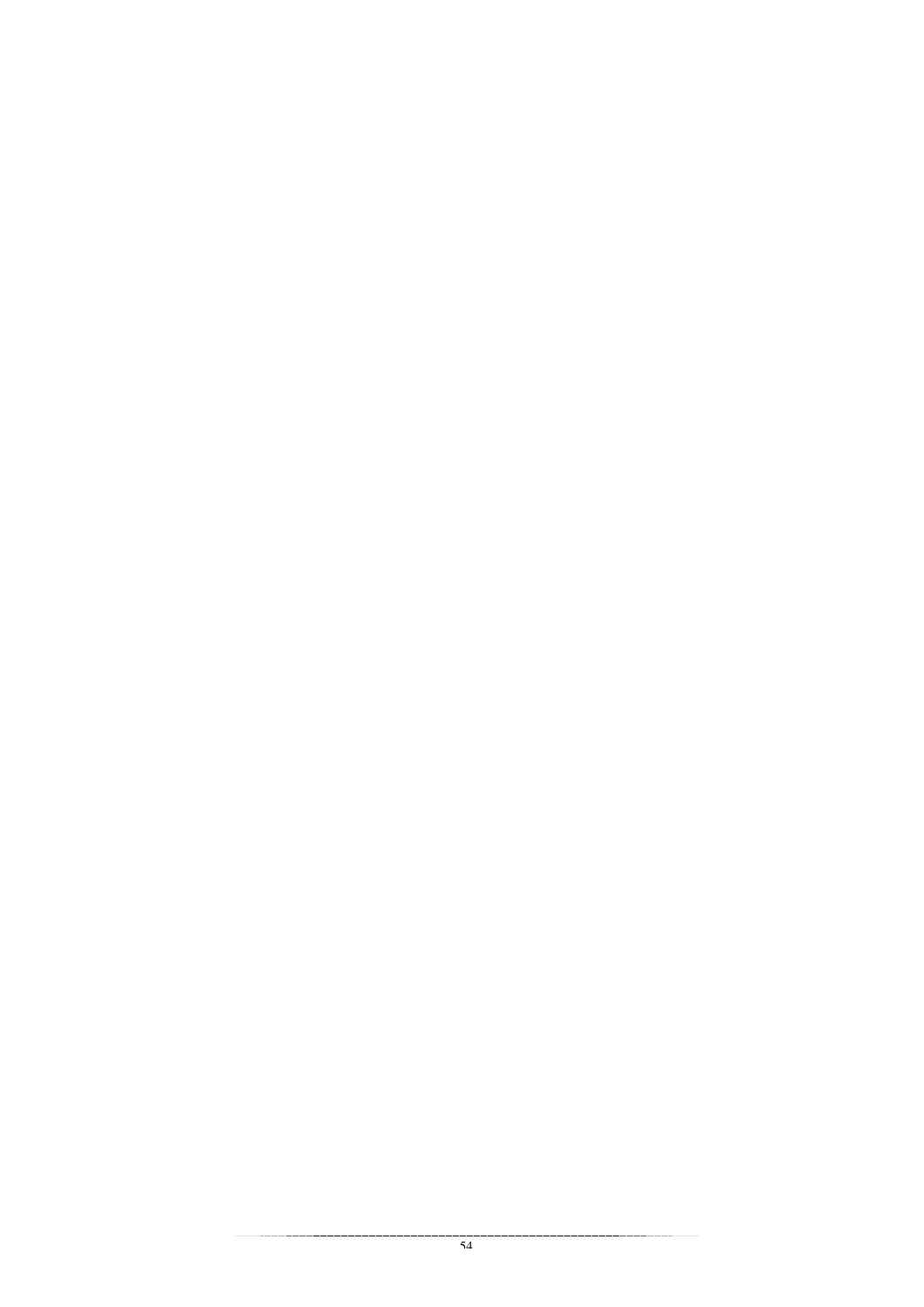### **Burgund**

### Burgundy

### **Côte de Nuits**

### **Domaine Denis Bachelet**

| Gevrey-Chambertin, Burgund                                             |                  |      |      |     |
|------------------------------------------------------------------------|------------------|------|------|-----|
| Côte de Nuits Village                                                  | <b>BH 91/100</b> | 0,75 | 2012 | 82  |
|                                                                        | <b>BH 91/100</b> | 0,75 | 2015 | 87  |
| <b>Bourgogne Pinot Noir</b>                                            |                  | 0,75 | 2013 | 76  |
|                                                                        |                  | 0,75 | 2015 | 78  |
|                                                                        |                  | 0,75 | 2016 | 78  |
| <b>Gevrey-Chambertin 1er Cru Les Corbeaux</b>                          | <b>BH 94/100</b> | 0,75 | 2013 | 158 |
| <b>Charmes-Chambertin Grand Cru</b>                                    | <b>BH 95/100</b> | 0,75 | 2013 | 384 |
| <b>Domaine Geantet-Pansiot</b>                                         |                  |      |      |     |
| Gevrey-Chambertin, Burgund<br><b>Gevrey-Chambertin Vieilles Vignes</b> | <b>BH 90/100</b> | 0,75 | 2011 | 91  |
| <b>Chambolle Musigny 1er Cru Les Baudes</b>                            | <b>BH 91/100</b> | 0,75 | 2007 | 106 |
|                                                                        | <b>BH 93/100</b> | 0,75 | 2009 | 111 |
| <b>Domaine Dugat-Py</b><br>Gevrey-Chambertin, Burgund                  |                  |      |      |     |
| <b>Gevrey-Chambertin Vieilles Vignes</b>                               | <b>BH 90/100</b> | 0,75 | 2006 | 122 |
|                                                                        | <b>BH 91/100</b> | 0,75 | 2007 | 122 |
|                                                                        | <b>BH 92/100</b> | 0,75 | 2015 | 134 |
| <b>Gevrey-Chambertin Coeur de Roy</b>                                  | <b>BH 91/100</b> | 0,75 | 2006 | 159 |
| <b>Domaine Robert Groffier et Fils</b><br>Morey-Saint-Denis, Burgund   |                  |      |      |     |
| <b>Bourgogne rouge</b>                                                 |                  | 0,75 | 2014 | 79  |
| <b>Chambertin Clos de Bèze Grand Cru</b>                               | <b>BH 93/100</b> | 0,75 | 2006 | 250 |
| <b>Domaine Coquard Loison-Fleurot</b>                                  |                  |      |      |     |

Hagey-Echézeaux 0.75 2015 **Bourgoane rouge** 

| <b>Bourgogne rouge</b>               |      | 0.75 2015   | 59  |
|--------------------------------------|------|-------------|-----|
| <b>Charmes- Chambertin Grand Cru</b> |      | 0.75 2015   | 162 |
| <b>Morey-Saint-Denis</b>             |      | $0.75$ 2014 | 99  |
| <b>Clos Saint-Denis Grand Cru</b>    |      | 0.75 2015   | 168 |
| <b>Vosne-Romanée</b>                 | 0.75 | 2014        | 99  |

 $\overline{\phantom{1}55}$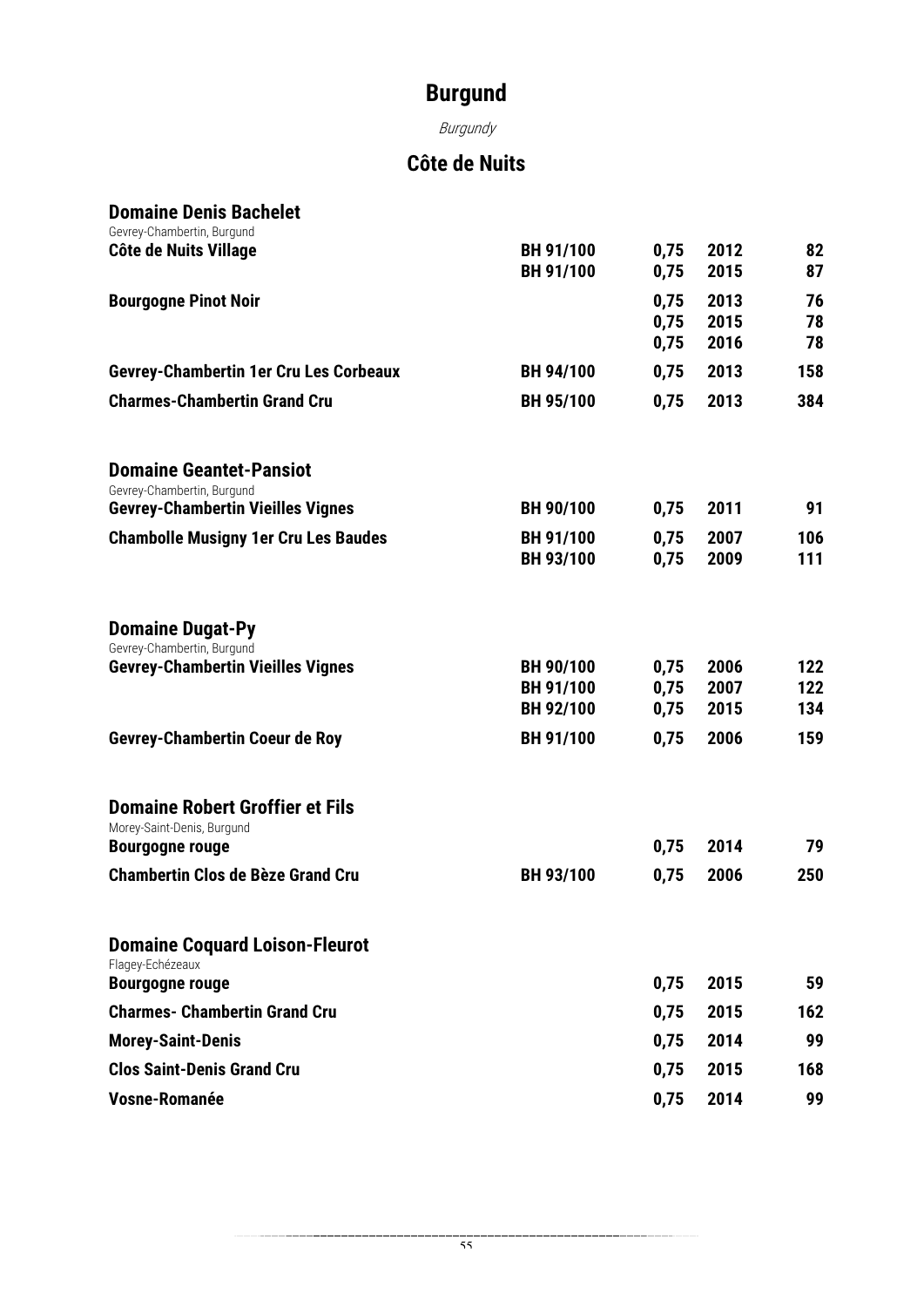### **Côte de Nuits**

| Domaine d'Eugenie                                                           |                  |      |      |       |
|-----------------------------------------------------------------------------|------------------|------|------|-------|
| Vosne-Romanée, Burgund<br><b>Vosne-Romanée</b>                              | <b>BH 91/100</b> | 0,75 | 2015 | 130   |
|                                                                             |                  |      |      |       |
| Domaine de la Romanée-Conti<br>Vosne-Romanée, Burgund                       |                  |      |      |       |
| <b>Romanée-Saint-Vivant Grand Cru</b>                                       | <b>BH 94/100</b> | 0,75 | 2006 | 1.074 |
| <b>Echezeaux Grand Cru</b>                                                  | <b>BH 93/100</b> | 0,75 | 2017 | 526   |
| <b>Domaine Sylvian Cathiard</b>                                             |                  |      |      |       |
| Vosne-Romanée, Burgund<br><b>Bourgogne rouge</b>                            |                  | 0,75 | 2014 | 72    |
|                                                                             |                  | 0,75 | 2015 | 75    |
| <b>Vosne-Romanée</b>                                                        | <b>BH 91/100</b> | 0,75 | 2014 | 121   |
| <b>Domaine Robert Chevillon</b>                                             |                  |      |      |       |
| Nuits-Saint-Georges, Burgund<br><b>Nuits-Saint-Georges 1er Cru Pruliers</b> | <b>BH 93/100</b> | 0,75 | 2013 | 126   |
| <b>Nuits-Saint-Georges 1er Cru Cailles</b>                                  | <b>BH 94/100</b> | 0,75 | 2013 | 147   |
| <b>Nuits-Saint-Georges 1er Cru Vaucrains</b>                                | <b>BH 95/100</b> | 0,75 | 2013 | 147   |
| <b>Nuits-Saint-Georges 1er Cru Les St. Georges</b>                          | <b>BH 94/100</b> | 0,75 | 2013 | 155   |
| <b>Domaine Henri Gouges</b><br>Nuits-Saint-Georges, Burgund                 |                  |      |      |       |
| <b>Nuits-Saint-Georges 1er Cru Pruliers</b>                                 | <b>BH 93/100</b> | 0,75 | 2013 | 134   |
| <b>Maison Marchand-Tawse</b>                                                |                  |      |      |       |
| Nuits-Saint-Georges, Burgund<br>Bourgogne 47°N                              |                  | 0,75 | 2016 | 58    |
|                                                                             |                  | 0,75 | 2017 | 58    |

 $\overline{\phantom{1}56}$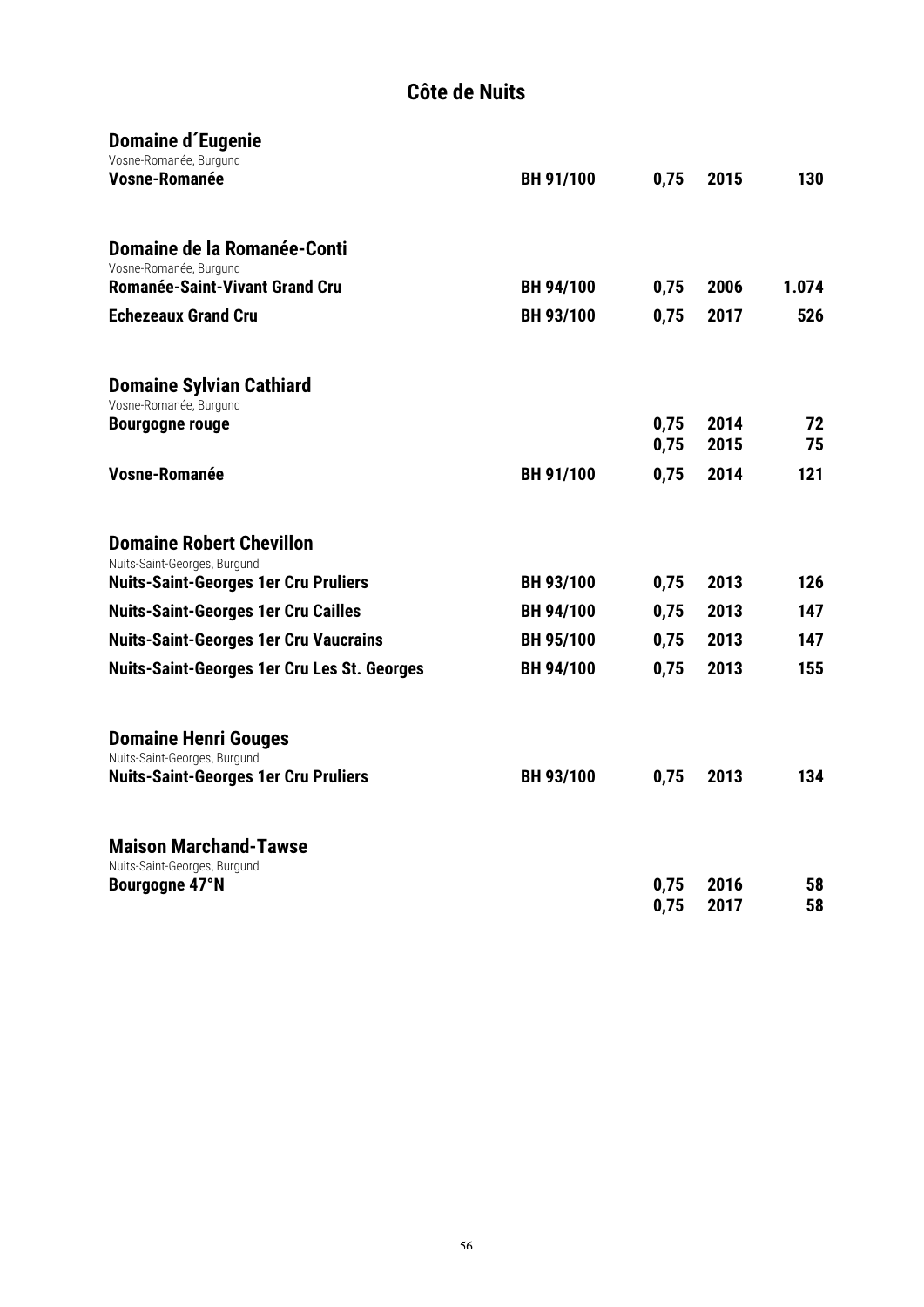### **Côte de Beaune**

| Domaine de Courcel<br>Pommard, Burgund           |                  |      |      |     |
|--------------------------------------------------|------------------|------|------|-----|
| <b>Pommard 1er Cru Grand Clos des Épenots</b>    | <b>BH 94/100</b> | 0,75 | 2016 | 152 |
| <b>Domaine Michel Lafarge</b><br>Volnay, Burgund |                  |      |      |     |
| <b>Bourgogne Pinot Noir</b>                      |                  | 0,75 | 2014 | 55  |
| <b>Volnay Vendanges Sélectionêes</b>             |                  | 0,75 | 2006 | 99  |
| <b>Volnay 1er Cru Chateau des Ducs</b>           | <b>BH 95/100</b> | 0,75 | 2016 | 153 |
| <b>Domaine Coche-Dury</b><br>Meursault, Burgund  |                  |      |      |     |
| <b>Auxey-Duresses</b>                            |                  | 0,75 | 2010 | 76  |
|                                                  | <b>BH 91/100</b> | 0,75 | 2011 | 76  |

**Beaujolais** 

| <b>Domaine Lafarge-Vial</b> |                  |      |      |    |
|-----------------------------|------------------|------|------|----|
| Fleurie, Burgund            |                  |      |      |    |
| <b>Chiroubles</b>           | <b>BH 92/100</b> | 0.75 | 2019 | 66 |
| <b>Fleurie Clos Vernay</b>  | <b>BH 93/100</b> | 0.75 | 2019 | 79 |

 $\overline{57}$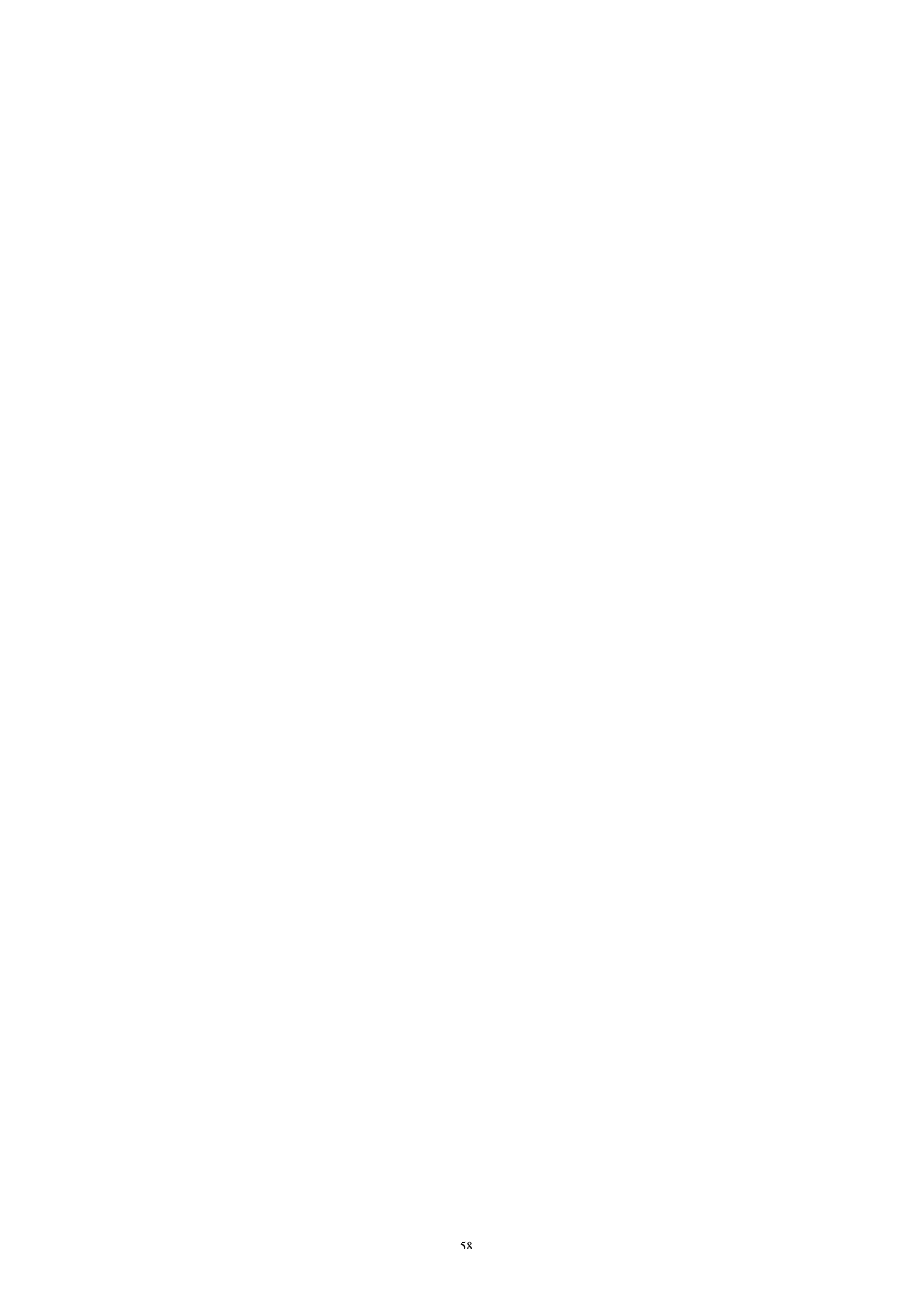### Rhône

### Nördliche Côtes du Rhône

reinsortig Syrah/ just Syrah

| <b>Domaine Jamet</b><br>Côtes Rôtie, Frankreich         |                  |              |              |          |
|---------------------------------------------------------|------------------|--------------|--------------|----------|
| <b>Côtes du Rhône</b>                                   |                  | 0,75<br>0,75 | 2013<br>2015 | 53<br>58 |
|                                                         |                  |              |              |          |
| <b>Domaine René Roasting</b><br>Côtes du Rhône          |                  |              |              |          |
| <b>Ampodium</b>                                         |                  | 0,75         | 2009         | 113      |
| <b>Domaine Jean-Louis Chave</b>                         |                  |              |              |          |
| Saint-Joseph, Frankreich<br>Saint-Joseph "Offerus"      |                  | 0,75         | 2013         | 53       |
|                                                         |                  | 0,75         | 2018         | 63       |
| <b>Hermitage rouge Farconnet</b>                        | <b>JS 94/100</b> | 0,75         | 2011         | 102      |
| <b>Domaine Alain Graillot</b>                           |                  |              |              |          |
| Crozes-Hermitage, Frankreich<br><b>Crozes-Hermitage</b> |                  | 0,75         | 2019         | 66       |
|                                                         |                  |              |              |          |
| <b>Domaine Bernard Faurie</b>                           |                  |              |              |          |
| Hermitage, Frankreich<br><b>Hermitage Bessard/Méal</b>  |                  | 0,75         | 2009         | 121      |

 $\overline{50}$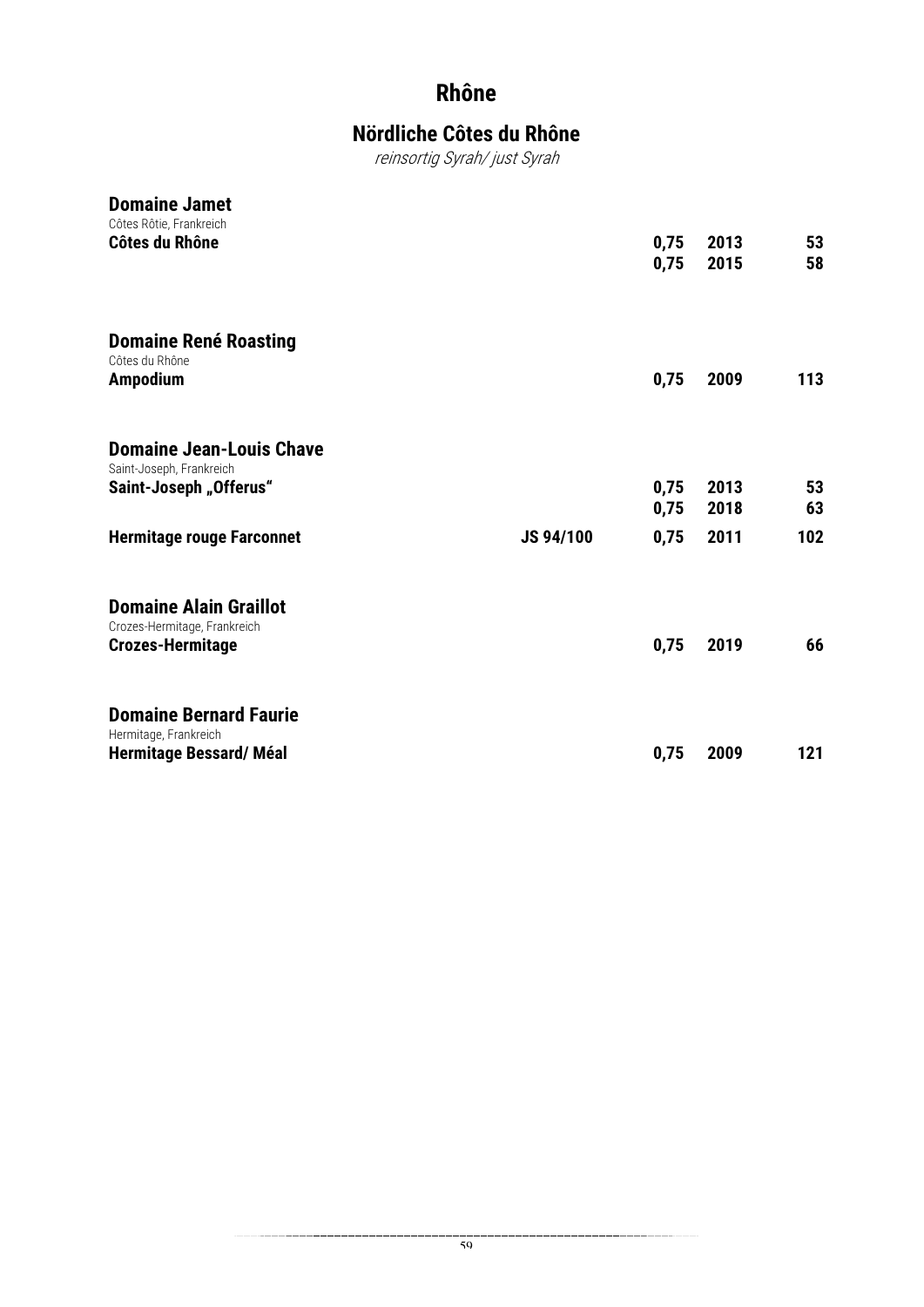### Südliche Côtes du Rhône

| <b>Domaine Jean-Louis Chave Sélection</b>           |                  |              |              |          |
|-----------------------------------------------------|------------------|--------------|--------------|----------|
| Côtes du Rhône<br>Côtes du Rhône Mon Cœur sy/gr     |                  | 0,75<br>0,75 | 2016<br>2017 | 42<br>42 |
| <b>Domaine Laurent Charvin</b><br>Côtes du Rhône    |                  |              |              |          |
| Côtes du Rhône sy/gr/mv/car                         | <b>JS 93/100</b> | 0,75<br>0,75 | 2016<br>2017 | 43<br>44 |
| Château des Tours - Château Rayas<br>Côtes du Rhône |                  |              |              |          |
| <b>Domaine de Tours</b>                             |                  |              |              |          |
| Vin de Pays de Vaucluse sy/gr/ci/me                 |                  | 0,75         | 2014         | 49       |
|                                                     |                  | 0,75         | 2015         | 49       |
| Côtes du Rhône sy/gr/mv                             |                  | 0,75         | 2012         | 57       |
|                                                     | <b>Languedoc</b> |              |              |          |
| <b>Mas Jullien</b>                                  |                  |              |              |          |
| Terrasses de Larzac                                 |                  |              |              |          |
| <b>Autour de Jonquieres cr/mv/sy</b>                |                  | 0,75         | 2015         | 75       |
| <b>Domaine de l'Hortus</b>                          |                  |              |              |          |
| Pic Saint-Loup                                      |                  |              |              |          |
| <b>Bergerie Classique</b>                           |                  | 0,75         | 2018         | 47       |
|                                                     |                  |              |              |          |

Loire - rouge

145

| <b>Clos Rougeard</b> |      |      |
|----------------------|------|------|
| Saumur Champigny     |      |      |
| Le Clos cf           | 0.75 | 2016 |

 $\overline{60}$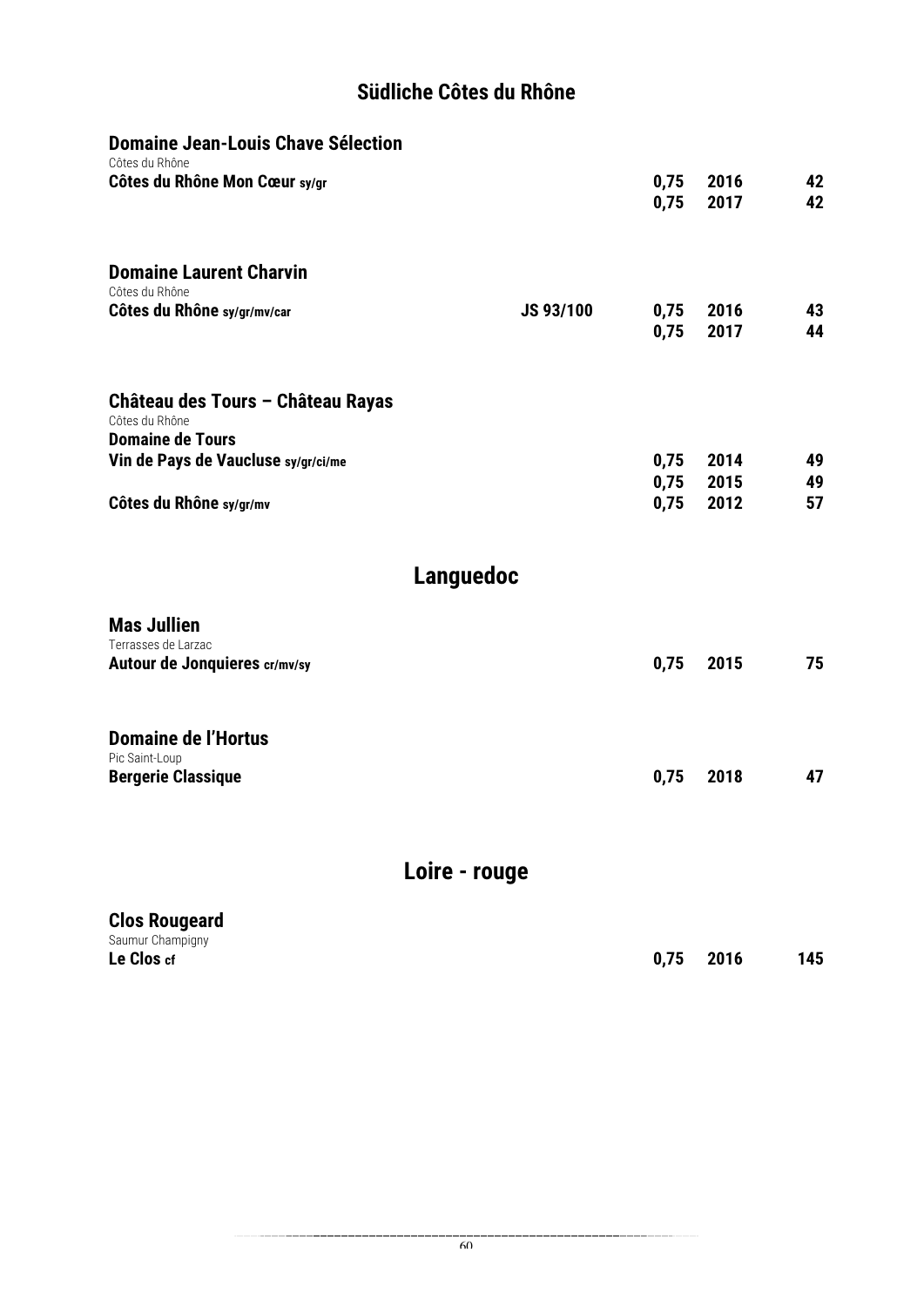# **Rotweine Spanien**<br>Spanish Red Wine

### **Navarra**

| <b>Bodegas Chivite</b>                                                 |                  |      |      |    |
|------------------------------------------------------------------------|------------------|------|------|----|
| Navarra, Spanien<br>Le Gardeta Villatuerta Selección Especial te       |                  | 0,75 | 2015 | 39 |
| <b>Bodegas Artazu</b><br>Navarra, Spanien                              |                  |      |      |    |
| Santa Cruz de Artazu Tinto Garnacha                                    |                  | 0,75 | 2009 | 78 |
| <b>Rioja</b>                                                           |                  |      |      |    |
| <b>Bodega Artadi</b>                                                   |                  |      |      |    |
| Rioja, Spanien<br><b>Tempranillo</b>                                   |                  | 0,75 | 2017 | 44 |
| <b>Bodegas Valdemar</b>                                                |                  |      |      |    |
| Rioja, Spanien<br>Conde Valdemar Rioja Gran Reserva D.O.Ca. te/car/gra |                  | 0,75 | 2010 | 64 |
| <b>Bodegas Lan</b>                                                     |                  |      |      |    |
| Rioja, Spanien<br>Rioja Gran Reserva D.O.Ca. te                        | <b>JS 93/100</b> | 0,75 | 2012 | 58 |
| <b>Bodegas Larchago</b>                                                |                  |      |      |    |
| Rioja, Spanien<br>Rioja Crianza D.O.Ca. te                             |                  | 0,75 | 2018 | 36 |
| <b>Bodegas Marqués de Murrieta</b>                                     |                  |      |      |    |
| Rioja, Spanien                                                         |                  |      |      |    |
| Rioja Reserva D.O.Ca. te                                               |                  | 0,75 | 2016 | 55 |

 $\overline{61}$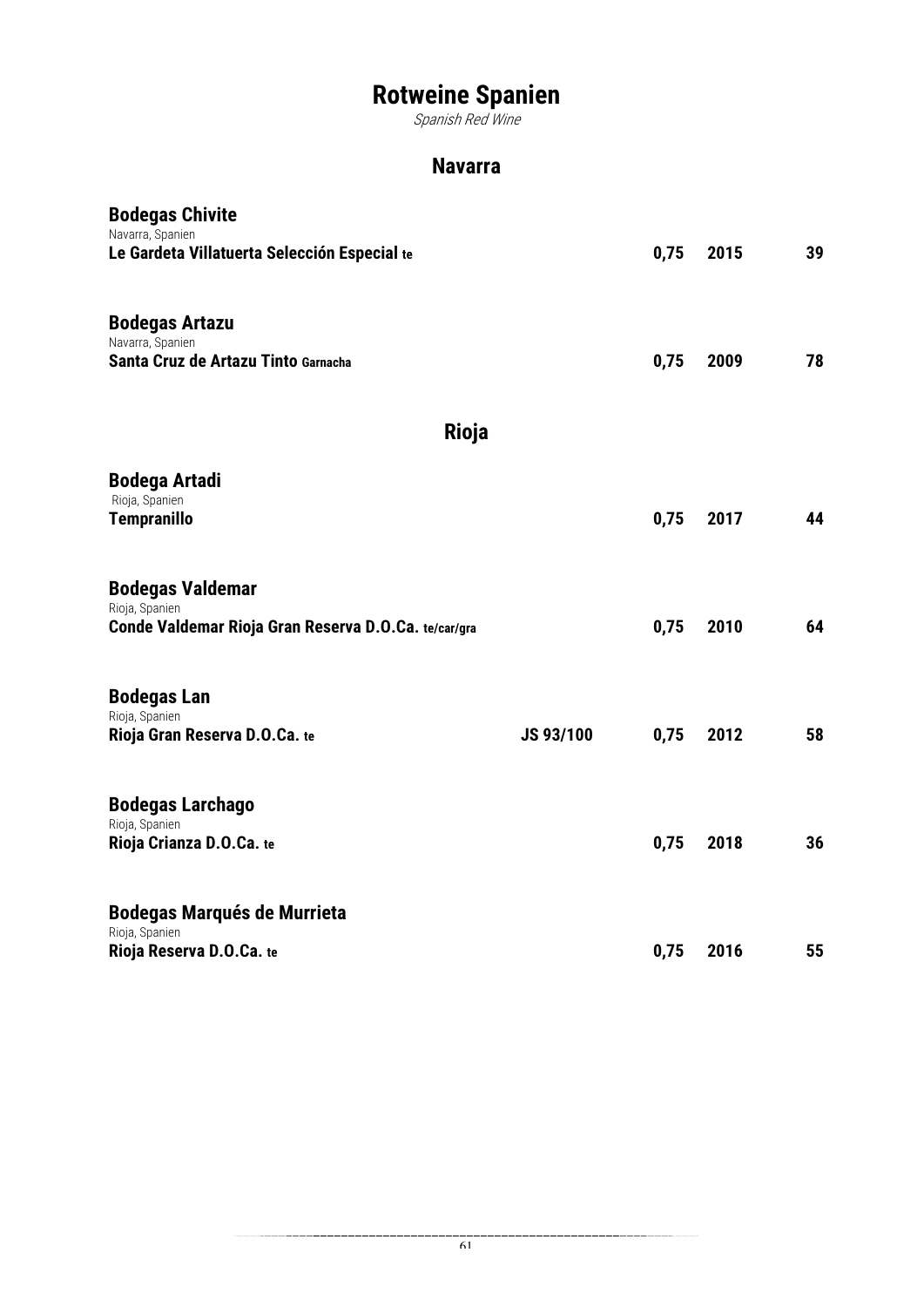## **Rotweine Spanien**

Spanish Red Wine

### **Ribera del Duero**

| <b>Bodegas Emilio Moro</b><br>Ribera del Duero, Spanien |                  |      |      |     |
|---------------------------------------------------------|------------------|------|------|-----|
| Tinto Emilio Moro D.O. te                               |                  | 0,75 | 2018 | 55  |
| <b>Bodegas Abadia Retuerta</b>                          |                  |      |      |     |
| Ribera del Duero, Spanien<br>Pago Negralada te          | FS 95/100        | 0,75 | 2010 | 132 |
|                                                         | <b>Torro</b>     |      |      |     |
| <b>Bodegas Pintia (zweites Weingut Vega Sicilia)</b>    |                  |      |      |     |
| Toro, Spanien                                           |                  |      |      |     |
| <b>Pintia Toro D.O.</b>                                 | <b>JS 95/100</b> | 0,75 | 2015 | 110 |
|                                                         | <b>Mallorca</b>  |      |      |     |
| <b>Bodegas Ses Talaioles</b><br>Mallorca, Spanien       |                  |      |      |     |
| Sestalino me/sy/te/callet/manto negro                   |                  | 0,75 | 2014 | 54  |
| Atlan & Artisan                                         |                  |      |      |     |
| Mallorca, Spanien<br>8 Vents me/cs/callet/manto negro   |                  | 0,75 | 2017 | 54  |
|                                                         |                  |      |      |     |
|                                                         | <b>Tenerifa</b>  |      |      |     |
| <b>Bodegas Suertes del Marqués</b>                      |                  |      |      |     |
| Teneriffa, Spanien<br>La Solana Listan Negro            |                  | 0,75 | 2014 | 52  |

 $\overline{62}$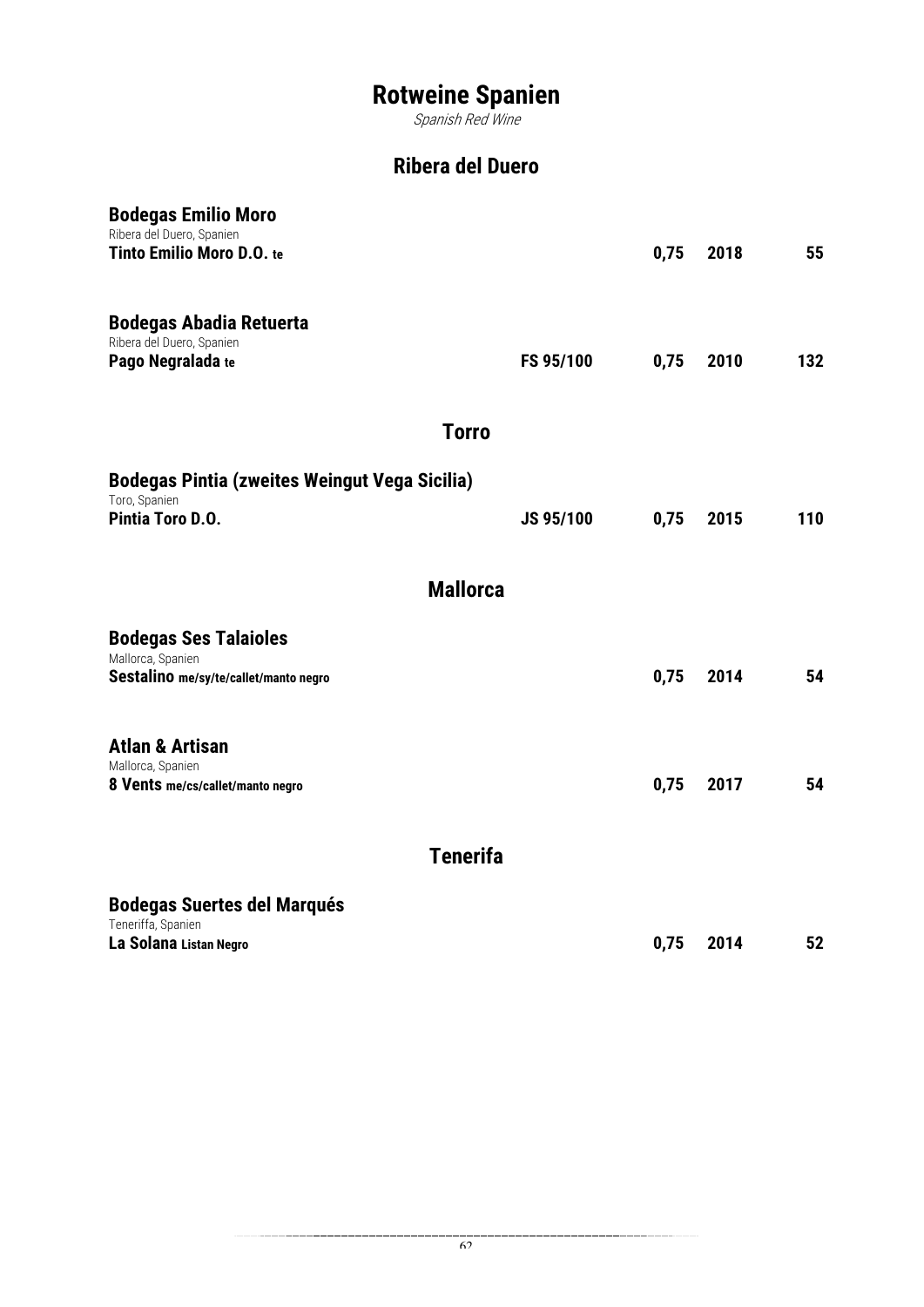### **Rotweine Portugal**

portuguese Red Wine

**Prats & Symington**<br>Douro, Portugal

Prazo de Roriz D.O.C. Touriga Nacional

0,75 2018  $37$ 

### **Rotweine Deutschland**

German Red Wine

| <b>Weingut Daniel Twadowski</b>                 |                  |      |      |     |
|-------------------------------------------------|------------------|------|------|-----|
| Mosel, Deutschland                              |                  |      |      |     |
| <b>Pinot Niox</b>                               | <b>JS 94/100</b> | 0.75 | 2014 | 119 |
| <b>Weingut Franz Keller</b>                     |                  |      |      |     |
| Breisgau, Deutschland                           |                  |      |      |     |
| Spätburgunder Erste Lage Oberbergener Bassgeige |                  | 0.75 | 2016 | 51  |
|                                                 |                  |      |      |     |

### **Rotweine Schweiz**

**Swiss Red Wine** 

| <b>Daniel Gantenbein</b> |          |      |      |     |
|--------------------------|----------|------|------|-----|
| Graubünden, Schweiz      |          |      |      |     |
| <b>Pinot Noir</b>        | 19/20 RG | 0.75 | 2010 | 176 |

 $63$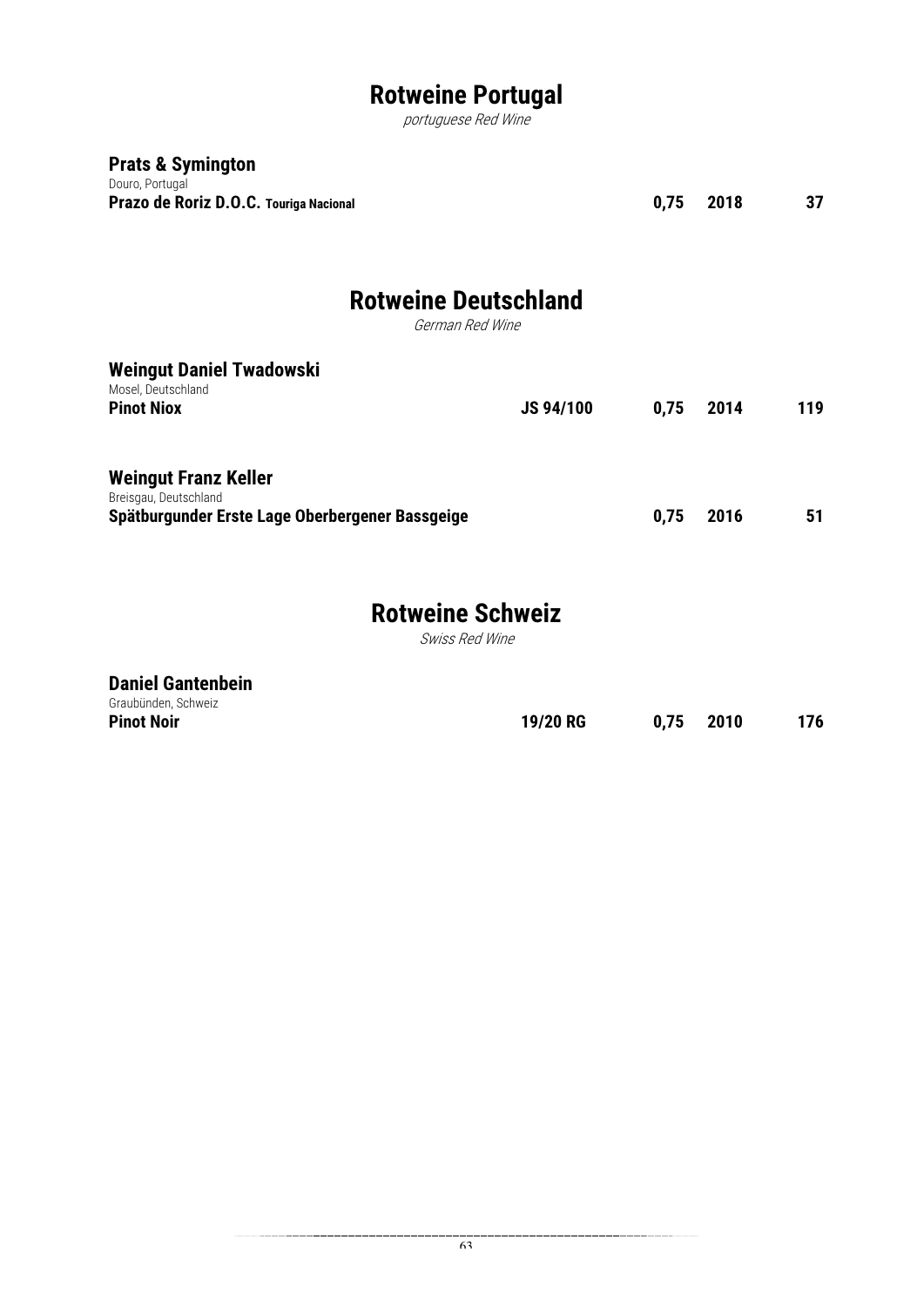$\overline{64}$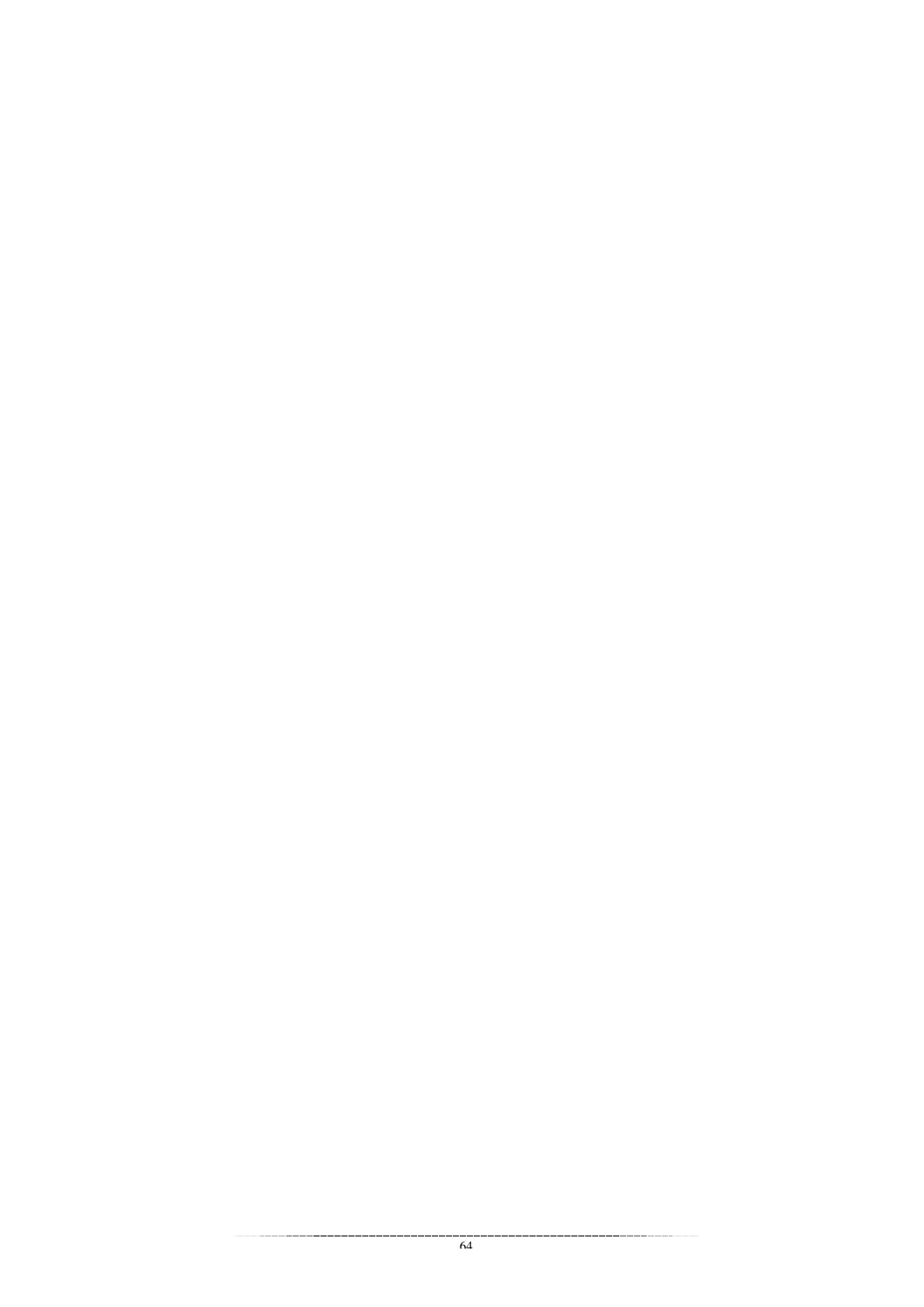### **Süßweine**

Sweet Wine

## Österreich

| <b>Weingut Nigl</b>                                        |        |               |      |          |
|------------------------------------------------------------|--------|---------------|------|----------|
| Kremstal, Öösterreich<br><b>Grüner Veltliner Eiswein</b>   |        | 0,10<br>0,375 | 2017 | 15<br>52 |
| <b>Weingut Heinz Velich</b><br>Apetlon, Neusiedlersee      |        |               |      |          |
| <b>Beerenauslese Seewinkel sämling</b>                     |        | 0,10<br>0,375 | 2014 | 14<br>49 |
| <b>Weingut Alois Kracher</b>                               |        |               |      |          |
| Illmitz, Neusiedlersee<br>Spätlese Cuvee mo/pg/wr          |        | 0,10          |      | 4        |
|                                                            |        | 0,75          | 2019 | 28       |
| <b>Zweigelt Auslese</b>                                    |        | 0,10<br>0,375 | 2018 | 10<br>32 |
| Welschriesling TBA No. 1 Zwischen den Seen                 |        | 0,375         | 2005 | 85       |
| Welschriesling TBA No. 8 Zwischen den Seen                 |        | 0,375         | 2002 | 88       |
| <b>Weingut Schloss Halbturn</b><br>Halbturn, Neusiedlersee |        |               |      |          |
| <b>Grand Vin</b>                                           | $5*FS$ | 0,375         | 2002 | 85       |
| <b>Weingut Manfred Tement</b>                              |        |               |      |          |
| Berghausen, Südsteiermark                                  |        |               |      |          |
| Temento Sweet wr/gm/sb                                     |        | 0,10          |      | 11       |
| Sauvignon Blanc Trockenbeerenauslese Zieregg               |        | 0,375<br>0,10 |      | 33<br>19 |
|                                                            |        | 0,375         | 2013 | 57       |

 $\overline{65}$